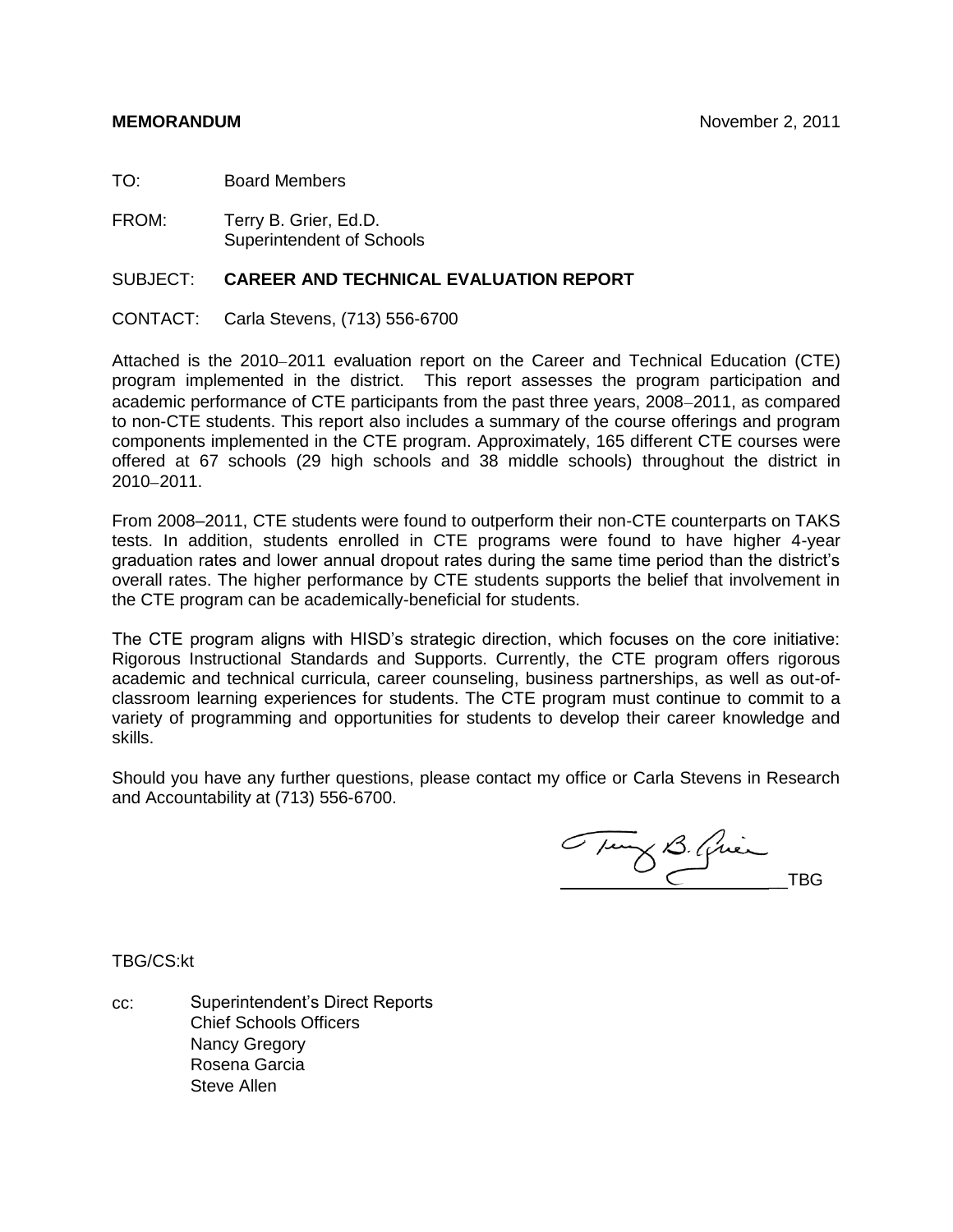

# Career and Technical Education 2010−2011

**Department of Research and Accountability Houston Independent School District**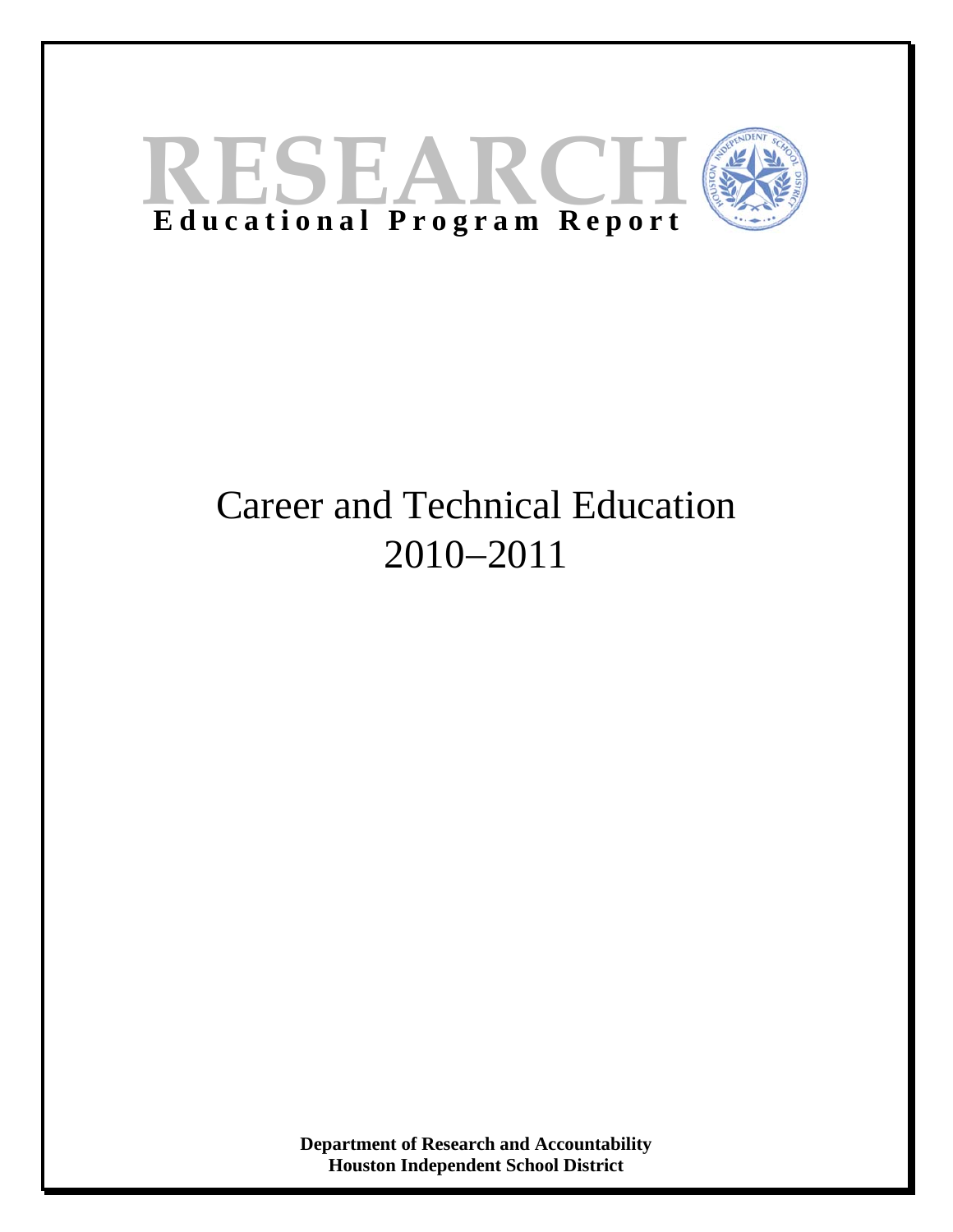

## **2011 Board of Education**

**Paula M. Harris**  PRESIDENT

 **Manuel Rodríguez Jr.**  FIRST VICE PRESIDENT

 **Anna Eastman**  SECOND VICE PRESIDENT

 **Carol Mims Galloway SECRETARY** 

 **Michael L. Lunceford**  ASSISTANT SECRETARY

 **Lawrence Marshall Greg Meyers Harvin C. Moore Juliet K. Stipeche** 

 **Terry B. Grier, Ed.D.**  SUPERINTENDENT OF SCHOOLS

 **Carla Stevens**  ASSISTANT SUPERINTENDENT DEPARTMENT OF RESEARCH AND ACCOUNTABILITY

 **Kathy Terry, Ph.D.**  RESEARCH SPECIALIST

 **Naim Ullah**  INTERMEDIATE APPLICATIONS DEVELOPER

 **Venita Holmes, Dr.P.H.**  RESEARCH MANAGER

#### **Houston Independent School District**

Hattie Mae White Educational Support Center 4400 West 18th Street Houston, Texas 77092-8501

Website: www.houstonisd.org

It is the policy of the Houston Independent School District not to discriminate on the basis of age, color, handicap or disability, ancestry, national origin, marital status, race, religion, sex, veteran status, or political affiliation in its educational or employment programs and activities.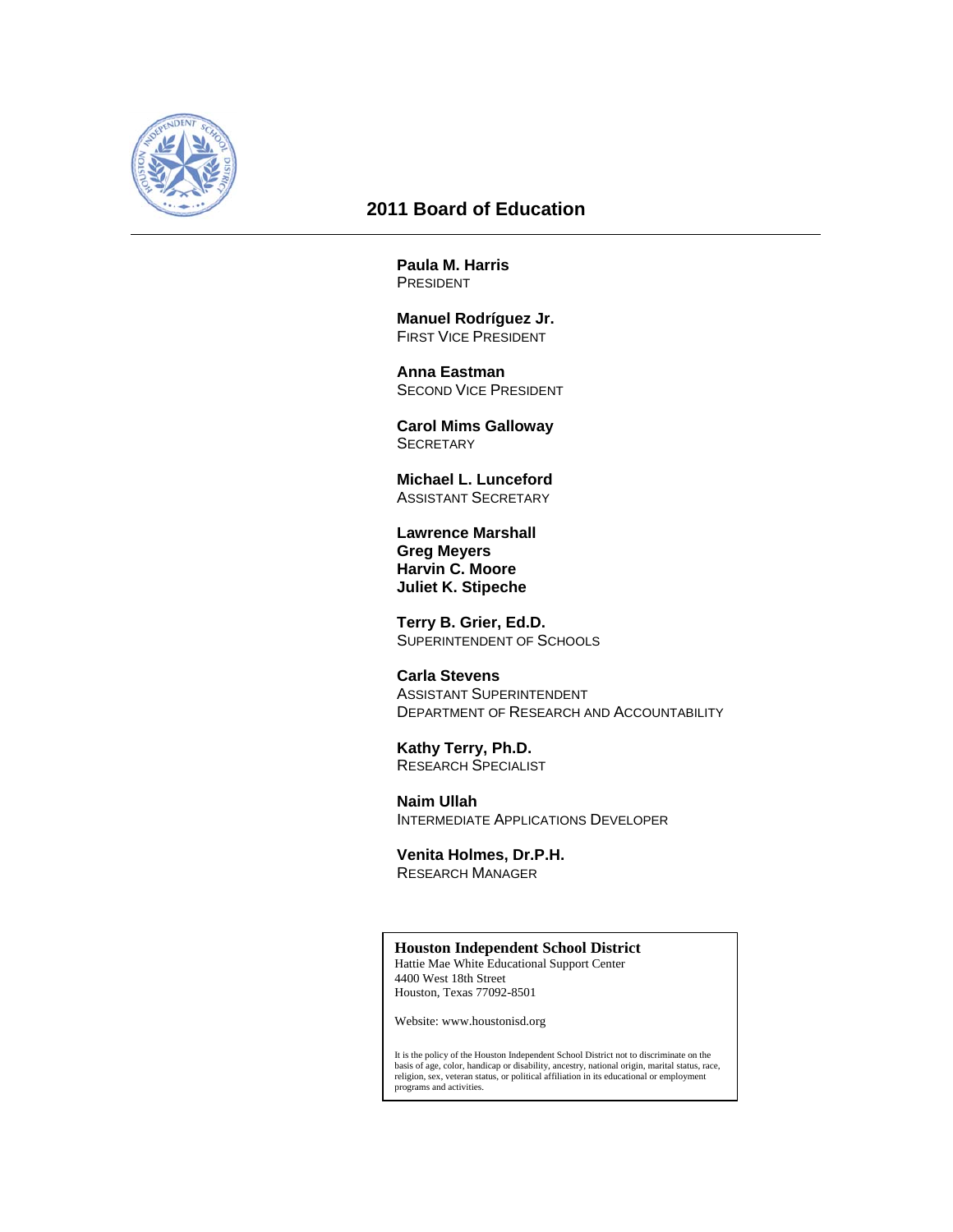## **EXECUTIVE SUMMARY**

# **CAREER AND TECHNICAL EDUCATION 2010–2011**

## **Program Description**

The Career and Technical Education program (CTE) in the Houston Independent School District (HISD) has a mission to equip students with the marketable academic and technical skills needed to compete in the global workforce and/or to continue their education at the post-secondary level after graduation. Consequently, the goals of the CTE program are: (1) to provide students with relevant and up-to-date instruction within their career pathway (s) of interest, (2) to offer an advanced curriculum that can lead to industry certifications, (3) to expose students to out-of-classroom and real-world work experiences, and (4) to implement professional development that focuses on best practices in career and technical education. By enrolling in CTE courses and participating in CTE program components, students are empowered to strengthen the economic and social foundation of the local community and beyond.

The CTE department collaborates with principals, instructional leaders, and industry professionals to design, implement, and assess core and career program offerings. To ensure continuous student achievement, basic and advanced academics as well as technical skills are integrated into the curriculum to enhance the attainment of competent proficiencies and standards. The CTE program in HISD offers a variety of career education courses that prepare students for entry into institutions of higher learning or the workforce. These courses are taught by certified, CTE instructors.

Sixth-grade through twelfth-grade students can enroll in elective courses that match their career interests. Students who select CTE courses as general electives are coded as CTE 1 participants. High school students can develop a career concentration and take multiple CTE courses that correspond with their interests. The development of a career pathway concentration that is planned from a strong coherent sequence of courses allows students the opportunity to identify career options that lead to transferable skills and knowledge. Students who select a coherent sequence of courses are coded as CTE 2 participants and those with an interest in technical fields can enroll in the Tech Prep program (coded as CTE 3 participants).

The Texas Education Agency (TEA) has identified the following career concentrations:

- Agriculture, Food and Natural Resources;
- Architecture and Construction;
- Audio/Visual Technology and Communications,
- Business, Management, and Administration;
- Education and Training;
- Finance:
- Government and Public Administration;
- Health Science;
- Hospitality and Tourism;
- Human Services;
- Information Technology;
- Public Safety, Corrections, and Security;
- Manufacturing;
- Marketing, Sales and Service;
- Science, Technology, Engineering, and Mathematics; and
- Transportation, Distribution, and Logistics.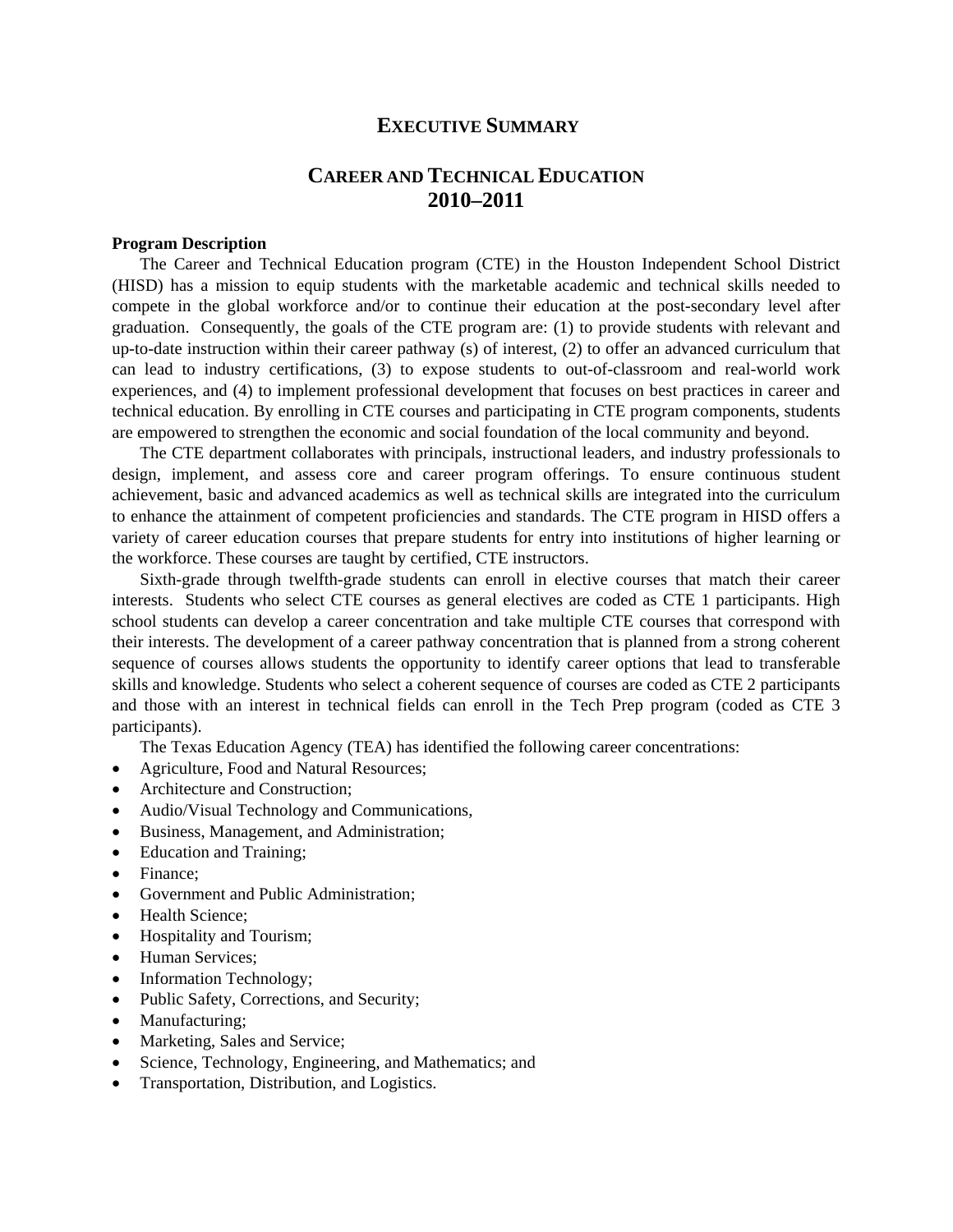In an effort to address the developing needs of the future workforce, the Texas Education Agency (TEA) and the Texas Higher Education Coordinating Board (THECB) have revised a plan of action, the Texas State Plan for Career and Technical Education, 2008–2013. The State Plan for Career and Technical Education, 2008–2013 (referred to as the CTE State Plan) outlines a renewed vision for career and technical education programs where there is clear understanding that academic education and technical education are not in conflict with one another; instead, academic concepts are reinforced and utilized in technical education applications (CTE State Plan, 2007). HISD's CTE program's philosophy clearly emphasizes that a rigorous academic foundation contributes to success in school and in life; that all students should be provided equal access to opportunities that will help them succeed; and that career and technology education should complement and enhance academic preparation by enabling students to apply learned principles to a variety of family, community, and career situations.

## **Purpose of Evaluation**

The purpose of this evaluation report was to summarize the CTE program components and course offerings. In addition, demographic characteristics, test performance, graduation rates, and dropout rates were presented for students enrolled in CTE courses over the last three school years, (2008−2009 through 2010−2011).

## **Key Findings**

- 1. What were the demographic characteristics of students enrolled in the CTE program over the past three years, 2008–2011?
- Over the past three years, HISD student enrollment in grades six through twelve has increased from 86,194 students in 2008–2009 to 87,826 in 2010−2011. The CTE program experienced a consistent reduction in enrollment over the three-year period, starting with 34,240 students in 2008−2009 to 31,898 students in 2010−2011.
- From 2008–2009 to 2010–2011, the number of students enrolled in CTE 1 courses, as elective-takers, decreased by 22.9 percent to 16,246 in 2010–2011. During the same time period, the numbers of CTE 2 students increased 15.4 percent to 13,709 in 2010−2011. The number of CTE students coded in the Tech Prep program increased 50.7 percent to 1,943 in 2010–2011.
- 2. What were the CTE program components and course offerings implemented in HISD in 2010−2011?
- CTE program components included course offerings, certifications/licenses, career and technical student organizations, college credit for CTE students, career preparation, internships, job shadowing, and Tech Prep.
- CTE administrators and staff created a quarterly newsletter entitled the "CTE Honor Roll". This publication spotlights the accomplishments of CTE students and summarizes CTE events.
- One hundred and sixty-five different CTE courses were offered at 67 schools (29 high schools and 38 middle schools) throughout the district. These courses cover career concentrations identified by the TEA. The most popular career concentrations in the district for 2010−2011 were (1) Business Management and Administration, (2) Information Technology, (3) Health Science, (4) Science, Technology, Engineering, and Mathematics, and (5) Transportation, Distribution, and Logistics.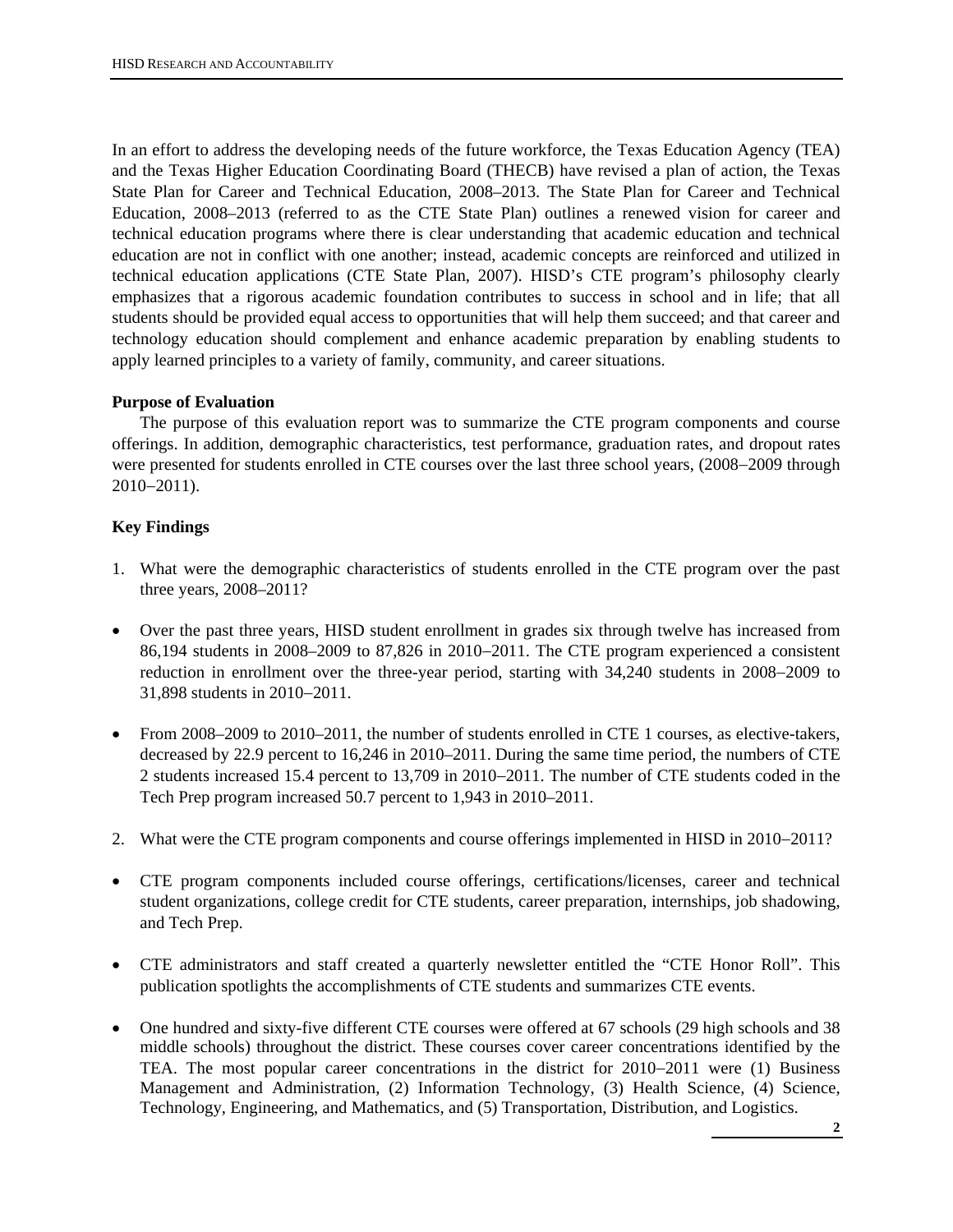- 3. What were the certifications/licenses earned by students enrolled in the CTE program in 2010−2011?
- A total of 15,184 certifications and/or licenses were earned in 39 different specialization areas. The largest number of certifications was earned in the area of Safety-Occupational Safety and Health Administration (OSHA), with 5,596 students earning this certification. This compares to 1,301 certifications earned in 2008–2009 and 3,942 certifications earned in 2009–2010.
- 4. What were the trends in Texas Assessment of Knowledge and Skills (TAKS) performance of students enrolled in the CTE program as compared to HISD students over the past three years, 2009–2011?
- From spring 2009 through spring 2011, CTE 2 and CTE 3 students outperformed non-CTE students in all subject areas on the TAKS.
- Specifically, in 2011, the percentage of CTE 2 students passing the math test was 12 percentage points higher than the passing rate of non-CTE students (82 percent vs. 70 percent), while the percentage of CTE 3 students who passed the TAKS math test was 11 percentage points higher than non-CTE students (81 percent vs. 70 percent).
- On the spring 2009, 2010, and 2011 TAKS, the passing rates of CTE students who were classified as economically disadvantaged and those enrolled in Tech Prep surpassed TEA acceptable performance levels in reading/ELA, math, science, and social studies.
- 5. What were the graduation and annual dropout rates for students enrolled in the CTE program as compared to HISD students over the past three years, 2007−2008 to 2009−2010?
- The total number of CTE graduates increased over the three-year period, from 3,390 graduates in the spring of 2008 to 3,615 graduates in the spring of 2010. The number of CTE 2 graduates decreased from 3,359 in the spring of 2008 to 3,178 in the spring of 2010. However, the number of Tech Prep (CTE 3) graduates increased substantially from 31 graduates in spring 2008 to 437 in the spring of 2010. During the same time period, the number of HISD graduates increased substantially from 7,976 to 9,118.
- The percentages of CTE students from the ninth-grade cohort graduating from high school in a fouryear period increased steadily from 2008 to 2010, starting at 84.7 percent in 2008, increasing to 90.9 percent in 2010. Similarly, the percentage of HISD students from the ninth-grade cohort graduating from high school in a four-year period increased over the three-year period from 68.2 percent in 2009 to 74.3 percent in 2010.
- From 2007−2008 to 2008−2009, the annual dropout rates of CTE students and HISD declined. In 2007−2008, the annual dropout rate of the CTE students (codes 2 and 3) was 2.0 percent and decreased to 1.5 percent in 2008−2009. The annual dropout rates for HISD students was 4.8 percent in 2007−2008 and declined to 3.3 percent in 2008−2009. However from 2008–2009 to 2009–2010, the annual dropout rates slightly increased for both groups, with the dropout rate of CTE students increasing from 1.5 percent to 1.6 percent, and HISD's dropout rates increasing from 3.3 percent to 3.7 percent. For the three school years analyzed, the annual dropout rates for CTE students remained lower than the annual dropout rates for HISD students.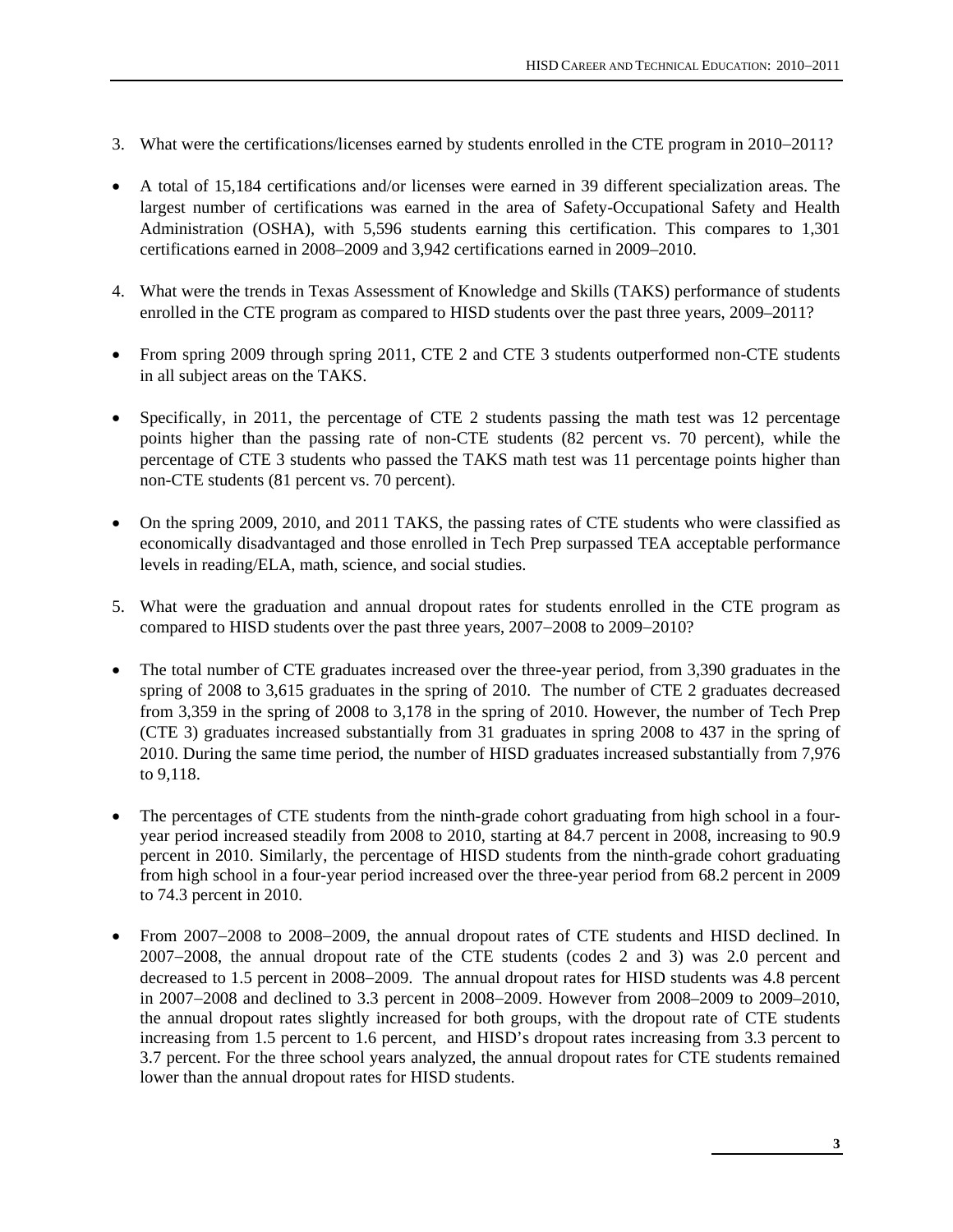## **Recommendations**

- 1. Continue to provide program offerings and components across the career concentrations so that CTE program students can select interests from a variety of career pathways and participate in multiple career development experiences. The amount of diverse programming available for students encourages career exploration and helps students to develop an awareness of their future career options.
- 2. Based on the 2011 PBMAS data, the passing rates of CTE limited English proficient (LEP) students and those receiving special education services fell below the acceptable performance levels on the 2011 TAKS mathematics, reading/ELA, and science tests. CTE program administrators should work to develop curriculum activities that help to improve the performance of CTE students in these special populations.
- 3. The percentages of CTE students from the ninth-grade cohort graduating from high school in a fouryear period remained higher than the 4-year graduation rates of districtwide students. Similarly, annual dropout rates of CTE students were lower than those of HISD students. Considering the higher graduation rates and lower annual dropout rates of CTE students, efforts should be made to increase the enrollment of ninth and tenth-grade students in a coherent sequence (CTE 2) of courses and in the Tech Prep program (CTE 3). Early enrollment in the CTE program may help students develop a stronger connection to school and career-oriented activities such that graduation becomes a more realistic and attainable goal.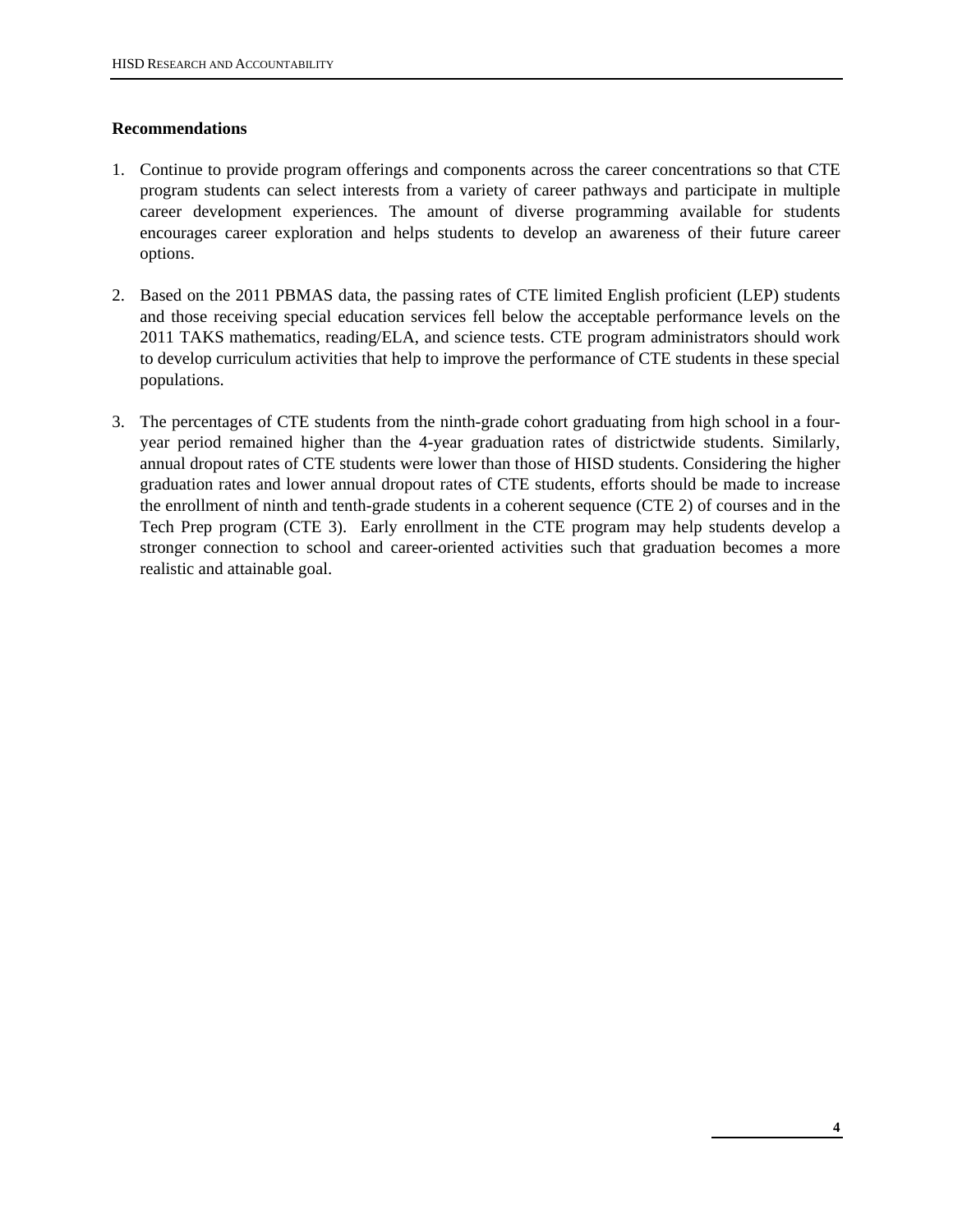# **Career and Technical Education 2010– 2011**

#### **Program Description**

The Career and Technical Education program (CTE) in the Houston Independent School District (HISD) has a mission to equip students with the marketable academic and technical skills needed to compete in the global workforce and/or to continue their education at the post-secondary level after graduation. Consequently, the goals of the CTE program are: (1) to provide students with relevant and up-to-date instruction within their career pathway (s) of interest, (2) to offer an advanced curriculum that can lead to industry certifications, (3) to expose students to out-of-classroom and real-world work experiences, and (4) to implement professional development that focuses on best practices in career and technical education. By participating in CTE, students are empowered to strengthen the economic and social foundation of the local community and beyond.

The CTE department collaborates with principals, instructional leaders, and industry professionals to design, implement, and assess core and career program offerings. To ensure continuous student achievement, basic and advanced academics as well as technical skills are integrated into the curriculum to enhance the attainment of competent proficiencies and standards. The CTE program provides students with real work opportunities exposing them to the demands of the workforce. These opportunities are made available by collaborations between HISD, local businesses, and professional organizations.

The CTE program in HISD offers a variety of career education courses that prepare students for entry into institutions of higher learning or the workforce. These courses are taught by certified CTE instructors. Sixth-grade through twelfth-grade students can enroll in elective courses that match their career interests. Students who select CTE courses as general electives are coded as CTE 1 participants.

High school students can develop a career concentration and take multiple CTE courses that correspond with their interests. Students who select a coherent sequence of courses are coded as CTE 2 participants and those with an interest in technical fields can enroll in the Tech Prep program (coded as CTE 3 participants). The development of a career pathway concentration that is planned from a strong coherent sequence of courses allows students the opportunity to identify career options that lead to transferable skills and knowledge. The Texas Education Agency (TEA) has identified the following career concentrations:

- Agriculture, Food and Natural Resources;
- Architecture and Construction;
- Audio/Visual (A/V) Technology and Communications,
- Business, Management and Administration;
- Education and Training;
- Finance:
- Government and Public Administration;
- Health Science:
- Hospitality and Tourism;
- Human Services;
- Information Technology;
- Public Safety, Corrections, and Security;
- Manufacturing;
- Marketing, Sales, and Service;
- Science, Technology, Engineering, and Mathematics; and
- Transportation, Distribution and Logistics.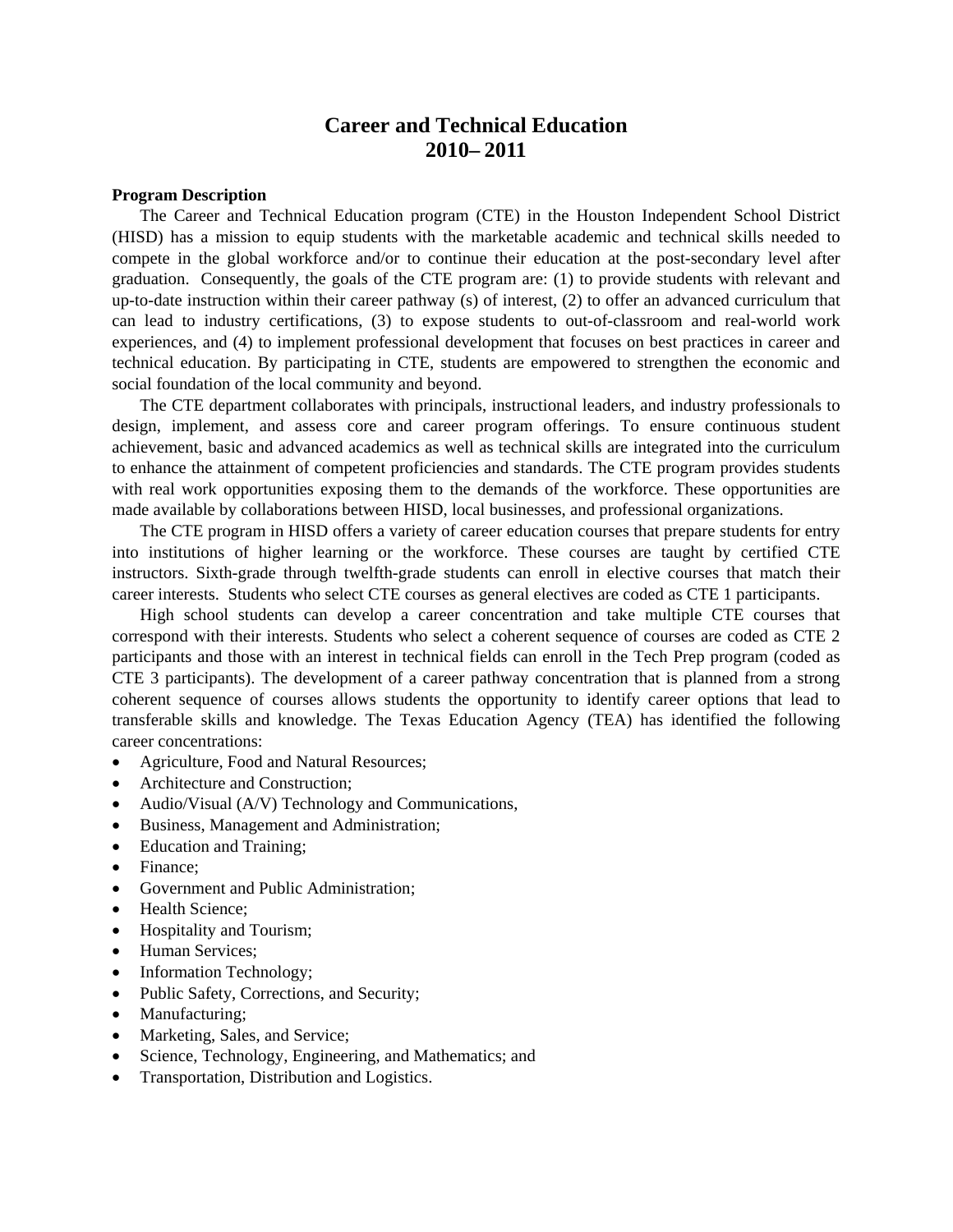In an effort to address the developing needs of the future workforce, the Texas Education Agency (TEA) and the Texas Higher Education Coordinating Board (THECB) have revised a plan of action, the Texas State Plan for Career and Technical Education, 2008–2013.

 "The TEA envisions a comprehensive plan of action for CTE that acknowledges the fact that the state is facing a time of great demographic and economic change. The public education systems must take immediate action by addressing the following challenges:

- Recognize the unique needs of a diverse student population;
- Prepare students for college and career success;
- Provide students with a quality education that prepares them to be competitive within a global economy; and
- Recruit and retain qualified teachers." (CTE State Plan, 2007, p.2)

 The State Plan for Career and Technical Education, 2008–2013 (referred to as the CTE State Plan) outlines a renewed vision for career and technical education programs where there is clear understanding that academic education and technical education are not in conflict with one another; instead, academic concepts are reinforced and utilized in technical education applications (CTE State Plan, 2007). HISD's CTE program's philosophy clearly emphasizes that a rigorous academic foundation contributes to success in school and in life; that all students should be provided equal access to opportunities that will help them succeed; and that career and technology education should complement and enhance academic preparation by enabling students to apply learned principles to a variety of family, community, and career situations.

The HISD CTE program has adopted the state plan to provide academic excellence as defined by the federal *No Child Left Behind* law. This includes the provision of quality career and guidance counseling; partnerships that benefit students and schools; rigorous academic and technical curricula supporting seamless career pathways; professional development for educators to enhance teaching and learning; ongoing data evaluation of student performance; and administrative leadership for program effectiveness and compliance.

#### **Purpose of Evaluation**

The purpose of this evaluation report was to summarize the CTE program components and course offerings. In addition, demographic characteristics, test performance, and graduation rates were presented for students enrolled in CTE courses over the last three school years, (2008−2009 through 2010−2011).

The following evaluation questions were addressed:

- 1. What were the demographic characteristics of students enrolled in the CTE program over the past three years, 2008–2011?
- 2. What were the CTE program components and course offerings implemented in HISD in 2010−2011?
- 3. What were the certifications/licenses earned by students enrolled in the CTE program in 2010−2011?
- 4. What were the trends in Texas Assessment of Knowledge and Skills (TAKS) performance of students enrolled in the CTE program as compared to HISD students over the past three years, 2009–2011?
- 5. What were the graduation and annual dropout rates for students enrolled in the CTE program as compared to HISD students over the past three years, 2007−2008 to 2009−2010?

#### **Program Funding**

The CTE program is funded through the Carl D. Perkins Vocational and Technical Education Act of 1998. Texas' Perkins funds enhance the state's efforts to ensure that students pursue a rigorous course of study by providing support for districts to implement programs such as Project Lead the Way, and the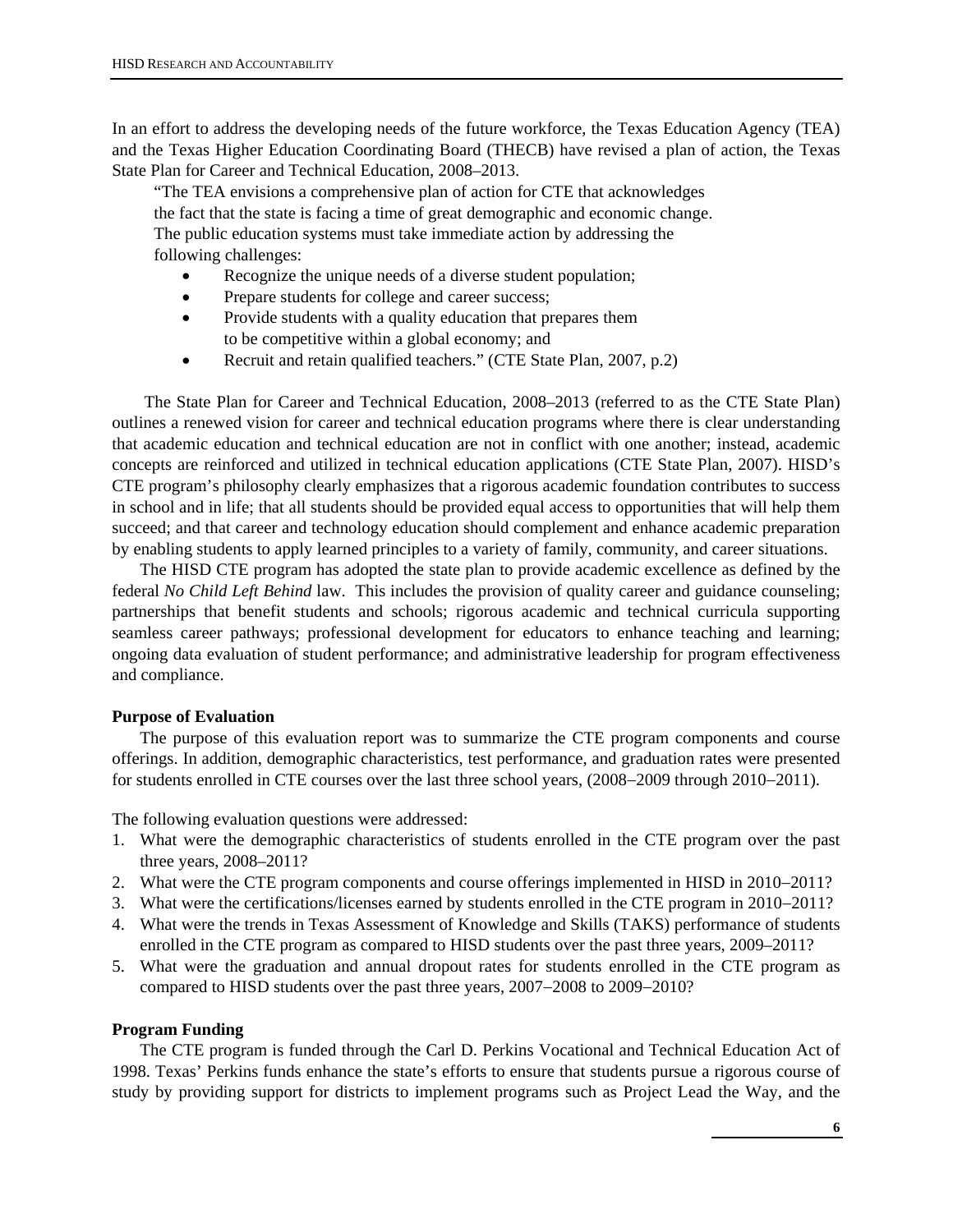Advanced Technical Credit statewide articulation program. Local education agencies, including HISD, who accept Perkins funds, must utilize those funds to conduct the following activities:

- Strengthen the academic and technical skills of CTE students by integrating academics with CTE programs through a coherent sequence of courses;
- Provide students with strong experience and understanding of all aspects of an industry;
- Develop, improve, or expand the use of technology in CTE, through training of personnel to use stateof-the art technology; providing CTE students with the academic and technical skills to enter into the high technology and telecommunications fields; or encouraging schools to work with high technology industries that offer voluntary internships and mentoring programs;
- Provide professional development programs to teachers, counselors, and administrators in state-ofthe-art CTE programs and techniques;
- Initiate, improve, expand, and modernize quality career and technology programs;
- Provide services and activities that are of sufficient size, scope, and quality to be effective;
- Link secondary career and technical education and postsecondary career and technical education, including implementing tech prep programs; and
- Develop and implement evaluations of the vocational and technical education programs carried out with funds under this title, including an assessment of how the needs of special populations are being met (CTE State Plan, 2007).

## **Methods**

#### **Data Collection**

Descriptive data, including student demographics and longitudinal enrollment figures in the CTE program, were obtained from the Public Education Information Management System (PEIMS). Within the program, students were assigned a CTE code that indicated their level of enrollment in CTE courses. Students who took one or more CTE course as electives were coded 1; students enrolled in CTE courses as part of a coherent sequential plan of study were assigned a code of 2; and students enrolled in CTE courses as part of a state approved Tech Prep plan of study received a code of 3. Enrollment numbers were collected based on total CTE participation as well as by code participation. Graduation and annual dropout rates were gathered from Texas Education Agency's district files. Certification data were obtained from CTE personnel, while the Career and Technical Education website (HISD, 2010) provided details about the program and curriculum.

Quantitative analysis was accomplished using results from the Texas Assessment of Knowledge and Skills (TAKS) database. TAKS results were used in this report since it is a criterion-referenced test, specifically developed to reflect good instructional practices and to measure student learning. TAKS is vertically aligned with the Texas Essential Knowledge and Skills (TEKS) curriculum. TAKS was administered for the first time in the spring 2003 as a means to monitor student performance. The English language version measures academic achievement in reading at grades 3−9; English language arts at 10 and 11; writing at grades 4 and 7; social studies at grades 8, 10, and 11; and science at grades 5, 8, 10 and 11. Students in the 11<sup>th</sup> grade are required to take and pass an exit-level TAKS in all four subjects in order to graduate. Student performance data was also gathered from the Performance-Based Monitoring Analysis System (PBMAS), which examines the TAKS performance of students from various populations within special programs, such as CTE.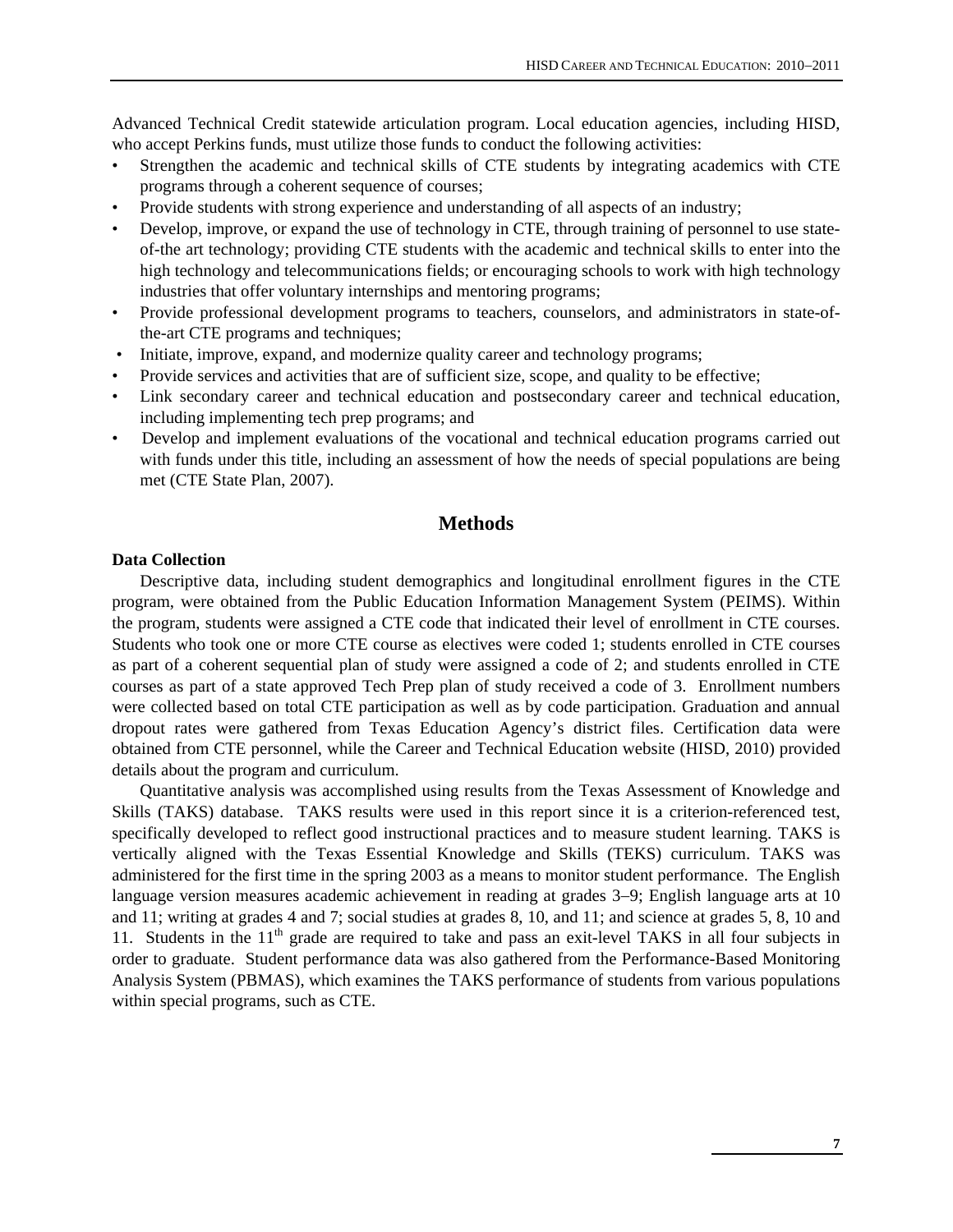## **Results**

## **What were the demographic characteristics of students enrolled in the CTE program over the past three years, 2008–2011?**

The HISD enrollment numbers and CTE student enrollment by program code are shown in **Table 1**  (see page 8). These codes are based on students in grades six through twelve eligible to participate in the CTE program. Over the past three years, HISD student enrollment in grades six through twelve has increased from 86,194 students in 2008–2009 to 87,826 in 2010−2011. However, the total number of students taking CTE courses over the three-year period decreased by 6.8 percent, from 34,240 students in 2008−2009 to 31,898 students in 2010−2011. Specifically, the number of students enrolled in CTE 1 courses as elective-takers decreased from 21,071 in 2008–2009 to 16,246 in 2010–2011, which was a 22.9 percent decline. However, the numbers of CTE 2 students increased from 11,880 in 2008–2009 to 13,709 in 2010−2011. The number of CTE students coded in the Tech Prep program (code = 3) also increased from 1,289 students in 2008−2009 to 1,943 in 2010–2011. The enrollment remained relatively constant in 2009−2010, with 1,283 students in the Tech Prep program.

**Table 2** (see page 9) presents the district and CTE enrollment of students by student group. According to Table 2, the percentage of economically-disadvantaged students within the district has slightly decreased from 2008–2009 to 2010–2011 (75.8 percent to 75.1 percent). The percentage of economically- disadvantaged students enrolled in CTE courses has also decreased during this three-year period (76.5 percent to 75.3 percent). From 2008–2011, the district's percentage of special education students decreased consistently from 11.6 percent to 10.6 percent; while the percentage of students enrolled in CTE courses who received special education services decreased at a higher rate, from 10.7 percent to 9.3 percent. The district enrollment of students identified as gifted and talented slightly increased from 2008−2009 to 2010−2011 (14.3 percent to 14.5 percent). This trend was also found for the percentage of students enrolled in CTE courses identified as gifted and talented, but with a higher rate of increase, from 11.0 percent in 2008–2009 to 12.7 percent in 2010–2011.

The demographic characteristics of CTE students reflect the district's  $6-12<sup>th</sup>$  grade enrollment within ± 2.0 percentage points for most characteristics. However, African-American students are overrepresented by 2.7 percentage points. The CTE program serves a larger percentage of at-risk students by 4.4 percentage points, and underserves limited English proficient students by 6.3 percentage points.

## **What were the CTE program components and course offerings implemented in HISD in 2010**−**2011?**

The HISD CTE program consists of several components and course offerings that give HISD students opportunities to explore career options and gain preparation for the world of work and post-secondary education. The CTE program components ensure that all CTE students develop career awareness within their selected course of study, as well as exposure to professional experiences in order to enhance their

| Table 1. Student Enrollment and Student by CTE Codes, 2008–2009 through 2010–2011 |           |           |           |  |  |  |  |  |  |  |
|-----------------------------------------------------------------------------------|-----------|-----------|-----------|--|--|--|--|--|--|--|
|                                                                                   | 2008-2009 | 2009-2010 | 2010-2011 |  |  |  |  |  |  |  |
| Total HISD Student Enrollment (6 <sup>th</sup> -12 <sup>th</sup> )                | 86.194    | 87,576    | 87,826    |  |  |  |  |  |  |  |
| Number of CTE Students Coded 1                                                    | 21.071    | 19,809    | 16.246    |  |  |  |  |  |  |  |
| <b>Number of CTE Students Coded 2</b>                                             | 11,880    | 12.542    | 13,709    |  |  |  |  |  |  |  |
| <b>Number of CTE Students Coded 3</b>                                             | 1,289     | 1,283     | 1.943     |  |  |  |  |  |  |  |
| <b>Total Number of CTE Students</b>                                               | 34,240    | 33.634    | 31,898    |  |  |  |  |  |  |  |

Note: Data retrieved from TEA PEIMS, Oct. 2008 – Oct. 2010.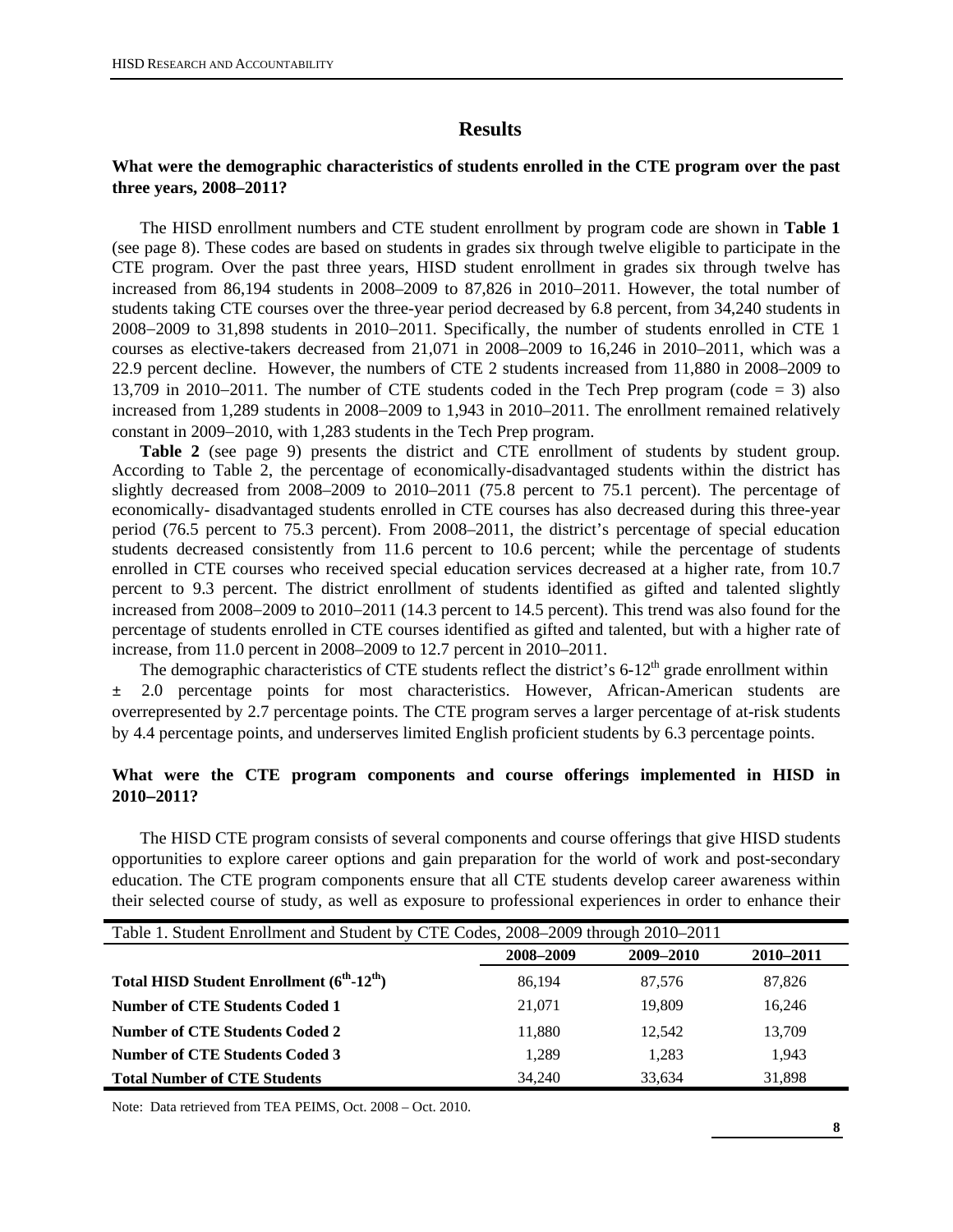Table 2. District and CTE (Codes 1,2 and 3) Course Enrollment by Student Groups<sup>\*</sup>, 2008–2009 Through 2010−2011

| Subgroup                                                     |           |               | <b>Academic Year</b> |               |           |               |
|--------------------------------------------------------------|-----------|---------------|----------------------|---------------|-----------|---------------|
|                                                              | 2008-2009 |               | 2009-2010            |               | 2010-2011 |               |
|                                                              | N         | $\frac{0}{0}$ | N                    | $\frac{0}{0}$ | N         | $\frac{0}{0}$ |
| <b>Total HISD Student Enrollment</b><br>$(6^{th} - 12^{th})$ | 86,194    | 100.0         | 87,576               | 100.00        | 87,826    | 100.00        |
| Gender                                                       |           |               |                      |               |           |               |
| Female                                                       | 42,430    | 49.2          | 42,967               | 49.0          | 43,064    | 49.0          |
| Male                                                         | 43,764    | 50.8          | 44,609               | 51.0          | 44,762    | 51.0          |
| Ethnicity                                                    |           |               |                      |               |           |               |
| American Indian                                              | 54        | < 1.0         | 89                   | < 1.0         | 241       | $<1.0$        |
| Asian                                                        | 3,098     | 3.6           | 3,170                | 3.6           | 2,861     | 3.3           |
| African-American                                             | 25,895    | 30.0          | 25,776               | 29.4          | 25,005    | 28.5          |
| Hispanic                                                     | 49,436    | 57.4          | 50,802               | 58.0          | 51,569    | 58.7          |
| White                                                        | 7,711     | 8.9           | 7,739                | 8.9           | 7,413     | 8.4           |
| Two or More <sup>†</sup>                                     |           |               |                      |               | 558       | $<1.0$        |
| <b>Economically Disadvantaged</b>                            | 65,369    | 75.8          | 63,689               | 72.7          | 65,973    | 75.1          |
| At Risk                                                      | 53,912    | 62.5          | 53,642               | 61.3          | 54,519    | 62.1          |
| <b>Special Education</b>                                     | 10,025    | 11.6          | 9,667                | 11.0          | 9,282     | 10.6          |
| Limited English Proficiency                                  | 12,693    | 14.7          | 12,749               | 14.6          | 12,665    | 14.4          |
| Gifted & Talented (G/T)                                      | 12,290    | 14.3          | 12,684               | 14.5          | 12,757    | 14.5          |
| <b>Total CTE Student Enrollment</b>                          | 34,240    | 100.0         | 33,634               | 100.0         | 31,898    | 100.0         |
| Gender                                                       |           |               |                      |               |           |               |
| Female                                                       | 16,797    | 49.1          | 16,502               | 49.1          | 15,801    | 49.5          |
| Male                                                         | 17,443    | 50.9          | 17,132               | 50.9          | 16,097    | 50.5          |
| Ethnicity                                                    |           |               |                      |               |           |               |
| American Indian                                              | 15        | < 1.0         | 33                   | < 1.0         | 101       | < 1.0         |
| Asian                                                        | 1,030     | 3.0           | 1,000                | 3.0           | 864       | 2.7           |
| African-American                                             | 11,490    | 33.5          | 10,969               | 32.6          | 9,945     | 31.2          |
| Hispanic                                                     | 19,302    | 56.4          | 19,262               | 57.3          | 18,414    | 57.7          |
| White                                                        | 2,403     | 7.0           | 2,370                | 7.0           | 2,299     | 7.2           |
| Two or More <sup><math>\dagger</math></sup>                  |           |               |                      |               | 174       | < 1.0         |
| <b>Economically Disadvantaged</b>                            | 26,201    | 76.5          | 24,737               | 73.5          | 24,027    | 75.3          |
| At Risk                                                      | 22,701    | 66.3          | 21,324               | 63.4          | 21,206    | 66.5          |
| <b>Special Education</b>                                     | 3,665     | 10.7          | 3,383                | 10.1          | 2,971     | 9.3           |
| Limited English Proficiency                                  | 3,494     | 10.2          | 3,139                | 9.3           | 2,591     | 8.1           |
| Gifted & Talented (G/T)                                      | 3,753     | 11.0          | 4,044                | 12.0          | 4,036     | 12.7          |

Note: Data retrieved from TEA PEIMS, October 2008 – October 2010.<br>
\* District enrollment numbers reflect only students in grades 6 through 12, grades where students are eligible to enroll in CTE courses.

†Two or More Ethnicity Classification added to PEIMS in October 2010.

mastery, confidence, and leadership skills.

In addition to the program components, the CTE department offers a variety of programs from which students can select a career pathway of study. Career pathways provide a plan for all students, regardless of their abilities, talents, or desired levels of education. Career concentration pathways provide all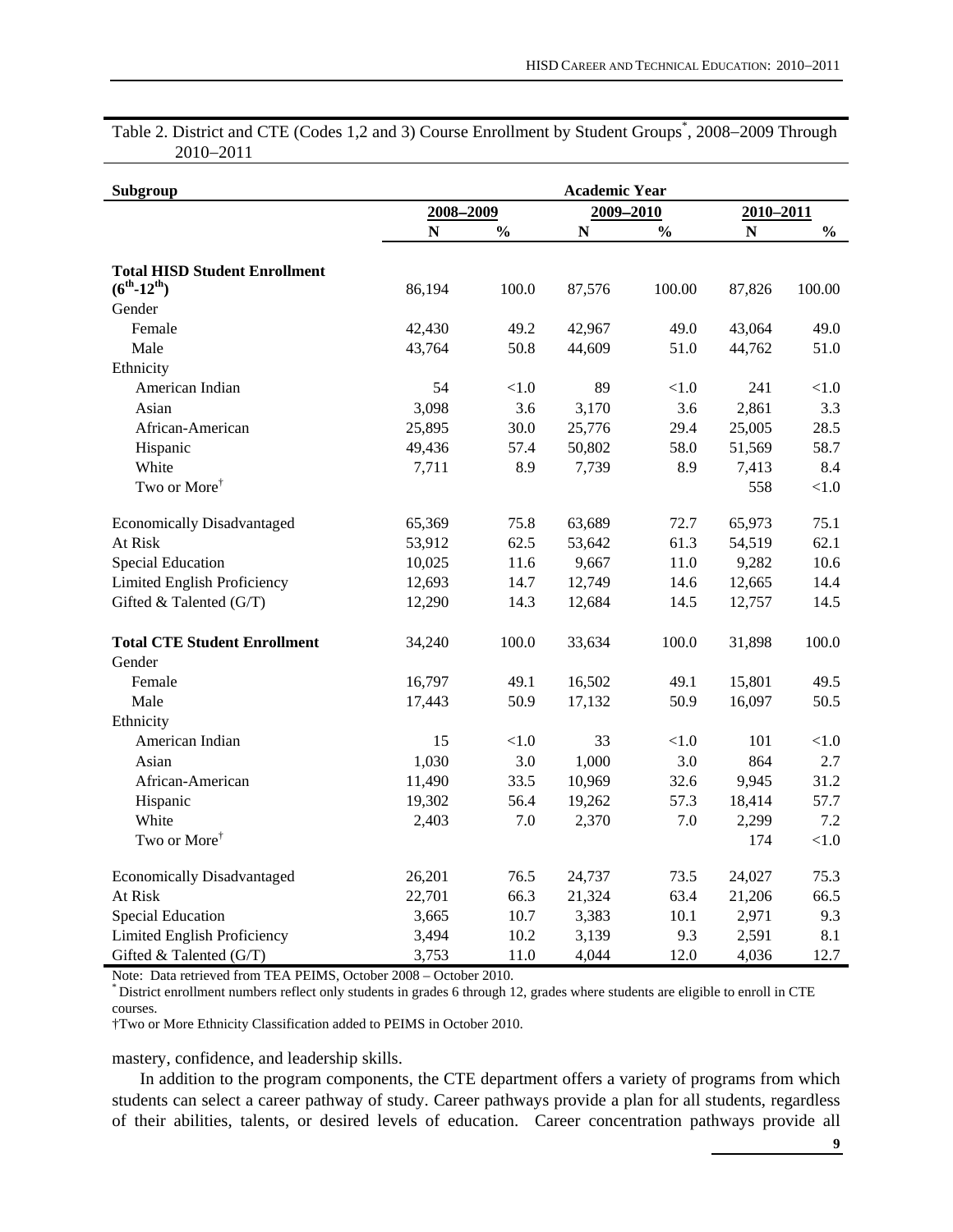students with areas of focus, along with flexibility, and a variety of ideas to pursue as they make decisions regarding course selection. By taking CTE courses, students are given opportunities to participate in hands-on training within their career pathway of interest. The CTE program components include the following (listed alphabetically):

#### *Career and Technology Student Organizations (CTSO)*

CTE students are encouraged to join student organizations that are directly related to their selected career pathway. These organizations offer students opportunities to develop leadership and teamwork skills that help prepare them for the work force and/or for college training. HISD has developed several partnerships with local, regional, and national professional organizations so that the school-level student organizations can fully participate in activities and benefit from their professional memberships. Some of these organizations include the Business Professionals of America (BPA), Future Business Leaders of America (FBLA), Family, Career and Community Leaders of America (FCCLA), Health Occupations Students of America (HOSA), SkillsUSA, and the Technology Student Association (TSA).

#### *Career Preparation, Internships, and Job Shadowing*

Within CTE, students gain valuable insight and hands-on career experiences through internships and job shadowing. Students are placed in work-based settings in order to acquire knowledge and skills within real work environments. HISD has developed partnerships with various organizations and companies that provide students with on-the-job training experiences. For example, CTE students served as interns at Texas Children's Hospital and Methodist Hospital throughout the school year. Several students attending the High School for Law Enforcement and Criminal Justice had job shadowing experiences at the Houston Emergency Center.

#### *Certifications/Licenses*

Students within the CTE program have the opportunity to earn industry certifications and/or licenses within their chosen career pathways. Industry certifications serve as evidence of technical skill attainment. Earning industry certifications give students a sense of accomplishment, a highly-valued professional credential, and help them become more employable and eligible for higher starting salaries. There are over 90 professional certificates or licenses that are approved by TEA in which CTE high school students can earn. These certifications/licenses are connected to multiple industry careers such as beauticians, automotive mechanics, and several business-related fields.

#### *College Credit for CTE Students*

There are three different kinds of courses that CTE students can take in order to earn college credit; dual credit courses, advanced technical credit courses, or Tech Prep courses. Students within these courses are taught and graded in the same manner as college students who would take the course. Credits from these courses count toward the Distinguished Achievement Program (DAP) graduation plan, when students earn a grade of "B" or better. All courses are open to eleventh and twelfth-grade students and are provided at no charge.

Dual credit courses are the only courses that allow students to earn both high school and college credit hours simultaneously. They are developed and taught by college-approved instructors. No prerequisite classes are required to enroll in these courses. Advanced technical credit (ATC) courses are developed at the state level, while Tech Prep credit courses are developed within HISD. Both types of courses are taught by local high-school teachers who received specialized training. College credit for ATC and Tech Prep courses are awarded once students enroll in a participating college or university. The ATC program provides an opportunity for students to receive credit at participating community colleges across Texas for taking certain enhanced technical courses during high school. ATC courses are only offered in technical or workforce areas. The teacher of the course must meet the ATC teacher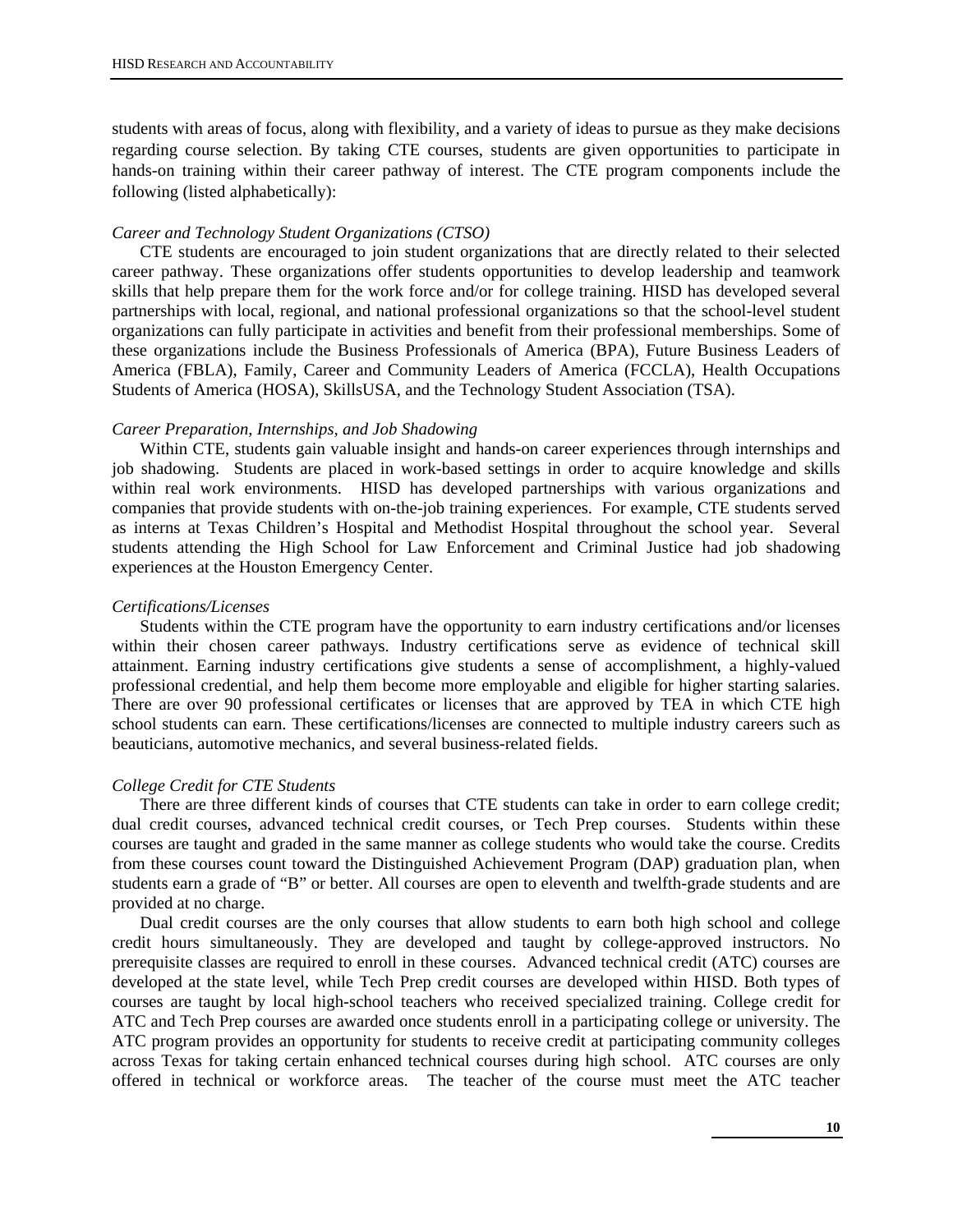requirements, go through ATC training, and teach the high school course so that it meets the content of the equivalent college course.

#### *Tech Prep*

The Tech Prep program provides a way for students to start their technical careers in high school and complete their training in a local community college. The six-year program is a combination of four years of high school courses, outlined in the Recommended graduation plan, and two years in a technical training program at a participating community college. The program prepares students for high-demand technical careers. At the end of the program, Tech Prep students can earn an Associate of Applied Science degree.

#### **Course Offerings**

One hundred and sixty-five different CTE courses are offered at 67 HISD schools (29 high schools and 38 middle schools) throughout the district. These courses range from accounting to welding and are related to the career concentrations identified by TEA (listed on page 5). A partial listing of the CTE courses being offered in the district can be found in the **Appendix A**. For the 2010−2011 school year, the enrollment numbers of CTE 2 and CTE 3 students by secondary school and career concentration are provided in **Appendix B**. The CTE program provides a variety of courses for students to select elective classes and/or courses within career concentrations. The most popular career concentrations in the district for 2010−2011 were (1) Business Management and Administration, (2) Information Technology, (3) Health Science, (4) Science, Technology, Engineering, and Mathematics, and (5) Transportation, Distribution, and Logistics. A full description of all CTE classes and the school locations, where each class is available, can be found in the curriculum section at the Career and Technical Education website. These courses are taken as electives or as part of a selected career concentration. The CTE specialized career programs include the following listed alphabetically and described below.

#### *Agricultural Science and Technology*

The Agricultural Science and Technology (AST) program has developed as an integral part of the CTE department in HISD. The mission of the program is to prepare students for careers, build awareness, and develop leadership for the food, fiber, and natural resource systems. Diverse course offerings make it attractive to students with varying educational goals. The AST program operates at eight high schools. These locations are Austin, Bellaire, Chavez, Lamar, Madison, Sam Houston Math, Science, and Technology Center, Worthing, and Yates. In addition, Harper Alternative School provides horticulture courses for students with disabilities. The AST program owns six farms. The farms are located near participating schools and vary in size: Madison has 35 acres, Austin and Yates share 62 acres, Bellaire, Lamar, and Lee have a total of 40 acres, and Sam Houston has 9 acres. The co-curricular activities for the AST program include membership in the student organization, Future Farmers of America (FFA), and participation in the Houston Livestock Show.

#### *Automotive Youth Educational Systems (AYES)*

Within the AYES program, HISD students are taught entry-level skills in the field of automotive technology. Students take courses in a coherent sequence to increase their levels of expertise in automotive technology. The program is a collaborative initiative between HISD and automotive industry partners such as local automotive dealerships and independently-owned repair shops. These automotive partners provide job-shadowing opportunities and apprenticeships to HISD students to gain real-world, on-the-job experiences in the AYES program. The AYES program is available at Westbury High School and Waltrip HS. These schools have automotive labs that are certified by the National Automotive Technology Education Foundation (NATEF) and hold Automotive Service Excellence (ASE) certifications.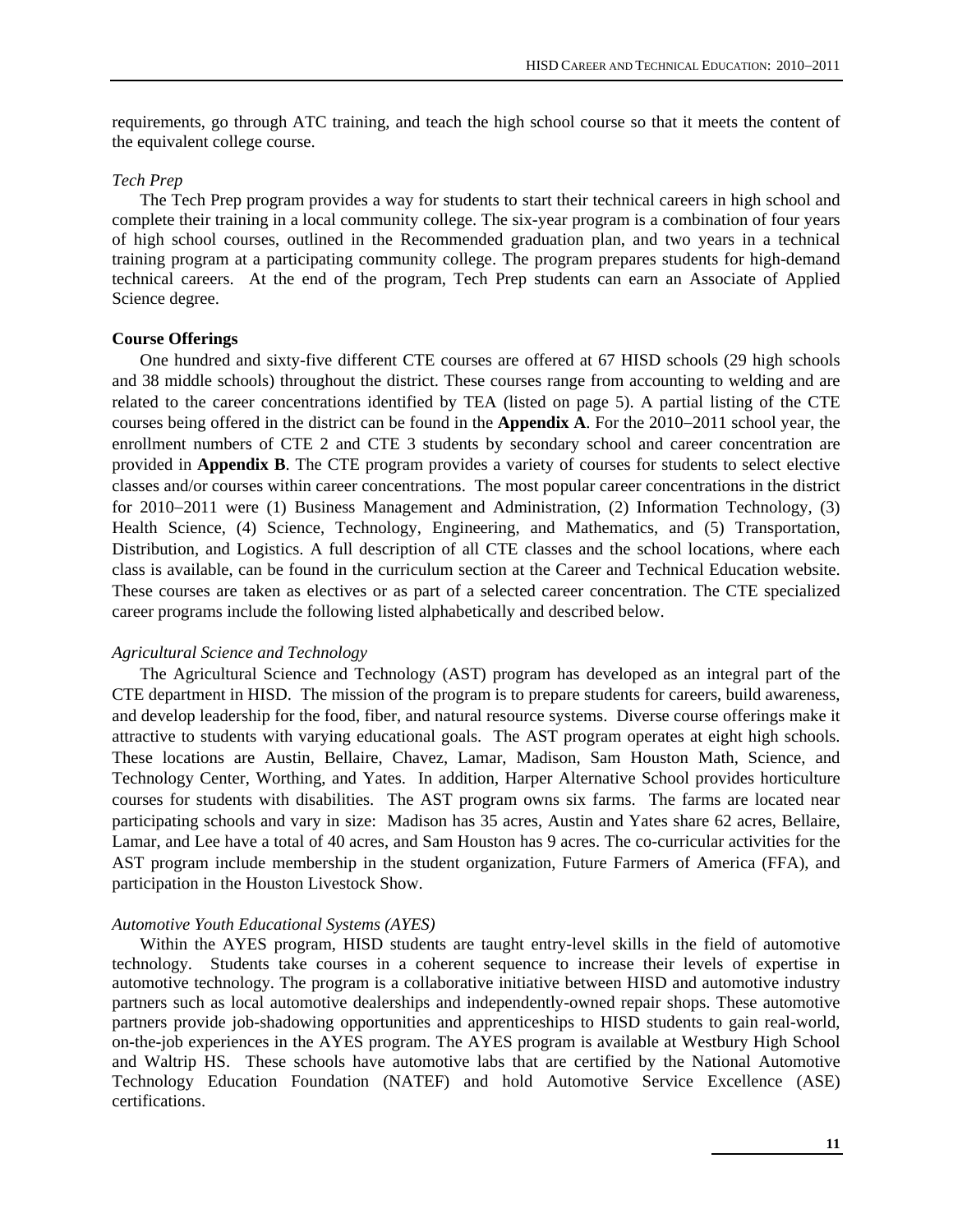#### *Business, Management, and Administration*

The Business, Management, and Administration career concentration is divided into six pathways, including management, business financial management and accounting, human resources, business analysis, marketing, administration, and information support. Within these pathways, students learn about planning, organizing, directing, and evaluating business functions essential to efficient and productive business operations. The courses help students develop the skills and knowledge to conduct business in the workplace and/or pursue education in business fields. Courses in business, management, and administration are offered at all HISD high schools.

#### *Construction Careers*

Students interested in careers in the construction industry have several school choices within HISD. The Construction, Art, Science and Technology (CAST) Academy is offered at Furr HS. This program is supported by the Association of General Contractors (AGC) to assist with the development of the construction workforce in the Greater Houston area. There are also Construction Academies located at Austin and Yates high schools. Construction trade education helps students develop manipulative skills, safety, judgment, technical knowledge, and related occupational information. Construction courses are designed to train students through contextual instruction in the layout, design, production and processing, assembling, testing, diagnosing and maintaining industrial, commercial and residential goods and services. Students are also provided opportunities to develop and apply leadership, social, civic and business-related skills through their involvement in the Vocational and Industrial Clubs of American (VICA), which is the student organization for young people enrolled in the Trade and Industrial programs. Basic Safety, Introduction to Construction Math, Introduction to Hand Tools, Introduction to Power Tools, Introduction to Blueprints, Basic Communications Skills, and Basic Employability Skills are among course offerings. The Houston Community College System partners with HISD to support students within the construction programs.

#### *Culinary Arts Programs*

Culinary arts programs are available at Barbara Jordan, Davis, Wheatley, and Westside high schools and Harper Alternative School. The programs are designed to prepare students for career opportunities in the food service and hospitality industries. Culinary arts students train in specific culinary areas of interest, work toward receiving post-secondary credit, and enter the Chef Apprenticeship program, affiliated with the American Culinary Federation (ACF).

At Jefferson Davis High School, a hotel and restaurant management magnet program is offered along with a culinary arts component. At Davis, students interested in the tourism and hospitality industry, learn a variety of business management and culinary arts skills. Twelfth-grade students can participate in an internship program at the University of Houston. At Westbury, culinary arts students take courses related to the entrepreneurship side of culinary arts as well as food preparation lessons. HISD partnered with the Texas Restaurant Association. As a result, Westside has a fully operational Outback Restaurant.

#### *DeBakey's College Preparatory School*

The DeBakey's College Preparatory School, a component of the Health Sciences Department of CTE, allows students to take four years of sequenced health science classes. All health science teachers at the DeBakey High School for Health Professions are CTE certified in order to teach the courses. The Health Science Curriculum consists of the following courses by grade level: Introduction to Health Science for ninth graders; Anatomy and Physiology for tenth graders; Health Science Rotations: Dental Science, Medical Laboratory, and Patient Care for eleventh graders; and Health Science III- Hospital Internships, Advanced Anatomy and Physiology, Rehabilitation Rotations and Business Computer Information Systems for twelfth graders. Junior and senior students intern at the Texas Medical Center to complete rotation components. At the end of four years, students are awarded a Health Science Certificate.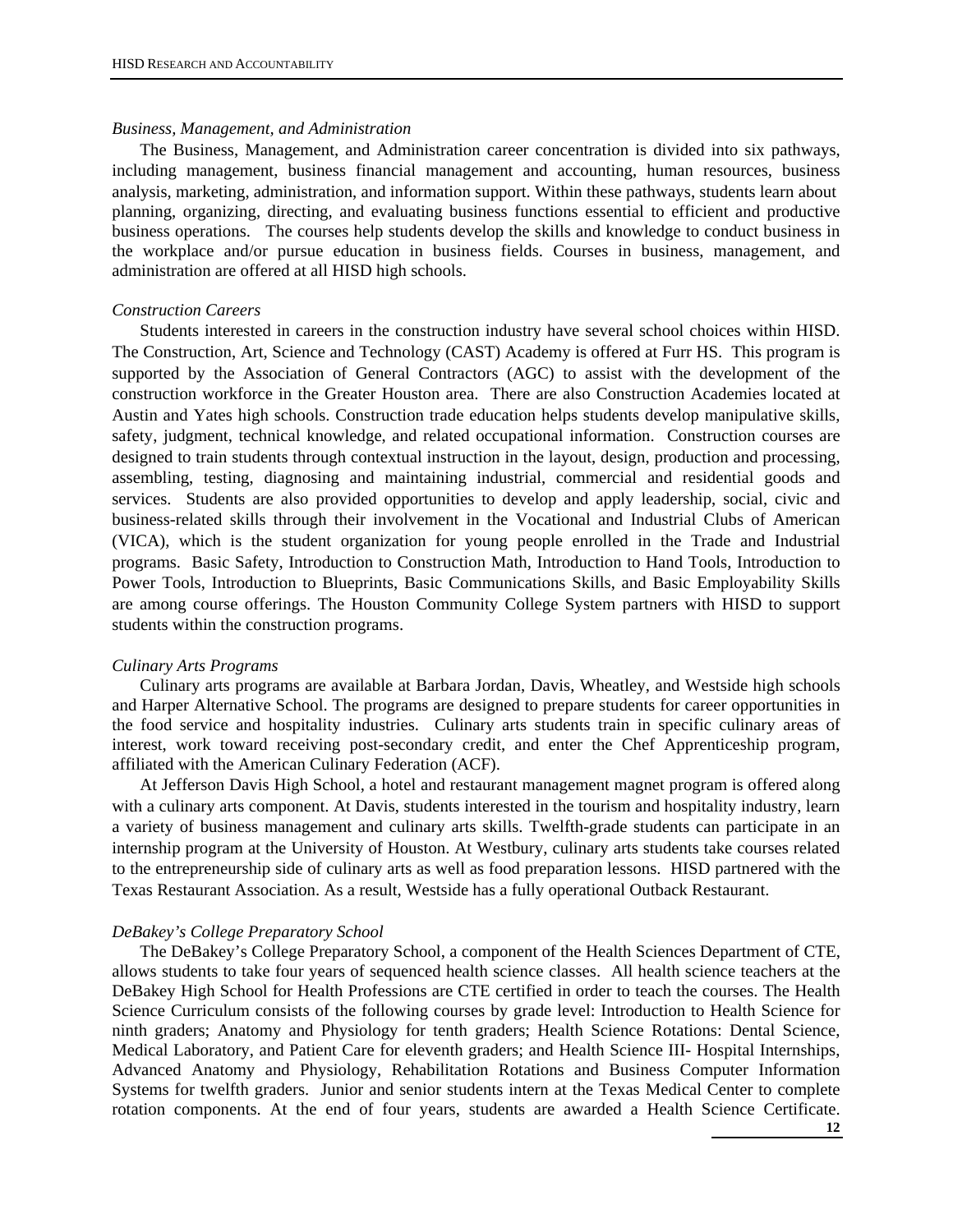DeBakey's College Preparatory School allows students to receive a well-rounded CTE foundation in the health sciences curriculum along with core academic classes.

#### *Energy Industry Programs*

There are three energy academies in HISD. These academies offer courses in which CTE students can develop their interests in careers related to the energy industry. These academies are located at Milby High School (Milby Academy for Petroleum Exploration & Production Technology), Lamar High School (Lamar Global Energy Business Program), and Westside High School (Westside Engineering & Geosciences Academy). The energy academies are financially supported by the Independent Petroleum Association of America (IPAA) to assist with developing an energy workforce in Houston.

#### *The High School for Law Enforcement & Criminal Justice (H.S. LE/CJ)*

The H.S. LE/CJ**,** a separate and unique magnet school, began in the spring of 1981 as a recruitment source for minority police officers. Currently, the curriculum is designed to allow students to explore careers related to law enforcement and criminal justice. Entry requirements include an 80 average in academic subjects, passing scores on standardized tests, and good conduct grades.

At the High School for Law Enforcement & Criminal Justice, students take vocational classes at each grade level to expose them to the skills and experience necessary for law enforcement and legal-related criminal justice careers. The law-legal programs are involved in law activities with professional organizations outside of the school. By the twelfth grade, students can participate in a variety of work assignments related to their career choices. More than 95 percent of the students at H.S. LE/CJ graduate as Texas Scholars.

#### *Jack Yates School of Communications*

Since 1978, the Jack Yates School of Communications has established a standard for excellence in the field of media communications. Located, on the campus of Jack Yates High School, the innovative "school-within-a-school" focuses on three specialized areas: Media Technology, Photography, and Journalism. The school remains committed to providing students with the very best in instruction, resources, technology, and equipment. Jack Yates is the only HISD high school to house separate television and photography studios. The journalism department provides interns for the Houston Chronicle and the "Eye On Third Ward" initiative with the Museum of Fine Arts. The Yates School has also formed a strong alliance with Texas Southern University and the University of Houston to further teach youth through photography/media and to use the depth of information for positive change as producers and consumers.

#### *Pre-Engineering Programs - Project Lead the Way (PLTW)*

For students interested in engineering, biomechanics, aeronautics, and other applied math and science arenas, PLTW is a special series of courses developed for the middle school and high school years. These courses complement math and science college preparatory programs to establish a solid background in engineering and technology. This program is sponsored by the East End Chamber of Commerce, which represents several petroleum and Houston port-related industries.

The PLTW courses are available at six campuses: César Chávez, Ebbert Furr, Westbury, Phillis Wheatley, Sam Houston, and James Madison high schools. During the spring of 2010, the PLTW program at Wheatley High school received full national certification. By earning this certification, Wheatley students in the PLTW program can earn college credit for engineering courses while still enrolled in high school. (More information can be found at www.houstonisd.org, dated March 31, 2010.)

#### *Reagan Computer Technology Magnet Program*

The Reagan High School Program for Computer Technology offers students instruction through the Academy of Finance. The Academy of Finance is a four-year program that prepares students for the banking and finance industry, advanced preparation in a junior college program, or enrollment in a full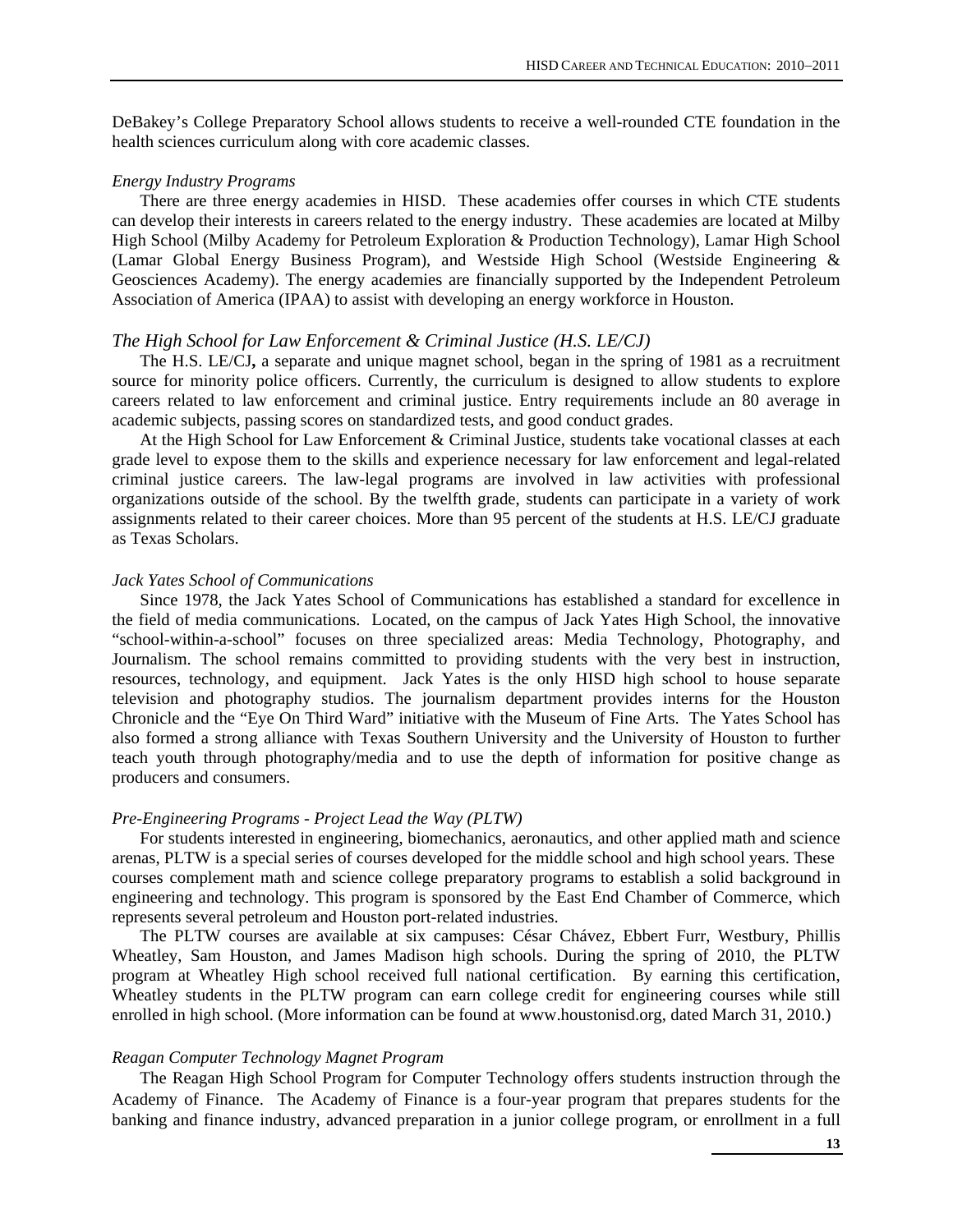baccalaureate program. It is a comprehensive program of study designed to assist students in developing knowledge of the increasing role of technology in the world of finance. The Computer Electronics and Networking Technology program is a four-year program leading to proficiency as an A+ certified computer technician or a CISCO certified networking technician. Four years of math and science are presented as well as basic electronics, solid-state devices and circuits, microprocessor theory and interfacing, and computer maintenance and repair techniques. The Cisco Systems Networking Academy teaches the principles and practice of building and maintaining networks and prepares students for the certified CISCO Networking Associated exam. Computer Programming is an intensive four-year college preparatory program with emphasis on math through calculus, science through physics, and computer science. Programming techniques are taught in a number of different programming languages including C++, JAVA Script and Hypertext Markup Language (HTML). The students gain experiences on the latest microcomputer equipment with access to networks and the internet.

#### *Westbury High School Health Science Program*

 The Health Science Career Cluster encompasses more than 200 career specialties and/or occupations. The Health Science program at Westbury High School focuses on careers in planning, managing, and providing therapeutic services, diagnostic services, health informatics, support services, and biotechnology research and development. The students at Westbury perform their clinical rotation duties at the Memorial-Hermann Hospital and the People's Clinic.

## **What were the certifications/licenses earned by students enrolled in the CTE program in 2010**−**2011?**

**Table 3** (see page 15) presents the certifications/licenses earned by CTE 2 and CTE 3 students in the 2010−2011 school year. A total of 15,184 certifications and/or licenses were earned in 39 different specialization areas. The largest number of certifications was earned in the area of Safety-Occupational Safety and Health Administration (OSHA), with 5,596 students earning this certification. A total of 2,292 students earned the Microsoft Certified Applications Specialist- WORD certification and 1,762 students earned their Cardiopulmonary Resuscitation (CPR) certification for adults, children, and/or infants.

During the 2009–2010 school year, CTE students earned a total of 3,942 certifications and/or licenses were earned in 34 different specialization areas. Since 2008, CTE personnel have placed a stronger emphasis on student certifications. Monthly certification numbers were shared with principals to encourage them to increase the number of CTE students on their campuses who worked on certifications. Boosting awareness of certifications has resulted in huge increases in total certifications over the last three years, from 1,301 in 2008–2009 to 15,184 during the 2010–2011 school year.

## **What were the trends in Texas Assessment of Knowledge and Skills (TAKS) performance of students enrolled in the CTE program as compared to HISD students over the past three school years, 2009**−**2011?**

**Table 4** (see page 16) and **Figures 1** through **4** (see pp.17-18) display the 2009 through 2011 student performance on the English TAKS by subject test for the following student groups: CTE 2 (coherent sequence), CTE 3 (Tech Prep), and non-CTE students. Table 4 provides data for all groups. Figures 1-4 presents graphic displays by subject test. Non-CTE results are for students in grades 9 through 11.

**Figure 1** (see page 17) shows that the percent of CTE 2 and CTE 3 students passing the math TAKS was higher than the percent passing of non-CTE students from 2009 to 2011. Over the three-year period, the percentage of CTE 2 students passing the math TAKS increased from 73 percent to 82 percent.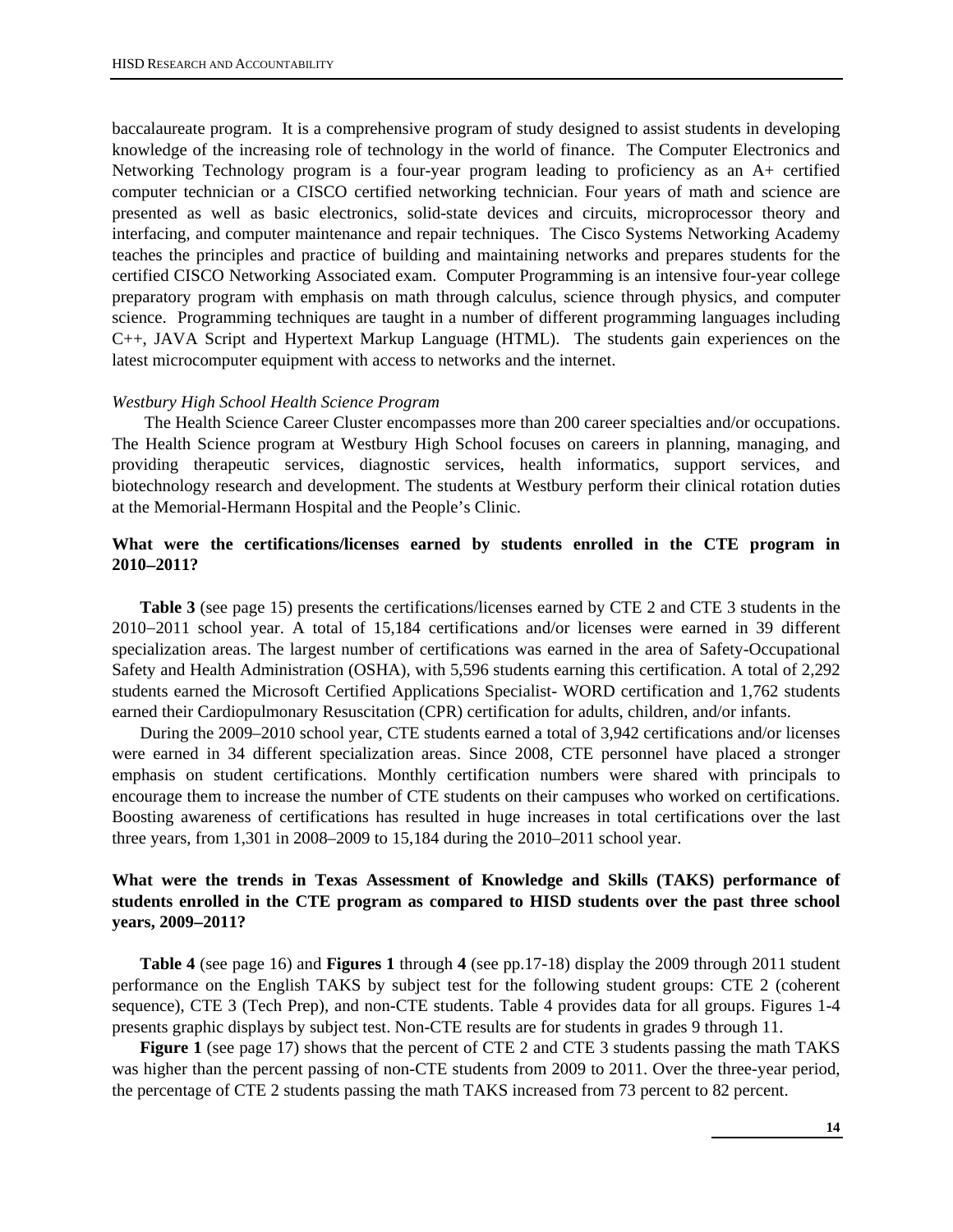| Table 3. Certifications/Licenses Earned by CTE 2 and CTE 3 Students, 2010–2011 |                          |               |
|--------------------------------------------------------------------------------|--------------------------|---------------|
|                                                                                | 2010-2011                |               |
|                                                                                | $\underline{\mathbf{N}}$ | $\frac{0}{0}$ |
| A+ Certification                                                               | 18                       | 0.12          |
| Adobe Certified Associate (ACA) - Visual Communication using                   |                          |               |
| Adobe Photoshop                                                                | 51                       | 0.34          |
| <b>ASE Auto Technician</b>                                                     | 5                        | 0.03          |
| Autodesk Certified Associate-AutoCAD                                           | 18                       | 0.12          |
| Automated External Defibrillator                                               | 159                      | 1.05          |
| <b>Basic Telecommunication</b>                                                 | 12                       | 0.08          |
| CareerSafe Online Safety Awareness                                             | 20                       | 0.13          |
| Certified Customer Service Specialist                                          | 22                       | 0.14          |
| Certified Veterinary Assistant (CVA)                                           | 23                       | 0.15          |
| <b>Cosmetology Assessment</b>                                                  | 8                        | 0.05          |
| <b>Cosmetology Operators License</b>                                           | $\overline{c}$           | 0.01          |
| CPR - Lay Responder (America Red Cross) - Adult and Child                      | 1,232                    | 8.11          |
| CPR - Lay Responder (America Red Cross) - CPR Infant                           | 530                      | 3.49          |
| Emergency 911 Telecommunication                                                | 18                       | 0.12          |
| EverFi Certified                                                               | 1,310                    | 8.63          |
| First Aid Certification (American Red Cross)                                   | 956                      | 6.30          |
| <b>First Responder Certification</b>                                           | 9                        | 0.06          |
| Internet and Computing Core Certification (IC3)                                | 39                       | 0.26          |
| Microsoft Certified Applications Specialist (MCAS) - ACCESS                    | 18                       | 0.12          |
| Microsoft Certified Applications Specialist (MCAS) - EXCEL                     | 498                      | 3.28          |
| Microsoft Certified Applications Specialist (MCAS) -<br><b>OUTLOOK</b>         | 48                       | 0.32          |
| Microsoft Certified Applications Specialist (MCAS) -                           |                          |               |
| <b>POWERPOINT</b>                                                              | 1,452                    | 9.56          |
| Microsoft Certified Applications Specialist (MCAS) - WORD                      | 2,292                    | 15.09         |
| NATE Certification(s) for Automotive Technician                                | 10                       | 0.07          |
| National Lodging Management                                                    | 1                        | 0.01          |
| NCCER CORE Certification: Introductory Craft Skills                            | 175                      | 1.15          |
| Network+ Certification                                                         | 17                       | 0.11          |
| OSHA Ten Hour Safety Certification                                             | 5,596                    | 36.85         |
| Pet First Aid and CPR (America Red Cross)                                      | 145                      | 0.95          |
| Physical Therapists Assistant (PTA)                                            | 8                        | 0.05          |
| <b>Plumbing Assessment</b>                                                     | 16                       | 0.11          |
| Safety and Pollution Prevention                                                | 142                      | 0.94          |
| ServSafe© Certification                                                        | 129                      | 0.85          |
| Shampoo-Conditioning Specialty Certificate                                     | 27                       | 0.18          |
| TCIC/NCIC                                                                      | 12                       | 0.08          |
| Teen Community Emergency Response Team                                         | 143                      | 0.94          |
| <b>Tradesman License</b>                                                       | 10                       | 0.07          |
| <b>VESTA MapStar</b>                                                           | 12                       | 0.08          |
| Web Design and Development Certifications                                      | 1                        | 0.01          |
| <b>Total Number of Certifications/Licenses Earned</b>                          | 15,184                   | 100.00        |

Source: HISD Department of Career and Technical Education, 2011.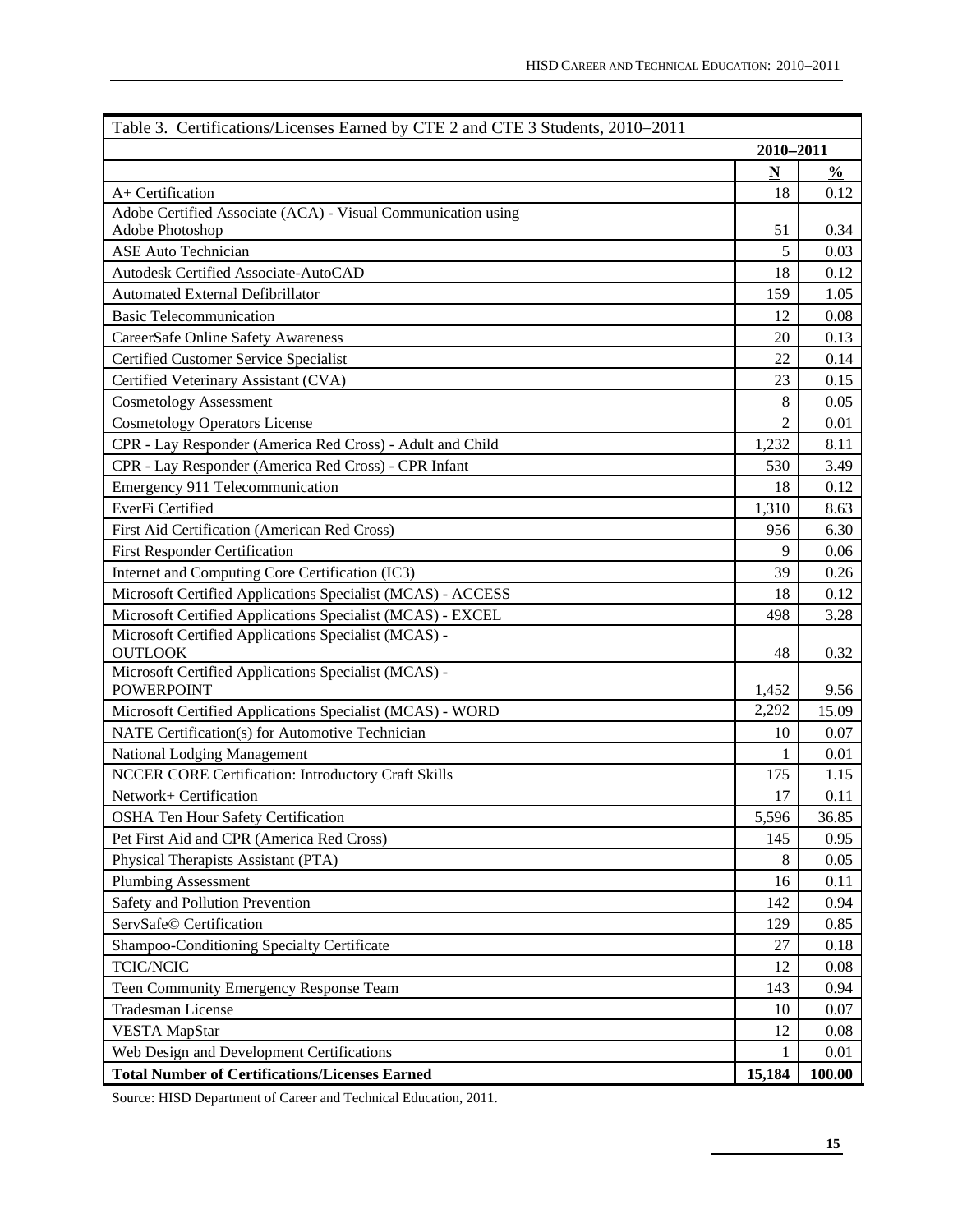|                       |               | 2009          |               | 2010           |               | 2011          |
|-----------------------|---------------|---------------|---------------|----------------|---------------|---------------|
|                       | #             | $\frac{6}{6}$ | #             | $\frac{0}{0}$  | #             | $\frac{6}{6}$ |
|                       | <b>Tested</b> | Passing       | <b>Tested</b> | <b>Passing</b> | <b>Tested</b> | Passing       |
| <b>Mathematics</b>    |               |               |               |                |               |               |
| CTE <sub>2</sub>      | 5,474         | 73            | 8,063         | 81             | 8,855         | 82            |
| CTE <sub>3</sub>      | 931           | 67            | 734           | 83             | 1,226         | 81            |
| Non-CTE               | 21,628        | 61            | 23,588        | 68             | 21,946        | 70            |
| <b>Reading/ELA</b>    |               |               |               |                |               |               |
| CTE <sub>2</sub>      | 7,565         | 90            | 8,148         | 92             | 8,972         | 91            |
| CTE <sub>3</sub>      | 944           | 85            | 740           | 92             | 1,225         | 92            |
| Non-CTE               | 22,165        | 83            | 23,937        | 87             | 22,249        | 85            |
| <b>Science</b>        |               |               |               |                |               |               |
| CTE <sub>2</sub>      | 5,336         | 75            | 5,874         | 83             | 6,109         | 84            |
| CTE <sub>3</sub>      | 805           | 66            | 646           | 85             | 855           | 86            |
| Non-CTE               | 11,800        | 66            | 13,329        | 74             | 12.818        | 75            |
| <b>Social Studies</b> |               |               |               |                |               |               |
| CTE <sub>2</sub>      | 5,324         | 94            | 5,843         | 96             | 6,109         | 97            |
| CTE <sub>3</sub>      | 801           | 91            | 643           | 97             | 855           | 96            |
| Non-CTE               | 11,744        | 90            | 13,144        | 93             | 12,690        | 94            |

#### Table 4. CTE 2, CTE 3, and Non-CTE English TAKS Performance, Spring 2009−2011 **Academic Year**

Note: Data retrieved from TEA TAKS, 2009– 2011.

During the same time, the percentage of CTE 3 students passing the TAKS math test fluctuated from 67 percent in 2009 to 83 percent in 2010, then to 81 percent in 2011.

**Figure 2** (page 17) shows that the percentage of CTE 2 and CTE 3 students passing the TAKS reading/English language arts (ELA) test was higher than non-CTE students. For the spring of 2009, CTE 2 students had the highest percentage of students passing the TAKS reading test, with 90 percent meeting the passing standard. Eighty-five percent of CTE 3 students met the passing standard of the 2009 TAKS reading/ELA test, while 83 percent of non-CTE students met the reading passing standard during the spring of 2009. Although the percentages of non-CTE students passing the TAKS reading/ELA test increased when comparing the 2009 results to the 2011 results, the performance of non-CTE students remained lower than the performance of CTE 2 and CTE 3 students for all three years.

 As seen in **Figure 3** (page 18), during the 2009 TAKS science test administration, CTE 2 students passed at a higher percentage (75 percent), than the percentages of CTE 3 and non-CTE students (66 percent). Regarding the 2010 and the 2011 TAKS science performance, the percent of students meeting the science test standard increased from the previous year for all student groups, with CTE 2 and CTE 3 students outperforming the non-CTE students.

**Figure 4** (page 18) shows that a slightly larger percentage of CTE 2 students (94 percent) met the passing standard on the social studies test of the TAKS than the CTE 3 (91 percent) and non-CTE students (90 percent) in the spring of 2009. Higher percentages of CTE 2 and CTE 3 students passed the social studies TAKS tests compared to non-CTE students during the 2010 administration. For 2010, the passing percentages were 96 percent for CTE 2 students, 97 percent for CTE 3 students, and 93 percent for non-CTE students. From 2010 to 2011, the passing percentages increased by one percentage point for CTE 2 and non-CTE students on the TAKS social studies test, with CTE 2 students passing at a rate of 97 percent and non-CTE students passing at a rate of 94 percent in 2011. From 2010 to 2011, the passing rate for CTE 3 students decreased by one percentage point to 96 percent passing the 2011 TAKS social studies test.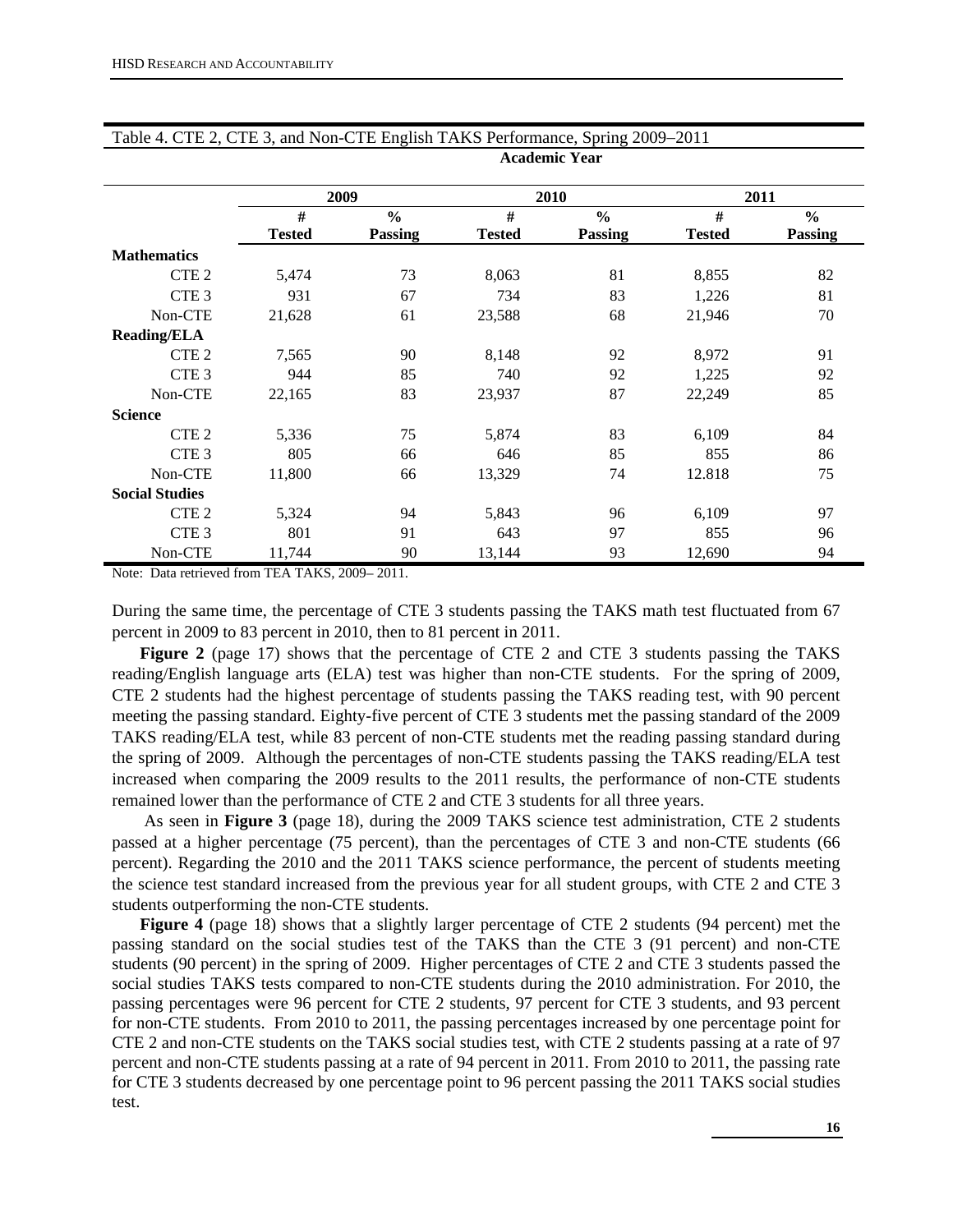

Figure 1. English TAKS math performance for CTE 2 and CTE 3 students compared to non-CTE students, 2010−2011.

Note: Data retrieved from TEA TAKS, 2009– 2011.





Note: Data retrieved from TEA TAKS, 2009– 2011.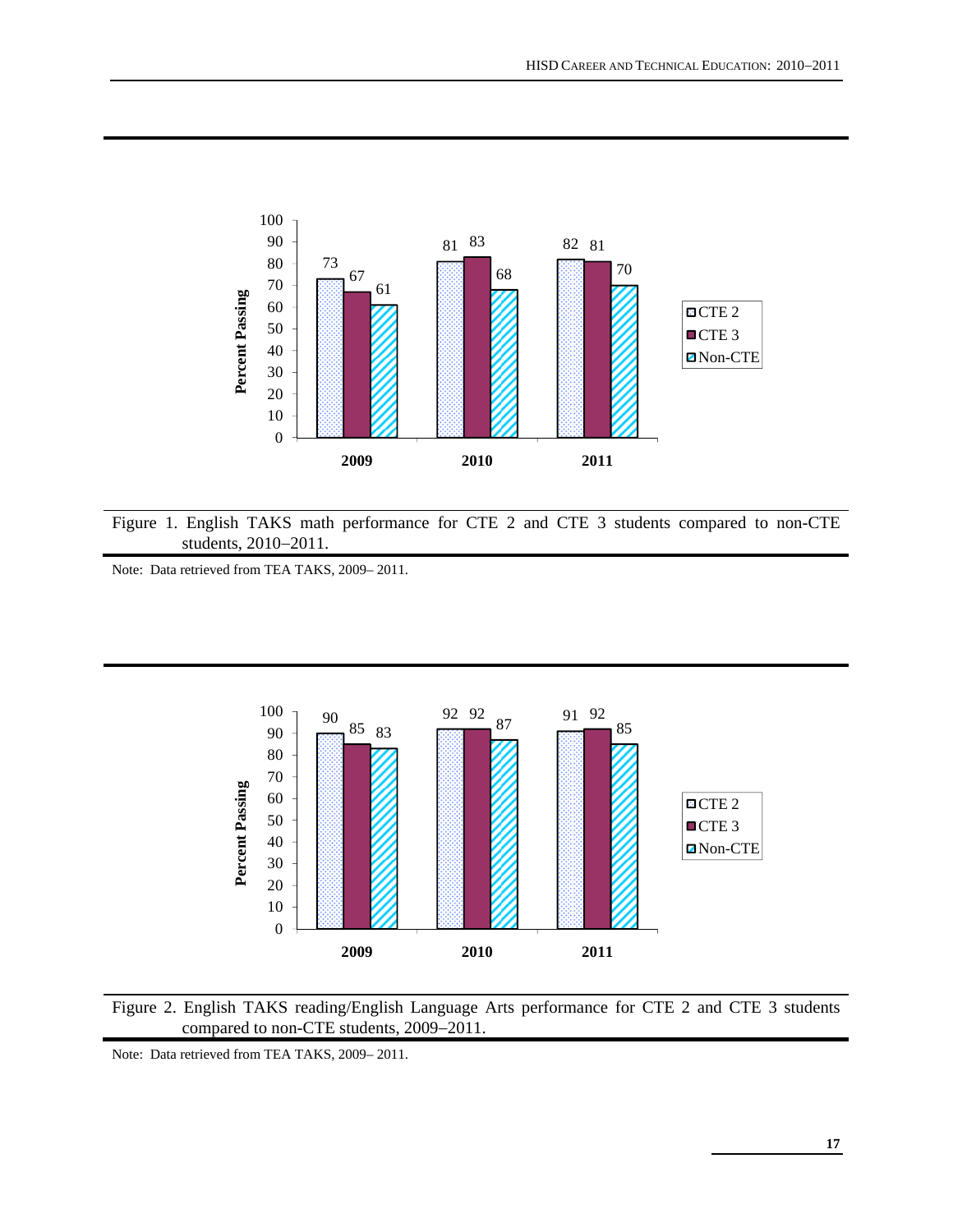

Figure 3. English TAKS science performance for CTE 2 and CTE 3 students compared to non-CTE students, 2009−2011.

Note: Data retrieved from TEA TAKS, 2009– 2011.



Figure 4. English TAKS social studies performance for CTE 2 and CTE 3 students compared to non-CTE students, 2009−2011.

Note: Data retrieved from TEA TAKS, 2009– 2011.

## **Performance-Based Monitoring Analysis System**

The Texas Education Agency (TEA) has the Performance-Based Monitoring Analysis System (PBMAS) to examine the TAKS performance of students from various populations within special programs, including CTE. **Table 5** (see page 19) shows the PBMAS TAKS performance results and the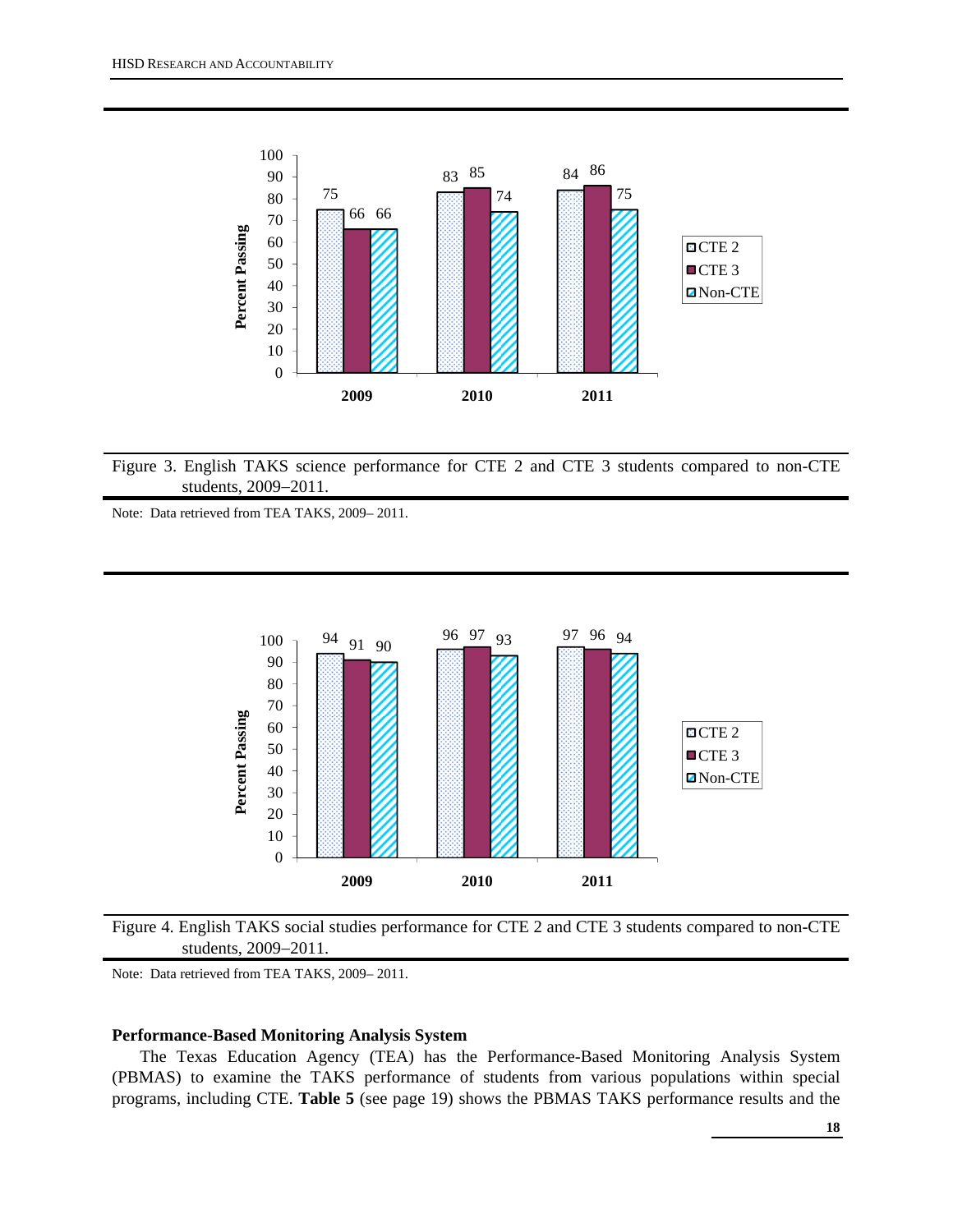acceptable performance levels for 2009, 2010, and 2011. The PBMAS has a built-in improvement component such that school programs that have not met acceptable performance levels are given three years to make improvements. Each year, required improvement standards are calculated using the current year's performance rates and the previous year's performance rates. [Details about required improvement calculations can be found at in the PBMAS Manual (TEA, 2011).]

For the PBMAS, TEA recognized CTE students as those who were in ninth through eleventh grades and coded as CTE 2 (coherent sequence) or CTE 3 (Tech Prep). The TAKS passing rates of CTE 2 and CTE 3 students are combined by category (see Table 5). For spring 2009 to spring 2011, the TAKS passing rates of CTE students who were classified as economically disadvantaged and those enrolled in Tech Prep surpassed TEA acceptable performance levels on all subject tests.

|                                              |                    | <b>Academic Year</b><br>2009<br>2011<br>2010 |         |                              |                                 |         |                    |                                 |         |  |  |  |
|----------------------------------------------|--------------------|----------------------------------------------|---------|------------------------------|---------------------------------|---------|--------------------|---------------------------------|---------|--|--|--|
|                                              |                    |                                              |         |                              |                                 |         |                    |                                 |         |  |  |  |
|                                              | N<br><b>Tested</b> | $\frac{0}{0}$<br><b>Passing</b>              | $APL^+$ | $\mathbf N$<br><b>Tested</b> | $\frac{0}{0}$<br><b>Passing</b> | $APL^+$ | N<br><b>Tested</b> | $\frac{0}{0}$<br><b>Passing</b> | $APL^+$ |  |  |  |
| <b>Economically-</b><br><b>Disadvantaged</b> |                    |                                              |         |                              |                                 |         |                    |                                 |         |  |  |  |
| <b>Mathematics</b>                           | 5,163              | 70.5                                         | 55.0    | 5,931                        | 79.2                            | 60.0    | 7,380              | 78.8                            | 65.0    |  |  |  |
| Reading/ELA                                  | 5,218              | 89.3                                         | 70.0    | 6,071                        | 90.4                            | 70.0    | 7,450              | 89.0                            | 70.0    |  |  |  |
| Science                                      | 3,786              | 70.5                                         | 50.0    | 4,420                        | 80.7                            | 55.0    | 5,053              | 81.1                            | 60.0    |  |  |  |
| <b>Social Studies</b>                        | 3,780              | 92.2                                         | 70.0    | 4,389                        | 95.4                            | 70.0    | 5,036              | 94.9                            | 70.0    |  |  |  |
| <b>Limited English</b><br>Proficiency        |                    |                                              |         |                              |                                 |         |                    |                                 |         |  |  |  |
| Mathematics                                  | 351                | $36.5^2$                                     | 55.0    | 417                          | $53.5^{*}$                      | 60.0    | 565                | $50.4^2$                        | 65.0    |  |  |  |
| Reading/ELA                                  | 351                | $37.6^3$                                     | 70.0    | 411                          | $45.7*$                         | 70.0    | 574                | $49.7^3$                        | 70.0    |  |  |  |
| Science                                      | 273                | $30.8^2$                                     | 50.0    | 318                          | $45.9*$                         | 55.0    | 310                | $41.0^2$                        | 60.0    |  |  |  |
| <b>Social Studies</b>                        | 272                | 62.1 <sup>1</sup>                            | 70.0    | 305                          | 80.0                            | 70.0    | 304                | 74.3                            | 70.0    |  |  |  |
| <b>Special</b>                               |                    |                                              |         |                              |                                 |         |                    |                                 |         |  |  |  |
| <b>Education</b>                             |                    |                                              |         |                              |                                 |         |                    |                                 |         |  |  |  |
| Mathematics                                  | 228                | $36.4*$                                      | 55.0    | 412                          | $37.1*$                         | 60.0    | 708                | $42.7^3$                        | 65.0    |  |  |  |
| Reading/ELA                                  | 243                | $63.4*$                                      | 70.0    | 450                          | $57.8*$                         | 70.0    | 720                | $57.6^2$                        | 70.0    |  |  |  |
| Science                                      | 246                | $33.3^{2}$                                   | 50.0    | 341                          | $41.3*$                         | 55.0    | 488                | $41.4^2$                        | 60.0    |  |  |  |
| <b>Social Studies</b>                        | 252                | $68.7*$                                      | 70.0    | 340                          | 79.1                            | 70.0    | 483                | 68.9 <sup>1</sup>               | 70.0    |  |  |  |
| <b>Tech Prep</b>                             |                    |                                              |         |                              |                                 |         |                    |                                 |         |  |  |  |
| Program                                      |                    |                                              |         |                              |                                 |         |                    |                                 |         |  |  |  |
| Mathematics                                  | 906                | 69.1                                         | 55.0    | 723                          | 83.3                            | 60.0    | 1,218              | 80.9                            | 65.0    |  |  |  |
| Reading/ELA                                  | 918                | 86.7                                         | 70.0    | 732                          | 92.3                            | 70.0    | 1,222              | 91.5                            | 70.0    |  |  |  |
| Science                                      | 803                | 66.4                                         | 50.0    | 641                          | 85.6                            | 55.0    | 841                | 86.2                            | 60.0    |  |  |  |
| <b>Social Studies</b>                        | 799                | 91.4                                         | 70.0    | 639                          | 97.2                            | 70.0    | 840                | 96.0                            | 70.0    |  |  |  |

Table 5. CTE TAKS Passing Rates by Economically-Disadvantaged, LEP, Special Education, and Tech Prep Program Participation, Spring 2009−Spring 2011

Source: Performance-Based Monitoring Analysis System, Texas Education Agency, 2009−2011.

Note: Data is reported for students coded CTE 2 or CTE 3 only.

+: Acceptable Performance Level (APL) mandated by Texas Education Agency

\*: Met PBMAS required improvement standard.

1: Passing rate is 0.1 to 10.0 percentage points below the subject-area standard.

2: Passing rate is 10.1 to 20.0 percentage points below the subject-area standard.

3: Passing rate is at least 20.1 percentage points below the subject-area standard.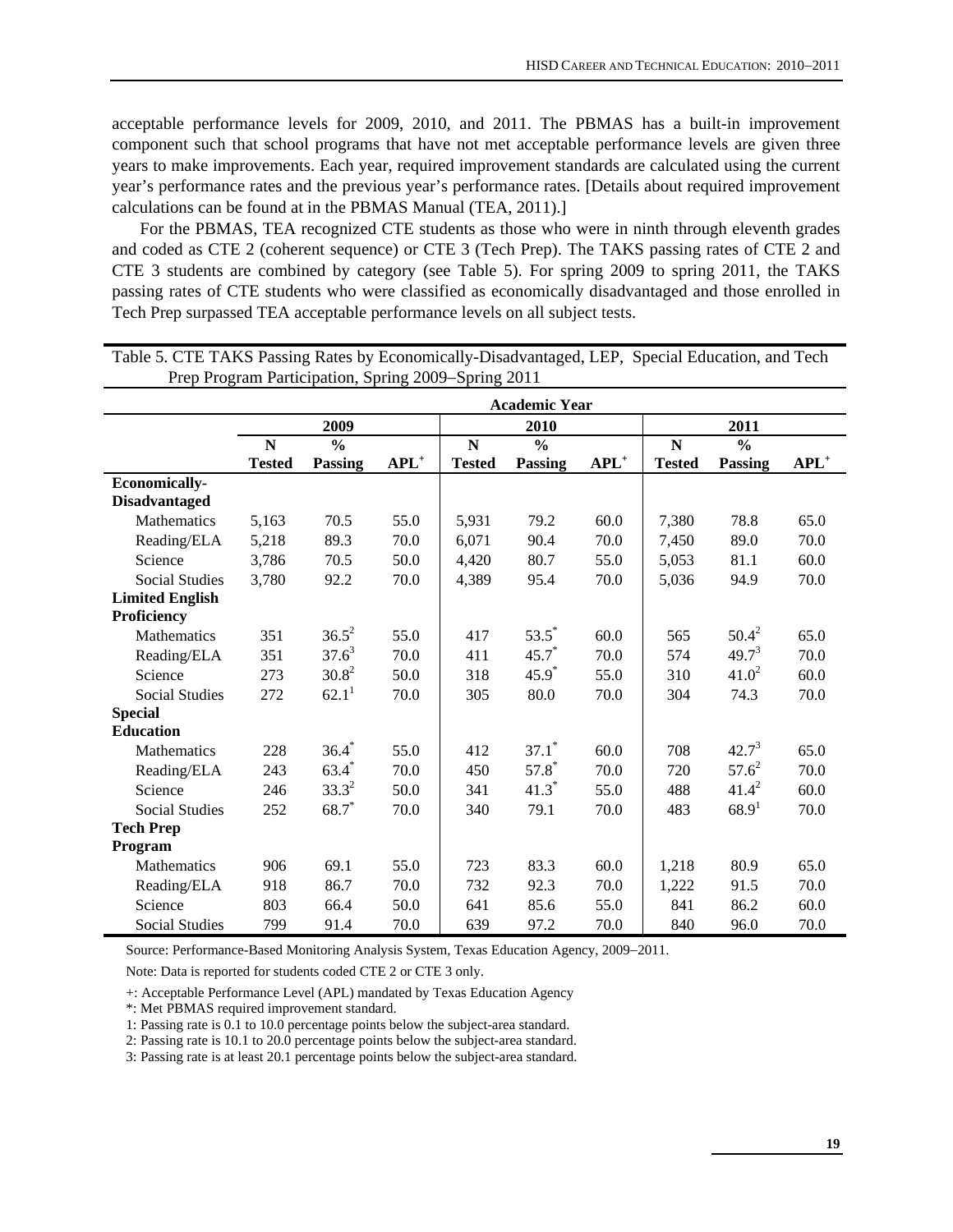The performances of students classified as limited English proficient (LEP) have fluctuated from 2009 to 2011. In the spring of 2009, CTE LEP students did not reach the acceptable performance levels for any of the TAKS subject tests. However, they did make the required improvements in 2010 in math, reading and science passing rates. CTE LEP students surpassed the 2010 performance level of 70 percent for social studies, as indicated by 80 percent of CTE LEP students passing the 2010 TAKS social studies test. In the spring of 2011, the passing rates of CTE LEP students fell below the PBMAS acceptable performance levels and did not meet required improvement on the 2011 TAKS mathematics, reading/ELA, and science tests. As in 2010, the passing rate of CTE LEP students (74.3 percent) on the 2011 TAKS social studies test passed the acceptable performance level of 70 percent.

In 2009, CTE students receiving special education services met the required improvements and were rated acceptable on the TAKS mathematics, reading/ELA, and social studies tests. However, these students did not meet the 2009 acceptable performance level for science. For 2010, CTE students receiving special education services met the required improvements on the TAKS mathematics, reading/ELA, and science tests and surpassed the performance level on the social studies test. However, CTE special education students did not reach the acceptable performance levels or make required improvements on any of the 2011 TAKS subject tests.

## **What were the graduation and annual dropout rates for students enrolled in the CTE program as compared to HISD students over the past three years, 2007–2008 to 2009**−**2010?**

#### **Graduation Rates**

The graduation counts for twelfth-grade students coded as CTE 2 (coherent sequence) and CTE 3 (Tech Prep) from the 2007−2008 to the 2009−2010 school years are presented in **Figure 5**.Students who took CTE courses as general electives and coded as CTE 1 are not included. It is reflected in Figure 5 that



Figure 5. Number of graduates by CTE code, CTE total, and HISD totals, 2007−2008 through 2009−2010.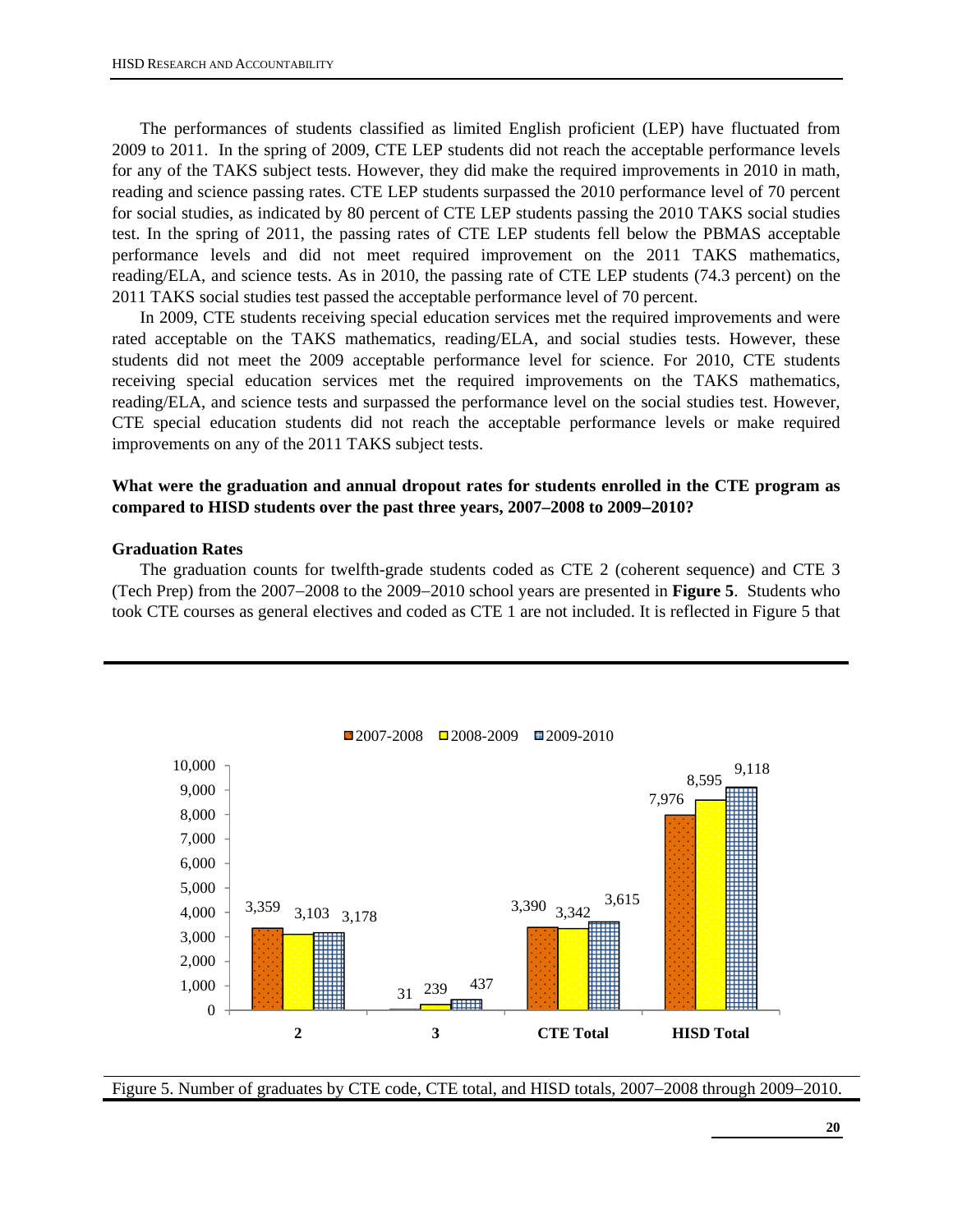the total number of CTE graduates increased over the three-year period, from 3,390 graduates in the spring of 2008 to 3,615 graduates in the spring of 2010. The number of CTE 2 graduates decreased from 3,359 in the spring of 2008 to 3,178 in the spring of 2010. The number of CTE 3 graduates increased substantially from 31 graduates in spring 2008 to 437 in the spring of 2010. During the same time period, the number of HISD graduates increased substantially from 7,976 to 9,118.

In **Table 6**, the percent of CTE graduates are displayed by CTE codes and diploma types. Twelfthgrade students earn one of three diploma distinctions based on the level and quantity of credits acquired during high school. These three diploma types are Regular/Minimum, Recommended, and Distinguished Achievement. Students receiving special education services who complete their Individualized Education Plan at the end of their four years in high school also receive a diploma. From spring 2008 to spring 2010, the largest percentages of CTE graduates each year earn the Recommended diploma distinction, with an average of 85.1 percent. As displayed in Table 6, the number of CTE 2 students with the highest diploma type, Distinguished Achievement, rose from 195 (5.8 percent) in spring 2008 to 212 (6.7 percent) in spring 2010.

#### **Longitudinal Graduation Rates**

The longitudinal graduation rate represents the percentage of students from a class of first-time ninth graders who complete their high school education by their anticipated graduation date (Texas Education Agency, 2011). **Figure 6** (see page 22) displays the four-year longitudinal graduation rates for CTE (codes 2 and 3 combined) and HISD students for the 2008, 2009, and 2010 graduating classes. The percentages of CTE students from the ninth-grade cohort graduating from high school in a four-year period increased steadily from 2008 to 2010, starting at 84.7 percent for the class of 2008 to 87.2 percent for the class of 2009, up to 90.9 percent for the class of 2010. Similarly, the percentage of HISD students from the ninth-grade cohort graduating from high school in a four-year period increased over the threeyear period from 68.2 percent for the class of 2008 to 74.3 percent for the class of 2010. For each year displayed, the percentage of CTE students graduating from high school in the four-year period was higher than that of the district.

|                 | Table 6. Percent of CTE Graduates by Diploma Type, 2008–2010 |          |               |       |               |       |       |  |  |  |
|-----------------|--------------------------------------------------------------|----------|---------------|-------|---------------|-------|-------|--|--|--|
| <b>CTE Code</b> | <b>Type of Diploma</b>                                       |          | 2008          |       | 2009          | 2010  |       |  |  |  |
|                 |                                                              | N        | $\frac{6}{6}$ | N     | $\frac{6}{6}$ | N     | $\%$  |  |  |  |
| $\overline{2}$  | Completion of Individualized                                 | 119      | 3.5           | 95    | 3.1           | 116   | 3.7   |  |  |  |
|                 | <b>Education Plan</b>                                        |          |               |       |               |       |       |  |  |  |
|                 | Regular/Minimum                                              | 262      | 7.8           | 230   | 7.4           | 200   | 6.3   |  |  |  |
|                 | Recommended                                                  | 2,783    | 82.9          | 2,649 | 85.4          | 2,650 | 83.4  |  |  |  |
|                 | Distinguished Achievement                                    | 195      | 5.8           | 129   | 4.2           | 212   | 6.7   |  |  |  |
|                 | Total                                                        | 3,359    | 100.0         | 3,103 | 100.0         | 3,178 | 100.0 |  |  |  |
| 3               | Completion of Individualized                                 |          |               |       |               |       |       |  |  |  |
|                 | <b>Education Plan</b>                                        | $\theta$ | 0.0           | 9     | 3.8           | 3     | 0.7   |  |  |  |
|                 | Regular/Minimum                                              |          | 3.2           | 24    | 10.0          | 24    | 5.5   |  |  |  |
|                 | Recommended                                                  | 26       | 83.8          | 204   | 85.4          | 393   | 89.9  |  |  |  |
|                 | Distinguished Achievement                                    | 4        | 13.0          | 2     | 0.8           | 17    | 3.9   |  |  |  |
|                 | Total                                                        | 31       | 100.0         | 239   | 100.0         | 437   | 100.0 |  |  |  |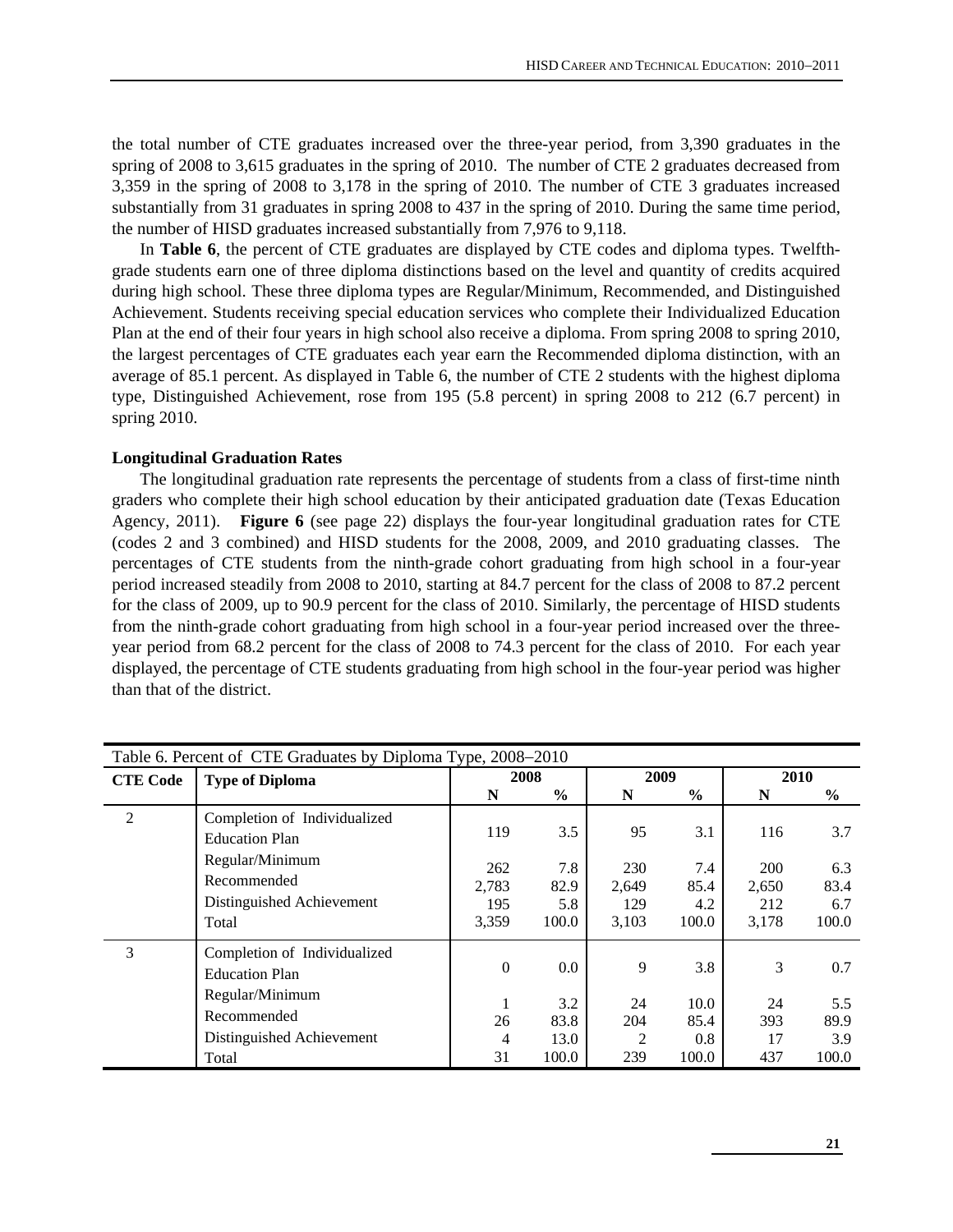

Figure 6. CTE<sup>+</sup> (codes 2 and 3 combined) and  $HISD^*$  four-year longitudinal graduation rates based on ninth grade cohorts, 2008−2010.

+Source: Performance-Based Monitoring Analysis System, Texas Education Agency, 2009−2011.

\*Source: Secondary School Completion and Dropouts in Texas Public Schools Reports, 2009−2011.

#### **Annual Dropout Rates**

**Table 7** presents the annual dropout rates (grades 9 through 12) for CTE (codes 2 and 3 combined) and HISD students for the 2007−2008, 2008−2009, and the 2009−2010 school years. The annual dropout rate (reported in percentages) is the number of students that dropped out of school in grades 9 through 12 in a particular school year divided by the number of students enrolled in that particular school year. From 2007−2008 to 2008−2009, the annual dropout rates of CTE students and HISD declined. In 2007−2008, the annual dropout rate of the CTE students (codes 2 and 3) was 2.0 percent and decreased to 1.5 percent in 2008−2009. The annual dropout rates for HISD students was 4.8 percent in 2007−2008 and declined to 3.3 percent in 2008−2009. However from 2008–2009 to 2009–2010, the annual dropout rates slightly increased for both groups, with CTE's dropout rates going from 1.5 percent to 1.6 percent and HISD's dropout rates going from 3.3 percent to 3.7 percent. For the three school years analyzed, the annual dropout rates for CTE students remained lower than the annual dropout rates for HISD students.

|          |                                         | Table 7. CTE (codes 2 and 3 combined) and HISD Annual Dropout Rates, Grades 9 through 12, 2008–2010 |                                  |                                         |                                         |                                  |                                         |                                         |                                  |
|----------|-----------------------------------------|-----------------------------------------------------------------------------------------------------|----------------------------------|-----------------------------------------|-----------------------------------------|----------------------------------|-----------------------------------------|-----------------------------------------|----------------------------------|
|          |                                         |                                                                                                     |                                  |                                         | <b>Academic Year</b>                    |                                  |                                         |                                         |                                  |
|          |                                         | $2007 - 2008$                                                                                       |                                  |                                         | 2008-2009                               |                                  |                                         | $2009 - 2010$                           |                                  |
|          | <b>Total</b><br># of<br><b>Dropouts</b> | <b>Total</b><br># of<br><b>Students</b>                                                             | <b>Dropout</b><br>Rate<br>$(\%)$ | <b>Total</b><br># of<br><b>Dropouts</b> | <b>Total</b><br># of<br><b>Students</b> | <b>Dropout</b><br>Rate<br>$(\%)$ | <b>Total</b><br># of<br><b>Dropouts</b> | <b>Total</b><br># of<br><b>Students</b> | <b>Dropout</b><br>Rate<br>$(\%)$ |
| $CTE^+$  | 274                                     | 13.724                                                                                              | 2.0                              | 200                                     | 13,522                                  | 1.5                              | 232                                     | 14.244                                  | 1.6                              |
| $HISD^*$ | 2.478                                   | 51.945                                                                                              | 4.8                              | 1.702                                   | 51.614                                  | 3.3                              | 1.942                                   | 52.711                                  | 3.7                              |

Table 7. CTE (codes 2 and 3 combined) and HISD Annual Dropout Rates, Grades 9 through 12, 2008−2010

+Source: Performance-Based Monitoring Analysis System, Texas Education Agency, 2009−2011.

\*Source: Secondary School Completion and Dropouts in Texas Public Schools Reports, 2009−2011.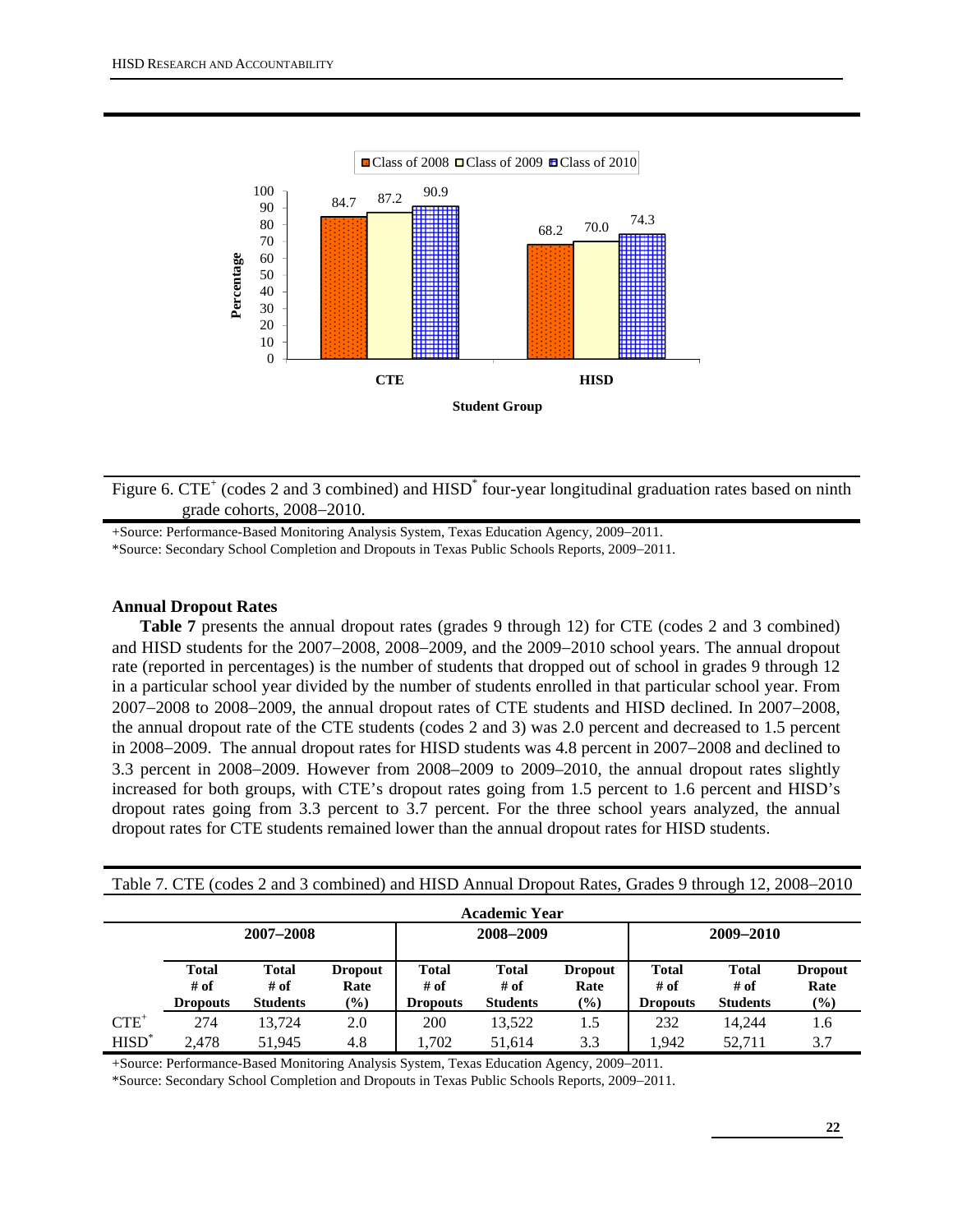## **Discussion**

The HISD CTE Program offers career concentration courses and career pathways in which students are equipped with the academic and technical skills necessary to enter the workforce and/or continue their education at the post-secondary level after graduation. Exposure to a variety of CTE programs and courses allows students to explore their career options and gain mastery of career subject matter. Within their selected career concentrations, many CTE students are able to earn certifications and/or licenses as evidence of their mastery. Participation in CTE student organizations fosters the development of leadership and other needed skills to succeed in post-secondary training and in the workforce.

In general, CTE students were found to outperform their non-CTE counterparts on TAKS tests. In addition, students enrolled in CTE programs were found to have higher 4-year graduation rates and lower annual dropout rates during the same time period than the district's overall rates. The higher performance by CTE students supports the belief that involvement in the CTE program can be academically-beneficial for students.

 The CTE program aligns with HISD's strategic direction, which focuses on the core initiative: Rigorous Instructional Standards and Supports. Currently, the CTE program offers rigorous academic and technical curricula, career counseling, business partnerships, as well as out-of-classroom learning experiences for students. The CTE program must continue to commit to a variety of programming and opportunities for students to develop their career knowledge and skills.

## **Recommendations**

- 1. Continue to provide program offerings and components across the career concentrations so that CTE program students can select interests from a variety of career pathways and participate in multiple career development experiences. The amount of diverse programming available for students encourages career exploration and helps students to develop an awareness of their future career options.
- 2. Based on the 2011 PBMAS data, the passing rates of CTE limited English proficient (LEP) students and those receiving special education services fell below the acceptable performance levels on the 2011 TAKS mathematics, reading/ELA, and science tests. CTE program administrators should work to develop curriculum activities that help to improve the performance of CTE students in these special populations.
- 3. The percentages of CTE students from the ninth-grade cohort graduating from high school in a fouryear period remained higher than the 4-year graduation rates of districtwide students. Similarly, annual dropout rates of CTE students were lower than those of HISD students. Considering the higher graduation rates and lower annual dropout rates of CTE students, efforts should be made to increase the enrollment of ninth and tenth-grade students in a coherent sequence (CTE 2) of courses and in the Tech Prep program (CTE 3). Early enrollment in the CTE program may help students develop a stronger connection to school and career-oriented activities such that graduation becomes a more realistic and attainable goal.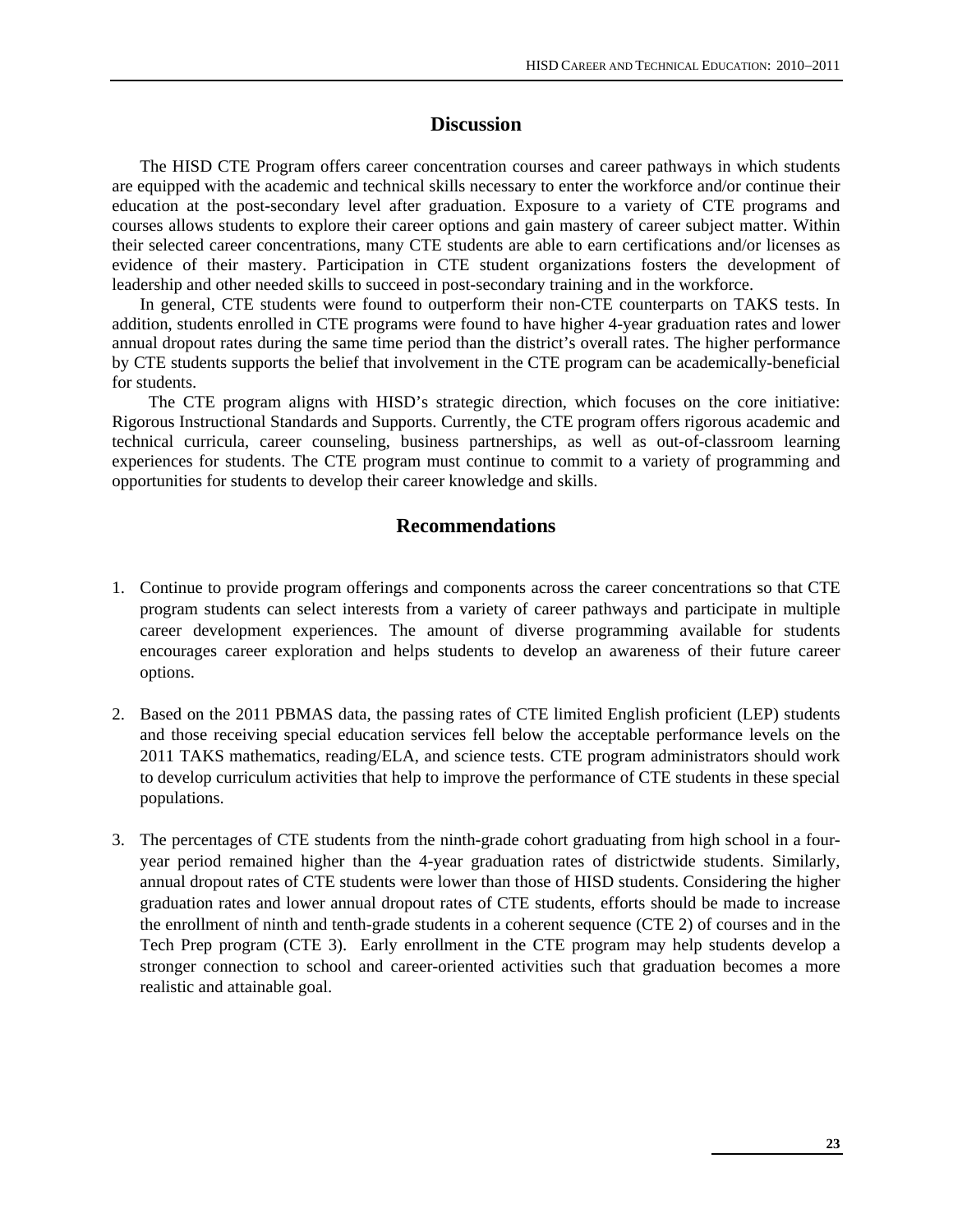## **References**

- Houston Independent School District. (2010). Career and Technical Education Program. Retrieved from http://www.houstonisd.org/portal/site/CareerTech.
- Texas State Plan for Career and Technical Education, 2008–2013. (2007). Retrieved August 4, 2008 from ritter.tea.state.tx.us/cte/Accountability/StatePlanFinal111607.pdf.
- Texas Education Agency. (2011). Performance-Based Monitoring Analysis System. 2011 Manual. Retrieved September 19, 2011 http://ritter.tea.state.tx.us/pbm/2011PBMASManualFinal.pdf.
- Texas Education Agency. (2011). Secondary school completion and dropouts in Texas public schools, 2010−2011: District supplement. Austin, TX.
- Wheatley Earns National Certification in "Project Lead the Way" Program. (March 31, 2010). Retrieved May 17, 2010 from archived news at http://houstonisd.org.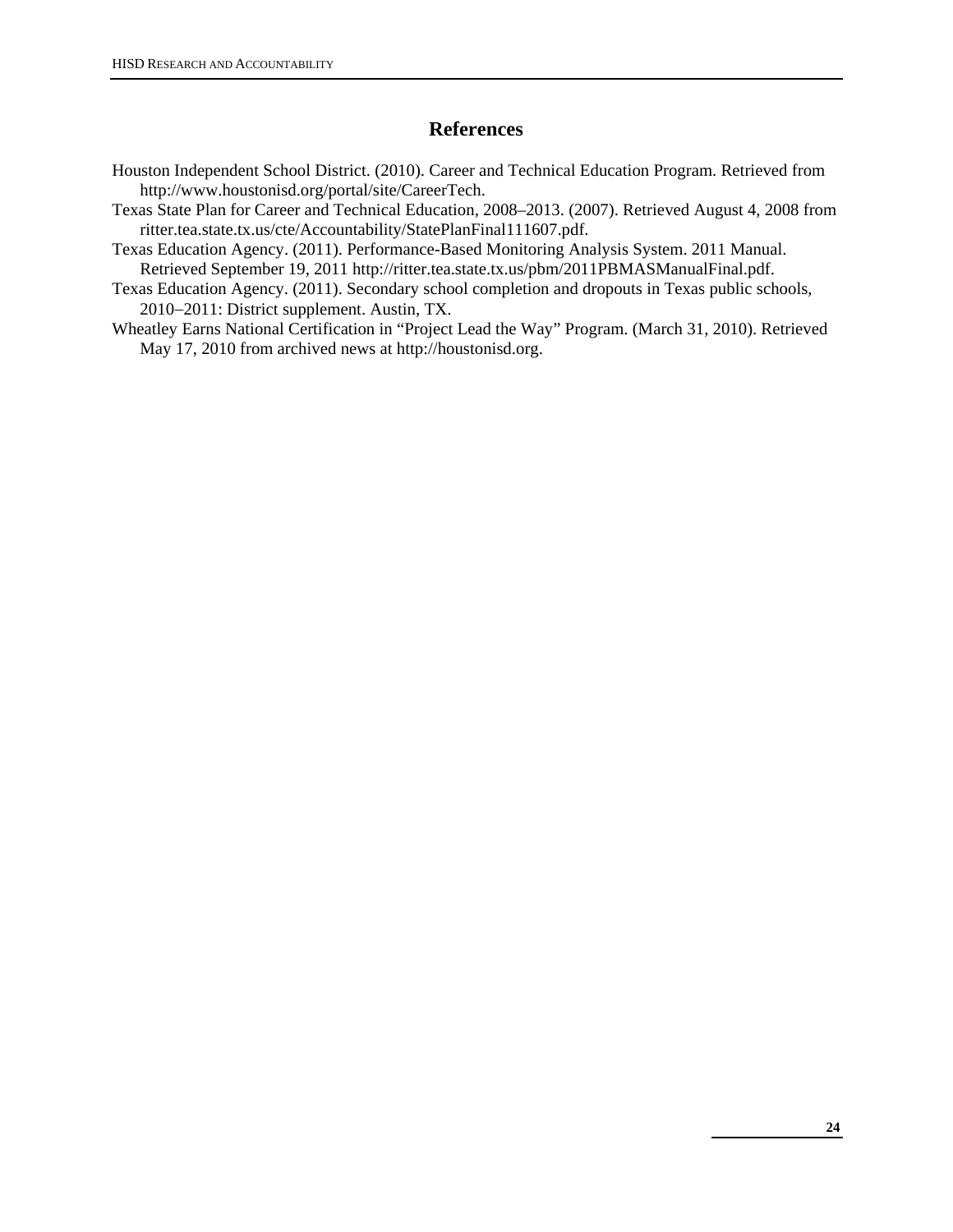| <b>Career Concentration</b>                  | <b>Sample of Related Courses</b>                    |
|----------------------------------------------|-----------------------------------------------------|
| Agriculture, Food & Natural Resources        | <b>Animal Science</b>                               |
|                                              | Applied Agricultural Science And Technology         |
|                                              | Floral Design And Interior Landscape Development    |
| Architecture & Construction                  | <b>Introduction to Construction Careers</b>         |
|                                              | Piping Trades/Plumbing I                            |
|                                              | Mill and Cabinetmaking I                            |
| Audio/Visual Technology and Communications   | <b>Advertising Design I</b>                         |
|                                              | Media Technology I                                  |
|                                              | Textile and Apparel Design                          |
| Business, Management and Administration      | <b>Administrative Procedures I</b>                  |
|                                              | Business Communications; Business Law               |
| <b>Education and Training</b>                | Child Development                                   |
|                                              | Child Care and Guidance, Management, and Services I |
| Finance                                      | Accounting I                                        |
|                                              | <b>Banking and Financial Systems</b>                |
| <b>Health Science</b>                        | <b>Health Science Technology</b>                    |
|                                              | Medical Terminology; Pharmacology                   |
| Hospitality and Tourism                      | Culinary Arts I                                     |
|                                              | Hospitality Services I                              |
|                                              | <b>Hotel Management</b>                             |
| <b>Human Services</b>                        | <b>Consumer and Family Economics</b>                |
|                                              | Introduction to Cosmetology                         |
|                                              | Personal and Family Development                     |
| <b>Information Technology</b>                | <b>Business Computer Information Systems I</b>      |
|                                              | Introduction to Computer Maintenance                |
|                                              | Keyboarding                                         |
| Law, Public Safety, Corrections and Security | Courts and Criminal Procedure                       |
|                                              | Criminal Investigation                              |
|                                              | <b>Emergency Communications</b>                     |
| Manufacturing                                | Metal Trades I                                      |
|                                              | <b>Technology Systems</b>                           |
|                                              | Welding I                                           |
| Marketing, Sales and Service                 | Advertising                                         |
|                                              | Entrepreneurship                                    |
|                                              | <b>Marketing Dynamics</b>                           |
|                                              | Professional Selling                                |
| Science, Technology, Engineering and         | Technical Introduction to Computer-Aided Drafting   |
| Mathematics                                  | Introduction to Electrical/Electronic Careers       |
|                                              | Introduction To Engineering Design                  |
| Transportation, Distribution and Logistics   | Automotive Technician I                             |
|                                              | Introduction To Transportation Service Careers      |

# **APPENDIX A Career Concentrations and Related Courses\*, 2010**−**2011**

\* Complete listing of courses can be found at http://www.houstonisd.org/portal/site/CareerTech.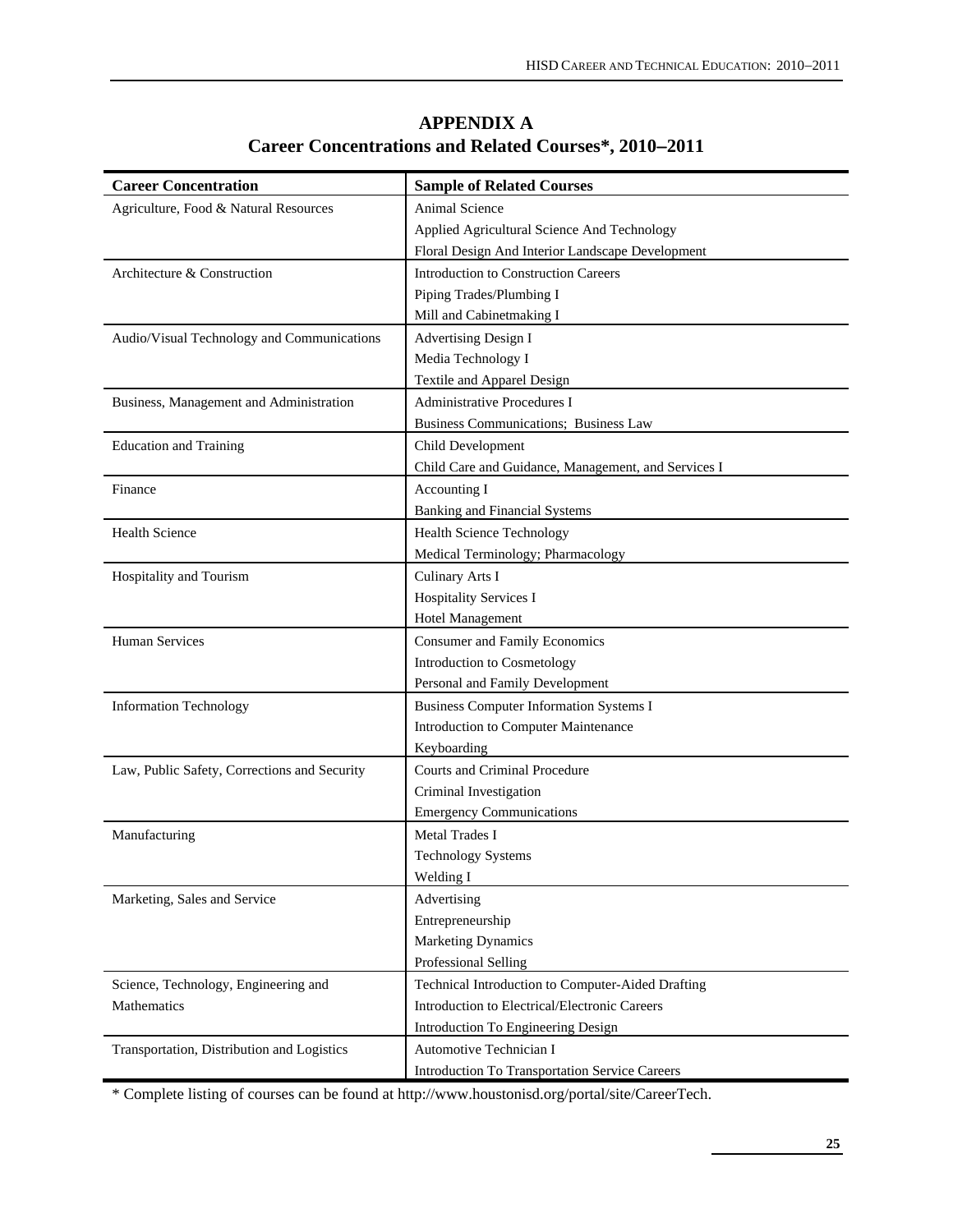|                                                                                                                          |              |                                | $\frac{0}{0}$ |                                      | $\frac{0}{0}$ |                        | $\frac{0}{0}$ |                | $\frac{0}{0}$ |                        | $\frac{0}{0}$   |
|--------------------------------------------------------------------------------------------------------------------------|--------------|--------------------------------|---------------|--------------------------------------|---------------|------------------------|---------------|----------------|---------------|------------------------|-----------------|
|                                                                                                                          | <b>Total</b> | AG                             | AG            | AC                                   | AC            | AV                     | AV            | <b>BS</b>      | <b>BS</b>     | $\bf CP$               | $\bf CP$        |
| <b>District Totals</b>                                                                                                   | 20,067       | 775                            | 3.9           | 588                                  | 2.9           | 785                    | 3.9           | 5,065          | 25.2          | 263                    | 1.3             |
| <b>School Name</b>                                                                                                       |              |                                |               |                                      |               |                        |               |                |               |                        |                 |
| <b>Austin HS</b>                                                                                                         | 2,313        | 176                            | 7.6           | 188                                  | 8.1           | $\mathbf{0}$           | 0.0           | 649            | 28.1          | 22                     | 1.0             |
| <b>Bellaire HS</b>                                                                                                       | 1,025        | 177                            | 17.3          | $\mathbf{0}$                         | 0.0           | 26                     | 2.5           | 475            | 46.3          | $\overline{0}$         | 0.0             |
| Challenge HS                                                                                                             | 6            | $\mathbf{0}$                   | 0.0           | $\mathbf{0}$                         | 0.0           | $\overline{0}$         | 0.0           | $\overline{0}$ | 0.0           | 6                      | 100.0           |
| Chavez HS                                                                                                                | 809          | 137                            | 16.9          | $\overline{2}$                       | 0.2           | 29                     | 3.6           | 131            | 16.2          | 9                      | 1.1             |
| Cont Learn Ctr HS                                                                                                        | 30           | $\mathbf{0}$                   | 0.0           | $\mathbf{0}$                         | 0.0           | $\overline{0}$         | 0.0           | $\tau$         | 23.3          | $\boldsymbol{0}$       | 0.0             |
| Davis HS                                                                                                                 | 415          | $\mathbf{0}$                   | 0.0           | $\mathbf{0}$                         | 0.0           | 17                     | 4.1           | 35             | 8.4           | 7                      | 1.7             |
| DeBakey HS                                                                                                               | 1,027        | $\overline{0}$                 | 0.0           | $\mathbf{0}$                         | 0.0           | $\mathbf{0}$           | 0.0           | 162            | 15.8          | $\mathbf{0}$           | 0.0             |
| <b>East Early College HS</b>                                                                                             | 98           | $\overline{0}$                 | 0.0           | $\boldsymbol{0}$                     | 0.0           | $\mathbf{0}$           | 0.0           | 33             | 33.7          | $\mathbf{0}$           | 0.0             |
| Eastwood Academy                                                                                                         | 196          | $\overline{0}$                 | 0.0           | $\mathbf{0}$                         | 0.0           | $\mathbf{0}$           | 0.0           | 67             | 34.2          | $\overline{c}$         | 1.0             |
| Energized for E-STEM                                                                                                     |              |                                |               |                                      |               |                        |               |                |               |                        |                 |
| Central HS                                                                                                               | 1            | $\mathbf{0}$                   | 0.0           | $\mathbf{0}$                         | 0.0           | $\boldsymbol{0}$       | 0.0           | $\overline{0}$ | 0.0           | $\boldsymbol{0}$       | $0.0\,$         |
| Furr HS                                                                                                                  | 179          | $\mathbf{0}$                   | 0.0           | 39                                   | 21.8          | $\mathbf{0}$           | 0.0           | 34             | 19.0          | $\overline{5}$         | 2.8             |
| Harper                                                                                                                   | 31           | $\overline{4}$                 | 12.9          | 5                                    | 16.1          | $\mathbf{0}$           | 0.0           | $\Omega$       | 0.0           | $\boldsymbol{0}$       | 0.0             |
| High School Bus &                                                                                                        |              |                                |               |                                      |               |                        |               |                |               |                        |                 |
| Eco Success                                                                                                              | $\tau$       | $\overline{0}$                 | 0.0           | $\mathbf{0}$                         | 0.0           | $\overline{0}$         | 0.0           | 7              | 100.0         | $\boldsymbol{0}$       | 0.0             |
| High School LECJ                                                                                                         | 995          | $\Omega$                       | 0.0           | $\overline{0}$                       | 0.0           | $\Omega$               | 0.0           | 255            | 25.6          | $\overline{0}$         | 0.0             |
| Houston Academy for                                                                                                      |              |                                |               |                                      |               |                        |               |                |               |                        |                 |
| Int'l                                                                                                                    | 7            | $\overline{0}$                 | 0.0           | $\overline{0}$                       | 0.0           | $\overline{0}$         | 0.0           | 7              | 100.0         | $\boldsymbol{0}$       | 0.0             |
| Houston                                                                                                                  |              |                                |               |                                      |               |                        |               |                |               |                        |                 |
| Math/Sci./Tech. Center                                                                                                   | 239          | $\mathbf{0}$                   | 0.0           | 17                                   | 7.1           | $\mathbf{0}$           | 0.0           | 67             | 28.0          | 3                      | 1.3             |
| Jones HS                                                                                                                 | 50           | $\overline{0}$                 | 0.0           | $\mathbf{0}$                         | $0.0\,$       | $\mathbf{0}$           | 0.0           | 8              | 16.0          | 9                      | 18.0            |
| Jordan HS                                                                                                                | 1,370        | $\overline{0}$                 | 0.0           | 41                                   | 3.0           | 242                    | 17.7          | 210            | 15.3          | 32                     | 2.3             |
| Kashmere HS                                                                                                              | 66           | $\overline{0}$                 | 0.0           | $\mathbf{0}$                         | 0.0           | $\boldsymbol{0}$       | 0.0           | $\,8\,$        | 12.1          | 3                      | 4.5             |
| Lamar HS                                                                                                                 | 2,004        | 252                            | 12.6          | 99                                   | 4.9           | 130                    | 6.5           | 358            | 17.9          | 6                      | 0.3             |
| Leader's Academy HS                                                                                                      | $\mathbf{1}$ | $\boldsymbol{0}$               | 0.0           | $\mathbf{0}$                         | 0.0           | $\boldsymbol{0}$       | 0.0           | $\mathbf{1}$   | 100.0         | $\boldsymbol{0}$       | 0.0             |
| Lee HS                                                                                                                   | $\mathbf{1}$ | $\overline{0}$                 | 0.0           | $\mathbf{0}$                         | 0.0           | $\boldsymbol{0}$       | 0.0           | $\overline{0}$ | 0.0           | $\boldsymbol{0}$       | 0.0             |
| Madison HS                                                                                                               | 551          | 29                             | 5.3           | $\boldsymbol{0}$                     | 0.0           | 20                     | 3.6           | 185            | 33.6          | 21                     | 3.8             |
| Milby HS                                                                                                                 | 1,476        | $\overline{0}$                 | 0.0           | 60                                   | 4.1           | 59                     | 4.0           | 212            | 14.4          | $\boldsymbol{0}$       | 0.0             |
| Ninth Grade Prep.                                                                                                        |              |                                |               |                                      |               |                        |               |                |               |                        |                 |
| Acad.                                                                                                                    | 22           | $\mathbf{0}$                   | 0.0           | $\mathbf{0}$                         | 0.0           | $\overline{0}$         | 0.0           | $\overline{0}$ | 0.0           | $\boldsymbol{0}$       | 0.0             |
| <b>REACH HS</b>                                                                                                          | 19           | $\boldsymbol{0}$               | 0.0           | $\mathbf{1}$                         | 5.3           | $\boldsymbol{0}$       | 0.0           | 12             | 63.2          | $\mathbf{0}$           | 0.0<br>9.5      |
| Reagan HS                                                                                                                | 295          | $\mathbf{0}$                   | 0.0           | $\mathfrak{2}$                       | 0.7           | $\overline{2}$         | 0.7           | 60             | 20.3          | 28                     |                 |
| Scarborough HS                                                                                                           | 268          | $\boldsymbol{0}$               | 0.0           | 54                                   | 20.1          | 28                     | 10.4          | 133            | 49.6          | $\boldsymbol{0}$       | 0.0             |
| Sharpstown HS                                                                                                            | 64           | $\boldsymbol{0}$               | $0.0\,$       | $\boldsymbol{0}$                     | $0.0\,$       | $\boldsymbol{0}$       | $0.0\,$       | 29             | 45.3          | $\overline{12}$        | 18.8            |
| <b>Sterling HS</b>                                                                                                       | 331          | $\mathbf{0}$                   | 0.0           | 18                                   | 5.4           | 13                     | 3.9           | 24             | 7.3           | 6                      | 1.8             |
| Waltrip HS                                                                                                               | 2,082        | $\mathbf{0}$                   | 0.0           | $\mathbf{0}$                         | 0.0           | $\boldsymbol{0}$<br>18 | 0.0           | 588            | 28.2          | 35                     | 1.7<br>5.9      |
| <b>Washington HS</b>                                                                                                     | 170          | $\boldsymbol{0}$               | 0.0           | $\sqrt{2}$                           | 1.2           |                        | 10.6          | 63             | 37.1          | 10                     |                 |
| Westbury HS                                                                                                              | 1,766        | $\boldsymbol{0}$               | 0.0           | 43                                   | 2.4           | 74                     | 4.2           | 772            | 43.7          | 16<br>$\boldsymbol{0}$ | 0.9<br>0.0      |
| Westside HS                                                                                                              | 1,139        | $\mathbf{0}$                   | 0.0           | $\boldsymbol{0}$<br>$\boldsymbol{7}$ | 0.0           | 110                    | 9.7           | 93             | 8.2           | $\boldsymbol{0}$       |                 |
| Wheatley HS                                                                                                              | 887          | $\mathbf{0}$                   | 0.0           | $\overline{9}$                       | 0.8           | $\boldsymbol{0}$       | 0.0           | 354            | 39.9          | 31                     | $0.0\,$         |
| Worthing HS<br>Yates HS                                                                                                  | 82<br>45     | $\mathbf{0}$<br>$\overline{0}$ | 0.0<br>0.0    | $\mathbf{1}$                         | 11.0<br>2.2   | 1<br>16                | 1.2<br>35.6   | 9<br>17        | 11.0<br>37.8  | $\boldsymbol{0}$       | 37.8<br>$0.0\,$ |
| $AG =$ Agriculture: $AC =$ Architecture/Construction: $AV =$ Arts. $A/V$ Technology and Communications. $BS =$ Business. |              |                                |               |                                      |               |                        |               |                |               |                        |                 |

**APPENDIX B Enrollment in CTE Courses by Secondary Schools with Codes 2 and 3, 2010**−**2011** 

AG= Agriculture; AC= Architecture/Construction; AV= Arts, A/V Technology and Communications, BS= Business,

Management and Administration; CP= Career Preparation I.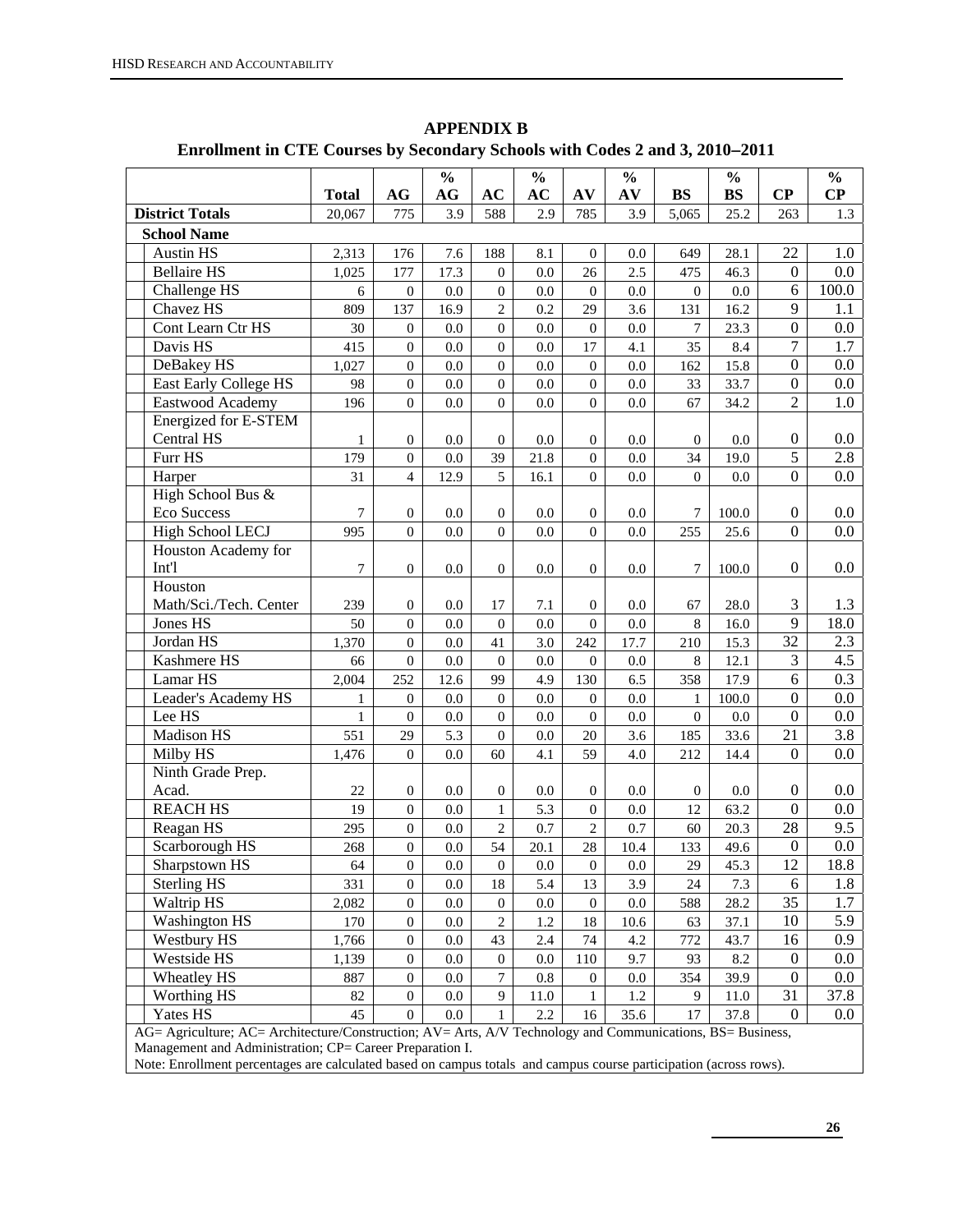|                                                                                                             | <b>Total</b>   |                  | $\frac{0}{0}$ |                  | $\frac{0}{0}$    |                  | $\frac{0}{0}$    |                  | $\frac{0}{0}$ |                    | $\frac{0}{0}$     |
|-------------------------------------------------------------------------------------------------------------|----------------|------------------|---------------|------------------|------------------|------------------|------------------|------------------|---------------|--------------------|-------------------|
| <b>District Totals</b>                                                                                      | 20,067         | CR<br>17         | CR<br>0.1     | <b>ED</b><br>236 | <b>ED</b><br>1.2 | <b>FN</b><br>452 | <b>FN</b><br>2.3 | GV<br>158        | GV<br>0.8     | <b>HS</b><br>2,492 | <b>HS</b><br>12.4 |
| <b>School Name</b>                                                                                          |                |                  |               |                  |                  |                  |                  |                  |               |                    |                   |
| <b>Austin HS</b>                                                                                            | 2,313          | $\mathbf{0}$     | 0.0           | $\overline{0}$   | 0.0              | 135              | 5.8              | $\overline{0}$   | 0.0           | 17                 | 0.7               |
| <b>Bellaire HS</b>                                                                                          | 1,025          | $\overline{0}$   | 0.0           | $\boldsymbol{0}$ | 0.0              | 32               | 3.1              | $\overline{0}$   | 0.0           | 32                 | 3.1               |
| Challenge HS                                                                                                | 6              | $\mathbf{0}$     | 0.0           | $\mathbf{0}$     | 0.0              | $\boldsymbol{0}$ | 0.0              | $\overline{0}$   | 0.0           | $\overline{0}$     | 0.0               |
| Chavez HS                                                                                                   | 809            | $\mathbf{0}$     | 0.0           | 26               | 3.2              | 11               | 1.4              | $\boldsymbol{0}$ | 0.0           | 247                | 30.5              |
| Cont Learn Ctr HS                                                                                           | 30             | $\mathbf{0}$     | 0.0           | $\mathbf{0}$     | 0.0              | $\mathbf{1}$     | 3.3              | $\boldsymbol{0}$ | 0.0           | $\overline{2}$     | 6.7               |
| Davis HS                                                                                                    | 415            | $\mathbf{0}$     | 0.0           | $\boldsymbol{0}$ | 0.0              | 5                | 1.2              | $\overline{0}$   | 0.0           | 38                 | 9.2               |
| DeBakey HS                                                                                                  | 1,027          | $\overline{0}$   | 0.0           | $\boldsymbol{0}$ | 0.0              | $\mathbf{0}$     | 0.0              | $\overline{0}$   | 0.0           | 865                | 84.2              |
| <b>East Early College</b>                                                                                   |                |                  |               |                  |                  |                  |                  |                  |               |                    |                   |
| <b>HS</b>                                                                                                   | 98             | $\mathbf{0}$     | 0.0           | $\mathbf{0}$     | 0.0              | 12               | 12.2             | $\boldsymbol{0}$ | 0.0           | $\overline{0}$     | $0.0\,$           |
| Eastwood Academy                                                                                            | 196            | $\Omega$         | 0.0           | $\Omega$         | 0.0              | 9                | 4.6              | $\Omega$         | 0.0           | 18                 | 9.2               |
| Energized for E-                                                                                            |                |                  |               |                  |                  |                  |                  |                  |               |                    |                   |
| <b>STEM Central HS</b>                                                                                      | 1              | $\overline{0}$   | 0.0           | $\boldsymbol{0}$ | 0.0              | $\boldsymbol{0}$ | 0.0              | $\boldsymbol{0}$ | 0.0           | $\mathbf{0}$       | 0.0               |
| Furr HS                                                                                                     | 179            | $\mathbf{0}$     | 0.0           | $\boldsymbol{0}$ | 0.0              | $\boldsymbol{0}$ | 0.0              | $\overline{0}$   | 0.0           | 18                 | 10.1              |
| Harper                                                                                                      | 31             | $\Omega$         | 0.0           | $\boldsymbol{0}$ | 0.0              | $\boldsymbol{0}$ | 0.0              | $\theta$         | 0.0           | $\Omega$           | 0.0               |
| High School Bus &                                                                                           |                |                  |               |                  |                  |                  |                  |                  |               |                    |                   |
| <b>Eco Success</b>                                                                                          | 7              | $\overline{0}$   | 0.0           | $\mathbf{0}$     | 0.0              | $\overline{0}$   | 0.0              | $\overline{0}$   | 0.0           | $\overline{0}$     | 0.0               |
| <b>High School LECJ</b>                                                                                     | 995            | $\overline{0}$   | 0.0           | $\overline{0}$   | 0.0              | 31               | 3.1              | 158              | 15.9          | 56                 | 5.6               |
| <b>Houston Academy</b>                                                                                      |                |                  |               |                  |                  |                  |                  |                  |               |                    |                   |
| for Int'l                                                                                                   | $\overline{7}$ | $\overline{0}$   | 0.0           | $\overline{0}$   | 0.0              | $\mathbf{0}$     | 0.0              | $\Omega$         | 0.0           | $\overline{0}$     | 0.0               |
| Houston                                                                                                     |                |                  |               |                  |                  |                  |                  |                  |               |                    |                   |
| Math/Sci./Tech.                                                                                             |                |                  |               |                  |                  |                  |                  |                  |               |                    |                   |
| Center                                                                                                      | 239            | $\overline{0}$   | 0.0           | 1                | 0.4              | $\mathbf{0}$     | 0.0              | $\boldsymbol{0}$ | 0.0           | 82                 | 34.3              |
| Jones HS                                                                                                    | 50             | $\mathbf{0}$     | 0.0           | $\boldsymbol{0}$ | 0.0              | $\mathbf{0}$     | 0.0              | $\overline{0}$   | 0.0           | $\theta$           | 0.0               |
| Jordan HS                                                                                                   | 1,370          | $\mathbf{0}$     | 0.0           | 61               | 4.5              | 23               | 1.7              | $\boldsymbol{0}$ | 0.0           | 80                 | 5.8               |
| Kashmere HS                                                                                                 | 66             | $\mathbf{0}$     | 0.0           | $\boldsymbol{0}$ | 0.0              | $\boldsymbol{0}$ | 0.0              | $\boldsymbol{0}$ | 0.0           | 16                 | 24.2              |
| Lamar HS                                                                                                    | 2,004          | 17               | 0.8           | $\overline{0}$   | 0.0              | 72               | 3.6              | $\boldsymbol{0}$ | 0.0           | 84                 | 4.2               |
| Leader's Academy                                                                                            |                |                  |               |                  |                  |                  |                  |                  |               |                    |                   |
| <b>HS</b>                                                                                                   | 1              | $\overline{0}$   | 0.0           | $\mathbf{0}$     | 0.0              | $\mathbf{0}$     | 0.0              | $\boldsymbol{0}$ | 0.0           | $\mathbf{0}$       | 0.0               |
| Lee HS                                                                                                      | 1              | $\mathbf{0}$     | 0.0           | $\boldsymbol{0}$ | 0.0              | $\boldsymbol{0}$ | 0.0              | $\boldsymbol{0}$ | 0.0           | $\mathbf{0}$       | 0.0               |
| Madison HS                                                                                                  | 551            | $\mathbf{0}$     | 0.0           | $\boldsymbol{0}$ | 0.0              | 11               | 2.0              | $\overline{0}$   | 0.0           | $\mathbf{0}$       | 0.0               |
| Milby HS                                                                                                    | 1,476          | $\Omega$         | 0.0           | $\overline{0}$   | 0.0              | $\overline{0}$   | 0.0              | $\overline{0}$   | 0.0           | 168                | 11.4              |
| Ninth Grade Prep.                                                                                           |                |                  |               |                  |                  |                  |                  |                  |               |                    |                   |
| Acad.                                                                                                       | 22             | $\boldsymbol{0}$ | $0.0\,$       | $\boldsymbol{0}$ | 0.0              | $\mathbf{0}$     | 0.0              | $\boldsymbol{0}$ | 0.0           | 14                 | 63.6              |
| <b>REACH HS</b>                                                                                             | 19             | $\overline{0}$   | 0.0           | $\boldsymbol{0}$ | 0.0              | $\overline{0}$   | 0.0              | $\overline{0}$   | 0.0           | 5                  | 26.3              |
| Reagan HS                                                                                                   | 295            | $\boldsymbol{0}$ | 0.0           | $\boldsymbol{0}$ | 0.0              | 17               | 5.8              | $\mathbf{0}$     | 0.0           | 63                 | 21.4              |
| Scarborough HS                                                                                              | 268            | $\boldsymbol{0}$ | $0.0\,$       | $\boldsymbol{0}$ | $0.0\,$          | 16               | 6.0              | $\boldsymbol{0}$ | $0.0\,$       | $\boldsymbol{0}$   | $0.0\,$           |
| Sharpstown HS                                                                                               | 64             | $\boldsymbol{0}$ | $0.0\,$       | $\boldsymbol{0}$ | $0.0\,$          | 1                | 1.6              | $\boldsymbol{0}$ | $0.0\,$       | 15                 | 23.4              |
| <b>Sterling HS</b>                                                                                          | 331            | $\boldsymbol{0}$ | $0.0\,$       | $\boldsymbol{0}$ | $0.0\,$          | $\boldsymbol{0}$ | 0.0              | $\boldsymbol{0}$ | $0.0\,$       | $\boldsymbol{0}$   | 0.0               |
| Waltrip HS                                                                                                  | 2,082          | $\boldsymbol{0}$ | $0.0\,$       | 116              | 5.6              | $\boldsymbol{0}$ | 0.0              | $\boldsymbol{0}$ | $0.0\,$       | 139                | 6.7               |
| <b>Washington HS</b>                                                                                        | 170            | $\boldsymbol{0}$ | $0.0\,$       | 32               | 18.8             | 7                | 4.1              | $\boldsymbol{0}$ | 0.0           | $\boldsymbol{0}$   | 0.0               |
| <b>Westbury HS</b>                                                                                          | 1,766          | $\boldsymbol{0}$ | $0.0\,$       | $\boldsymbol{0}$ | $0.0\,$          | 14               | $0.8\,$          | $\boldsymbol{0}$ | 0.0           | 169                | 9.6               |
| Westside HS                                                                                                 | 1,139          | $\boldsymbol{0}$ | $0.0\,$       | $\boldsymbol{0}$ | $0.0\,$          | 46               | 4.0              | $\boldsymbol{0}$ | 0.0           | 293                | 25.7              |
| Wheatley HS                                                                                                 | 887            | $\boldsymbol{0}$ | $0.0\,$       | $\boldsymbol{0}$ | $0.0\,$          | $\boldsymbol{0}$ | 0.0              | $\boldsymbol{0}$ | $0.0\,$       | 65                 | 7.3               |
| Worthing HS                                                                                                 | 82             | $\mathbf{0}$     | $0.0\,$       | $\boldsymbol{0}$ | $0.0\,$          | $\overline{4}$   | 4.9              | $\boldsymbol{0}$ | $0.0\,$       | 6                  | 7.3               |
| Yates HS                                                                                                    | 45             | $\boldsymbol{0}$ | 0.0           | $\mathbf{0}$     | 0.0              | 5                | 11.1             | 0                | $0.0\,$       | $\mathbf{0}$       | $0.0\,$           |
| CR=Career Preparation II; ED= Education and Training; FN= Finance; GV=Government and Public Administration; |                |                  |               |                  |                  |                  |                  |                  |               |                    |                   |

**APPENDIX B (continued) Enrollment in CTE Courses by Secondary Schools with Codes 2 and 3, 2010**−**2011** 

HS= Health Science.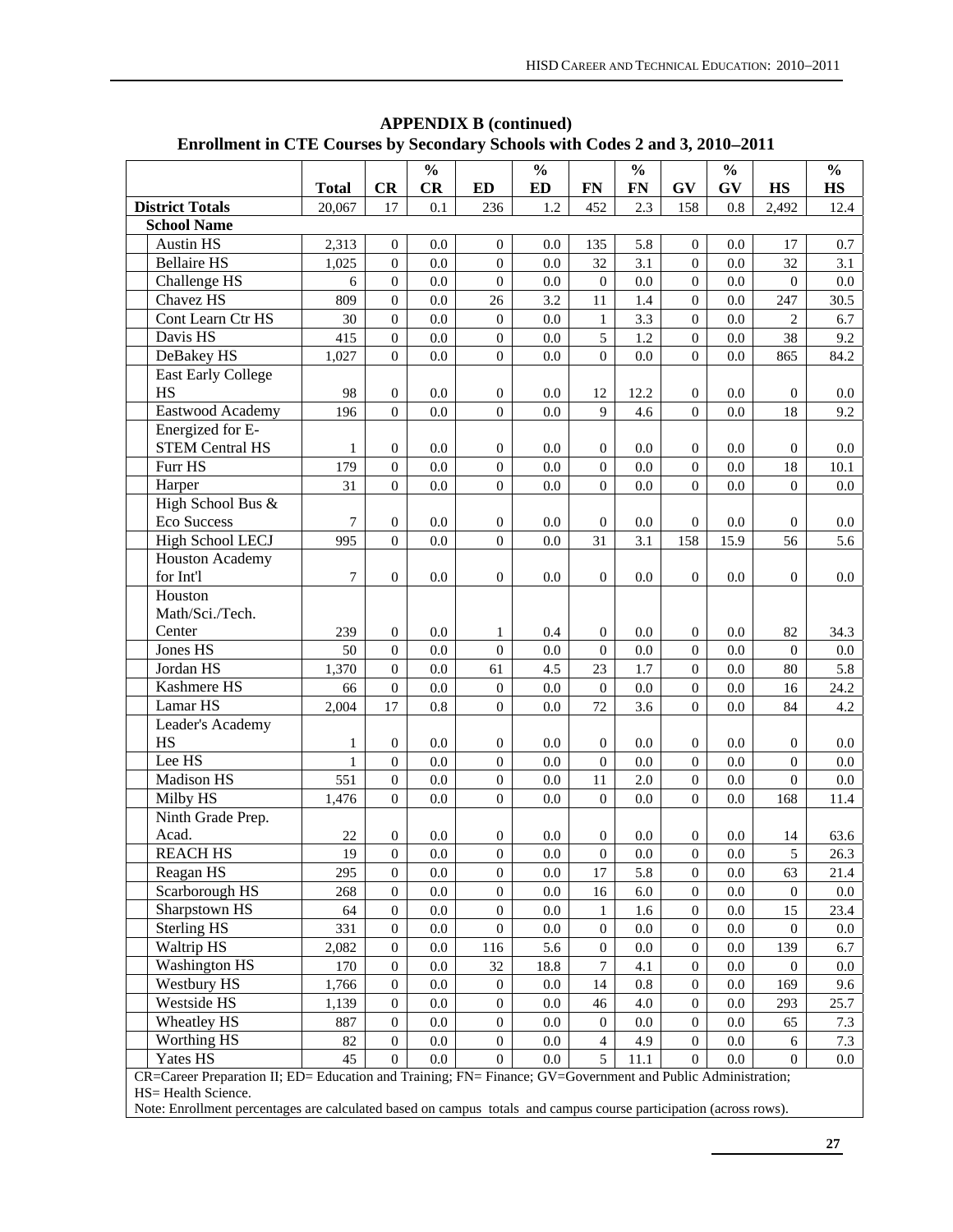|                                                                                                                                                     |                  |                  | $\frac{0}{0}$ |                  | $\frac{0}{0}$ |                           | $\frac{0}{0}$ |                                  | $\frac{0}{0}$ |                                      | $\frac{0}{0}$ |
|-----------------------------------------------------------------------------------------------------------------------------------------------------|------------------|------------------|---------------|------------------|---------------|---------------------------|---------------|----------------------------------|---------------|--------------------------------------|---------------|
|                                                                                                                                                     | <b>Total</b>     | <b>HT</b>        | HT            | HU               | HU            | IT                        | IT            | LW                               | LW            | <b>MN</b>                            | <b>MN</b>     |
| <b>District Totals</b>                                                                                                                              | 20,067           | 899              | 4.5           | 884              | 4.4           | 2,683                     | 13.4          | 718                              | 3.6           | 351                                  | 1.7           |
| <b>School Name</b><br><b>Austin HS</b>                                                                                                              | 2,313            |                  |               |                  |               |                           |               |                                  |               |                                      |               |
| <b>Bellaire HS</b>                                                                                                                                  | 1,025            | 41<br>47         | 1.8<br>4.6    | 44<br>36         | 1.9<br>3.5    | 142<br>101                | 6.1<br>9.9    | $\mathbf{0}$<br>$\boldsymbol{0}$ | 0.0<br>0.0    | $\boldsymbol{0}$<br>$\boldsymbol{0}$ | 0.0           |
| Challenge HS                                                                                                                                        |                  |                  | 0.0           |                  |               | $\boldsymbol{0}$          |               |                                  |               | $\boldsymbol{0}$                     | 0.0           |
| Chavez HS                                                                                                                                           | 6                | $\mathbf{0}$     |               | $\boldsymbol{0}$ | 0.0           |                           | 0.0           | $\boldsymbol{0}$                 | 0.0           |                                      | 0.0           |
|                                                                                                                                                     | 809              | 11               | 1.4           | 5                | 0.6           | 11                        | 1.4           | 23                               | 2.8           | $\boldsymbol{0}$                     | $0.0\,$       |
| Cont Learn Ctr HS                                                                                                                                   | 30               | $\mathbf{0}$     | $0.0\,$       | 18               | 60.0          | $\boldsymbol{0}$          | 0.0           | $\boldsymbol{0}$                 | 0.0           | $\mathbf{1}$                         | 3.3           |
| Davis HS                                                                                                                                            | 415              | 154              | 37.1          | 58               | 14.0          | 86                        | 20.7          | $\boldsymbol{0}$                 | 0.0           | $\boldsymbol{0}$                     | 0.0           |
| DeBakey HS                                                                                                                                          | 1,027            | $\mathbf{0}$     | 0.0           | $\boldsymbol{0}$ | 0.0           | $\boldsymbol{0}$          | 0.0           | $\boldsymbol{0}$                 | 0.0           | $\boldsymbol{0}$                     | 0.0           |
| <b>East Early College</b>                                                                                                                           | 98               | $\mathbf{0}$     | 0.0           | $\boldsymbol{0}$ | 0.0           | $\boldsymbol{0}$          | 0.0           | 33                               | 33.7          | $\overline{0}$                       | 0.0           |
| Eastwood                                                                                                                                            |                  |                  |               |                  |               |                           |               |                                  |               |                                      |               |
| Academy                                                                                                                                             | 196              | $\mathbf{0}$     | 0.0           | $\boldsymbol{0}$ | 0.0           | 93                        | 47.4          | $\mathbf{0}$                     | 0.0           | $\mathbf{0}$                         | 0.0           |
| Energized for E-                                                                                                                                    |                  |                  |               |                  |               |                           |               |                                  |               |                                      |               |
| <b>STEM Central HS</b>                                                                                                                              | 1                | $\boldsymbol{0}$ | 0.0           | $\boldsymbol{0}$ | 0.0           | $\boldsymbol{0}$          | 0.0           | $\boldsymbol{0}$                 | 0.0           | $\boldsymbol{0}$                     | 0.0           |
| Furr HS                                                                                                                                             | 179              | $\boldsymbol{0}$ | 0.0           | 41               | 22.9          | $\boldsymbol{0}$          | 0.0           | $\boldsymbol{0}$                 | 0.0           | $\boldsymbol{0}$                     | 0.0           |
| Harper                                                                                                                                              | 31               | 6                | 19.4          | $\mathbf{0}$     | 0.0           | 9                         | 29.0          | $\overline{0}$                   | 0.0           | $\overline{0}$                       | 0.0           |
| High School Bus &                                                                                                                                   |                  |                  |               |                  |               |                           |               |                                  |               |                                      |               |
| <b>Eco Success</b>                                                                                                                                  | $\tau$           | $\boldsymbol{0}$ | 0.0           | $\boldsymbol{0}$ | 0.0           | $\boldsymbol{0}$          | 0.0           | $\mathbf{0}$                     | 0.0           | $\mathbf{0}$                         | 0.0           |
| <b>High School LECJ</b>                                                                                                                             | 995              | $\boldsymbol{0}$ | 0.0           | $\mathbf{0}$     | 0.0           | 18                        | 1.8           | 477                              | 47.9          | $\overline{0}$                       | 0.0           |
| <b>Houston Academy</b>                                                                                                                              |                  |                  |               |                  |               |                           |               |                                  |               |                                      |               |
| for Int'l                                                                                                                                           | $\boldsymbol{7}$ | $\mathbf{0}$     | 0.0           | $\boldsymbol{0}$ | 0.0           | $\mathbf{0}$              | 0.0           | $\mathbf{0}$                     | 0.0           | $\mathbf{0}$                         | 0.0           |
| <b>Houston Math</b>                                                                                                                                 |                  |                  |               |                  |               |                           |               |                                  |               |                                      |               |
| Sci./Tech. Center                                                                                                                                   | 239              | $\boldsymbol{0}$ | 0.0           | 16               | 6.7           | 29                        | 12.1          | $\boldsymbol{0}$                 | 0.0           | $\boldsymbol{0}$                     | 0.0           |
| Jones HS                                                                                                                                            | 50               | $\boldsymbol{0}$ | 0.0           | $\boldsymbol{0}$ | 0.0           | 10                        | 20.0          | $\boldsymbol{0}$                 | 0.0           | $\boldsymbol{0}$                     | 0.0           |
| Jordan HS                                                                                                                                           | 1,370            | 123              | 9.0           | 134              | 9.8           | 99                        | $7.2\,$       | $\boldsymbol{0}$                 | 0.0           | 22                                   | 1.6           |
| Kashmere HS                                                                                                                                         | 66               | $\boldsymbol{0}$ | $0.0\,$       | 8                | 12.1          | 20                        | 30.3          | $\boldsymbol{0}$                 | 0.0           | $\boldsymbol{0}$                     | $0.0\,$       |
| Lamar HS                                                                                                                                            | 2,004            | 301              | 15.0          | $\boldsymbol{0}$ | $0.0\,$       | 478                       | 23.9          | $\boldsymbol{0}$                 | 0.0           | $26\,$                               | 1.3           |
| Leader's Academy                                                                                                                                    | 1                | $\boldsymbol{0}$ | $0.0\,$       | $\boldsymbol{0}$ | $0.0\,$       | $\boldsymbol{0}$          | $0.0\,$       | $\boldsymbol{0}$                 | 0.0           | $\boldsymbol{0}$                     | 0.0           |
| Lee HS                                                                                                                                              | $\mathbf{1}$     | $\mathbf{0}$     | $0.0\,$       | $\boldsymbol{0}$ | 0.0           | $\mathbf{1}$              | 100.0         | $\boldsymbol{0}$                 | 0.0           | $\boldsymbol{0}$                     | 0.0           |
| Madison HS                                                                                                                                          | 551              | $\overline{4}$   | 0.7           | 82               | 14.9          | $17\,$                    | 3.1           | $\boldsymbol{0}$                 | $0.0\,$       | 51                                   | 9.3           |
| Milby HS                                                                                                                                            | 1,476            | $\boldsymbol{0}$ | $0.0\,$       | 97               | 6.6           | 393                       | 26.6          | $\boldsymbol{0}$                 | 0.0           | 237                                  | 16.1          |
| Ninth Grade Prep.                                                                                                                                   |                  |                  |               |                  |               |                           |               |                                  |               |                                      |               |
| Acad.                                                                                                                                               | 22               | $\boldsymbol{0}$ | 0.0           | $\boldsymbol{0}$ | 0.0           | $\,8\,$<br>$\overline{0}$ | 36.4          | $\mathbf{0}$                     | 0.0           | $\mathbf{0}$                         | 0.0           |
| <b>REACH HS</b>                                                                                                                                     | 19               | $\boldsymbol{0}$ | 0.0           | $\mathbf{1}$     | 5.3           |                           | $0.0\,$       | $\boldsymbol{0}$                 | 0.0           | $\boldsymbol{0}$                     | $0.0\,$       |
| Reagan HS                                                                                                                                           | 295              | $\boldsymbol{0}$ | $0.0\,$       | $\boldsymbol{0}$ | 0.0           | 42                        | 14.2          | $\boldsymbol{0}$                 | $0.0\,$       | $\boldsymbol{0}$                     | $0.0\,$       |
| Scarborough HS                                                                                                                                      | 268              | $\boldsymbol{0}$ | 0.0           | $\mathbf{0}$     | 0.0           | 37                        | 13.8          | $\boldsymbol{0}$                 | 0.0           | $\boldsymbol{0}$                     | $0.0\,$       |
| Sharpstown HS                                                                                                                                       | 64               | $\boldsymbol{0}$ | $0.0\,$       | $\mathbf{0}$     | 0.0           | $\overline{7}$            | 10.9          | $\boldsymbol{0}$                 | 0.0           | $\mathbf{0}$                         | $0.0\,$       |
| <b>Sterling HS</b>                                                                                                                                  | 331              | $\mathbf{0}$     | 0.0           | 70               | 21.1          | 24                        | 7.3           | $\mathbf{0}$                     | 0.0           | 14                                   | 4.2           |
| Waltrip HS                                                                                                                                          | 2,082            | 84               | 4.0           | 47               | 2.3           | 429                       | 20.6          | 173                              | 8.3           | $\boldsymbol{0}$                     | 0.0           |
| <b>Washington HS</b>                                                                                                                                | 170              | $\boldsymbol{0}$ | 0.0           | 4                | 2.4           | $\overline{4}$            | 2.4           | $\mathbf{0}$                     | 0.0           | $\boldsymbol{0}$                     | 0.0           |
| Westbury HS                                                                                                                                         | 1,766            | $\mathbf{0}$     | 0.0           | 132              | 7.5           | 248                       | 14.0          | $\mathbf{0}$                     | 0.0           | $\boldsymbol{0}$                     | 0.0           |
| Westside HS                                                                                                                                         | 1,139            | 82               | 7.2           | 50               | 4.4           | 253                       | 22.2          | 12                               | 1.1           | $\boldsymbol{0}$                     | 0.0           |
| Wheatley HS                                                                                                                                         | 887              | 46               | 5.2           | 27               | 3.0           | 114                       | 12.9          | $\boldsymbol{0}$                 | 0.0           | $\boldsymbol{0}$                     | 0.0           |
| Worthing HS                                                                                                                                         | 82               | $\mathbf{0}$     | 0.0           | 12               | 14.6          | 10                        | 12.2          | $\mathbf{0}$                     | 0.0           | $\boldsymbol{0}$                     | 0.0           |
| Yates HS                                                                                                                                            | 45               | $\mathbf{0}$     | 0.0           | $\overline{c}$   | 4.4           | $\mathbf{0}$              | 0.0           | $\overline{0}$                   | 0.0           | $\overline{0}$                       | 0.0           |
| HT= Hospitality and Tourism; HU= Human Services; IT= Information Technology; LW= Law, Public Safety, Corrections,<br>and Cocurity: MN-Manufacturing |                  |                  |               |                  |               |                           |               |                                  |               |                                      |               |

**APPENDIX B (cont.) Enrollment in CTE Courses by Secondary Schools with Codes 2 and 3, 2010**−**2011** 

and Security; MN= Manufacturing.